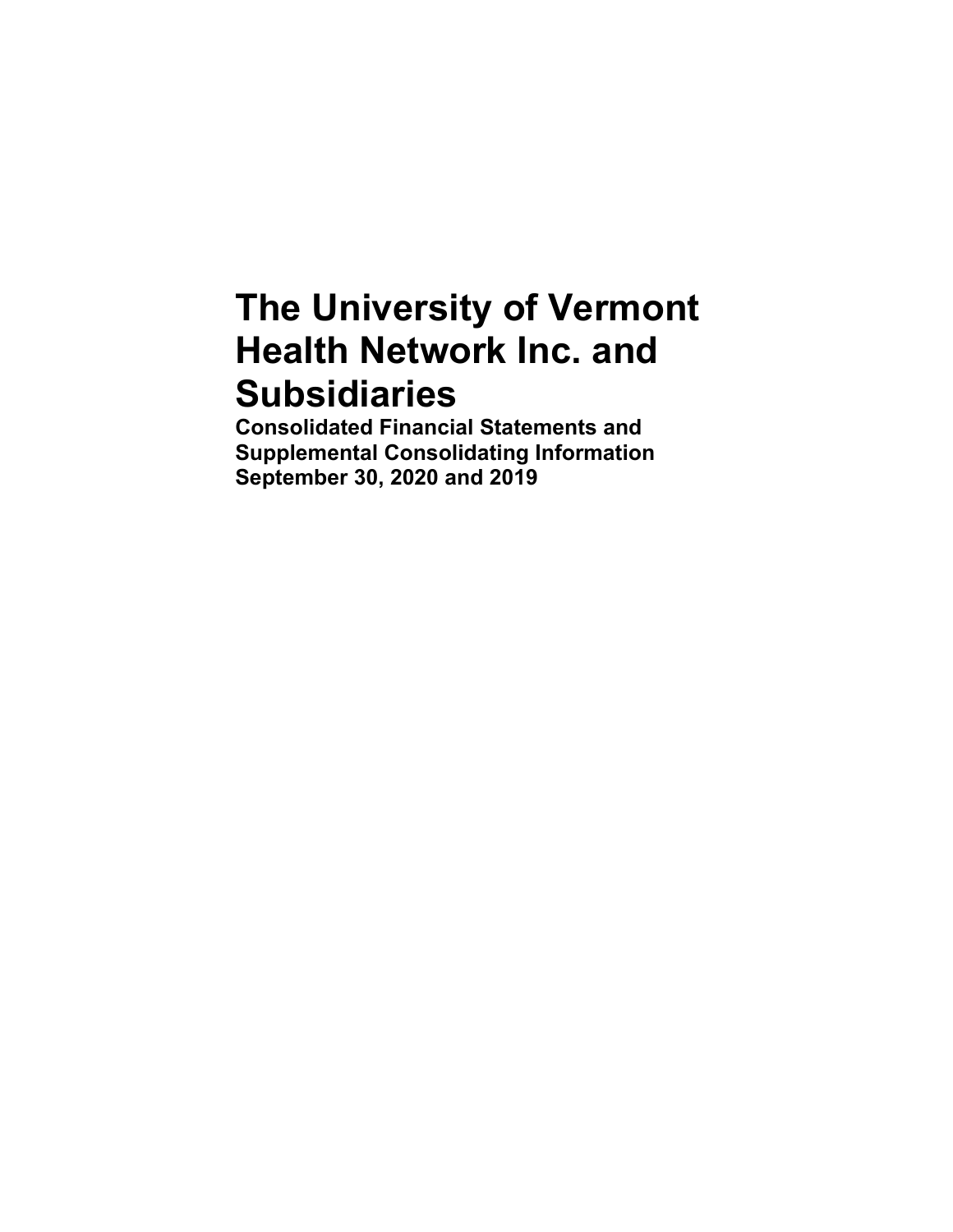## The University of Vermont Health Network Inc. and Subsidiaries Index

September 30, 2020 and 2019

|                                               | Page(s) |
|-----------------------------------------------|---------|
|                                               |         |
| <b>Consolidated Financial Statements</b>      |         |
|                                               |         |
|                                               |         |
|                                               |         |
|                                               |         |
|                                               |         |
| <b>Supplemental Consolidating Information</b> |         |
|                                               |         |
|                                               |         |
|                                               |         |
|                                               |         |
|                                               |         |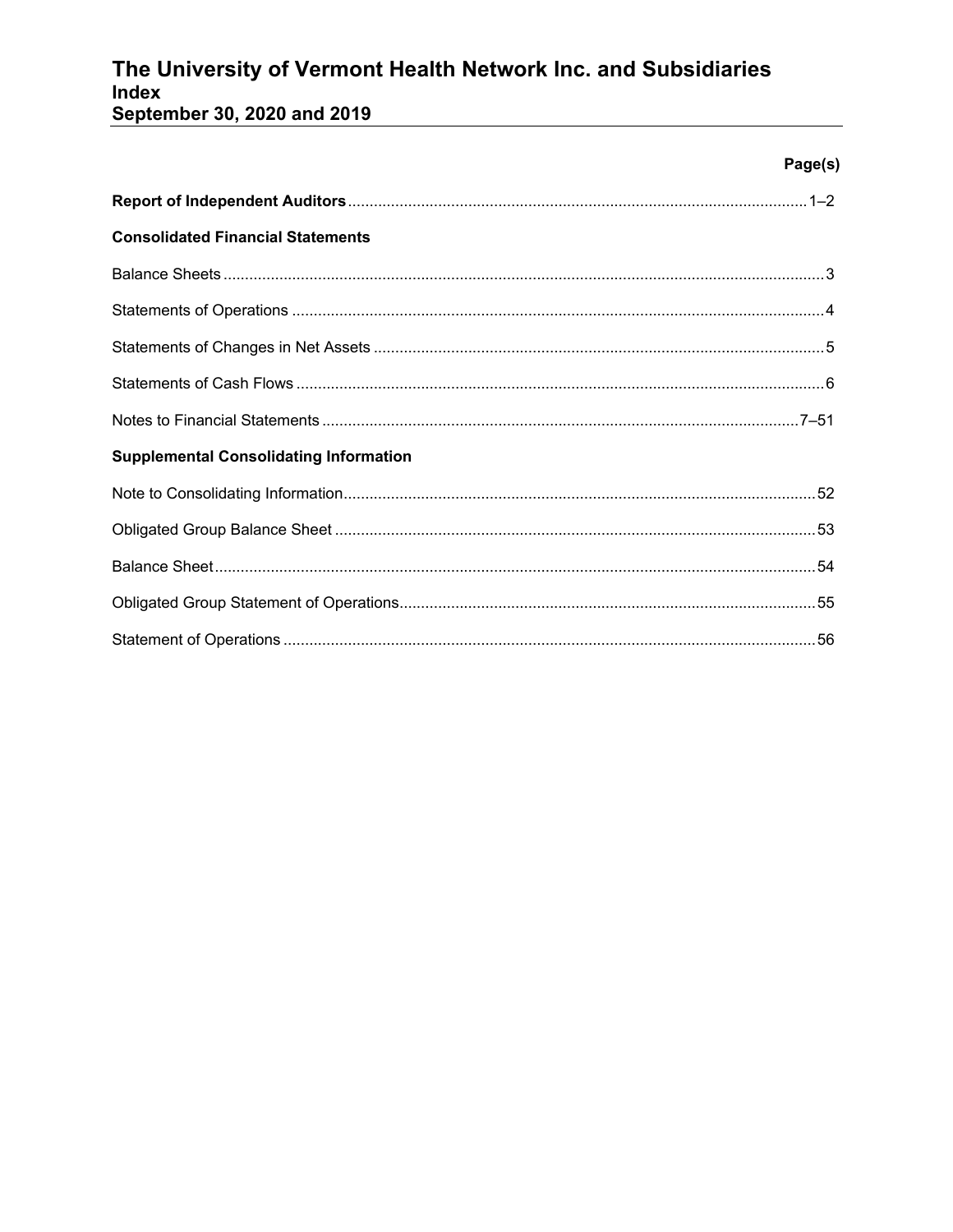

#### **Report of Independent Auditors**

To the Board of Trustees of The University of Vermont Health Network, Inc.

We have audited the accompanying consolidated financial statements of The University of Vermont Health Network Inc. and its subsidiaries (the "Network"), which comprise the consolidated balance sheets as of September 30, 2020 and 2019, and the related consolidated statements of operations, of changes in net assets and of cash flows for the years then ended.

#### *Management's Responsibility for the Consolidated Financial Statements*

Management is responsible for the preparation and fair presentation of the consolidated financial statements in accordance with accounting principles generally accepted in the United States of America; this includes the design, implementation, and maintenance of internal control relevant to the preparation and fair presentation of consolidated financial statements that are free from material misstatement, whether due to fraud or error.

#### *Auditors' Responsibility*

Our responsibility is to express an opinion on the consolidated financial statements based on our audits. We conducted our audits in accordance with auditing standards generally accepted in the United States of America. Those standards require that we plan and perform the audit to obtain reasonable assurance about whether the consolidated financial statements are free from material misstatement.

An audit involves performing procedures to obtain audit evidence about the amounts and disclosures in the consolidated financial statements. The procedures selected depend on our judgment, including the assessment of the risks of material misstatement of the consolidated financial statements, whether due to fraud or error. In making those risk assessments, we consider internal control relevant to the Network's preparation and fair presentation of the consolidated financial statements in order to design audit procedures that are appropriate in the circumstances, but not for the purpose of expressing an opinion on the effectiveness of the Network's internal control. Accordingly, we express no such opinion. An audit also includes evaluating the appropriateness of accounting policies used and the reasonableness of significant accounting estimates made by management, as well as evaluating the overall presentation of the consolidated financial statements. We believe that the audit evidence we have obtained is sufficient and appropriate to provide a basis for our audit opinion.

#### *Opinion*

In our opinion, the consolidated financial statements referred to above present fairly, in all material respects, the financial position of The University of Vermont Health Network Inc. and its subsidiaries as of September 30, 2020 and 2019, and the results of their operations, their changes in net assets and their cash flows for the years then ended in accordance with accounting principles generally accepted in the United States of America.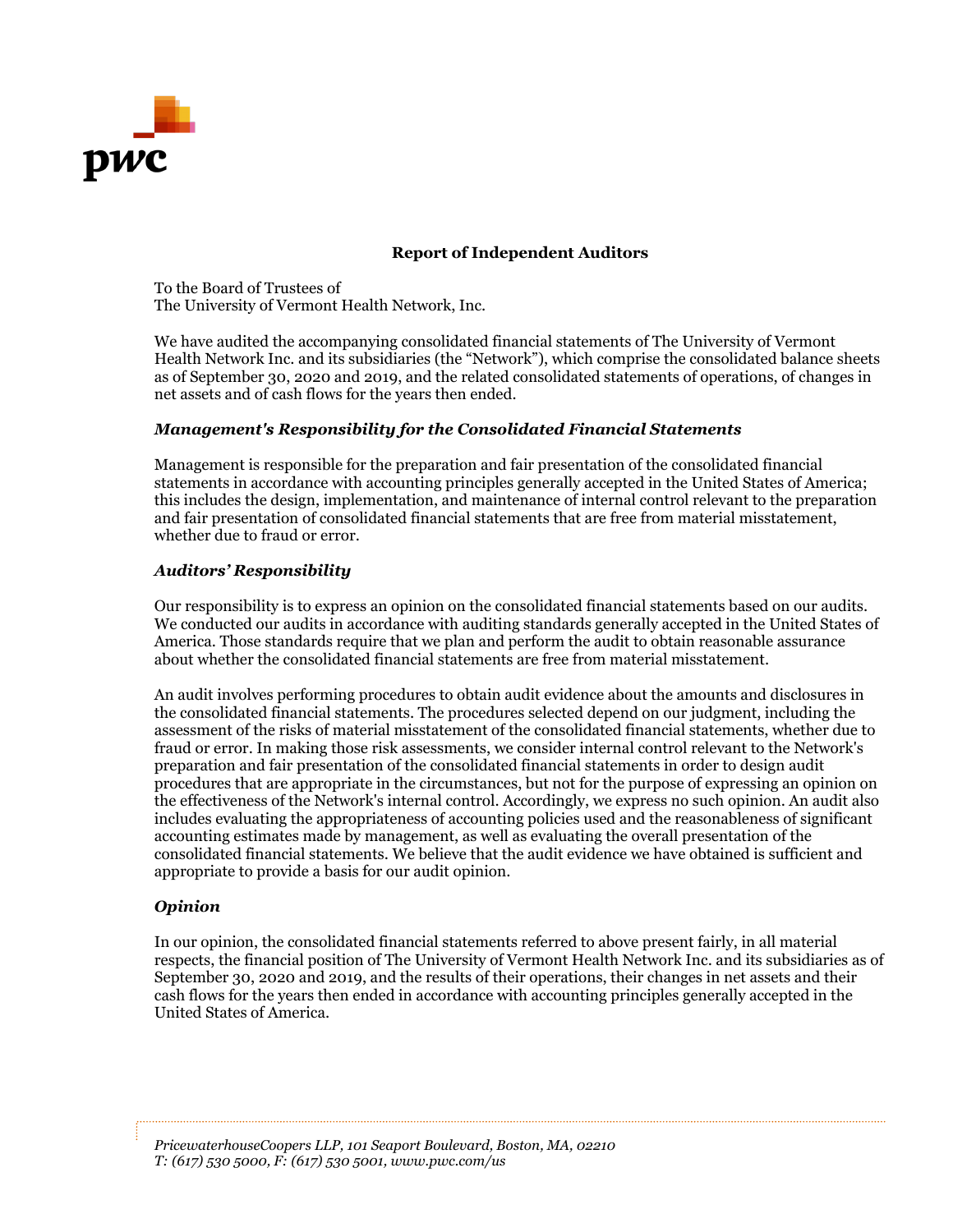

#### *Emphasis of Matter*

As discussed in Note 3 to the consolidated financial statements, the Network changed the manner in which it accounts for leases in 2020. Our opinion is not modified with respect to this matter.

#### *Other Matter*

Our audit was conducted for the purpose of forming an opinion on the consolidated financial statements taken as a whole. The consolidating information is the responsibility of management and was derived from and relates directly to the underlying accounting and other records used to prepare the consolidated financial statements. The consolidating information has been subjected to the auditing procedures applied in the audit of the consolidated financial statements and certain additional procedures, including comparing and reconciling such information directly to the underlying accounting and other records used to prepare the consolidated financial statements or to the consolidated financial statements themselves and other additional procedures, in accordance with auditing standards generally accepted in the United States of America. In our opinion, the consolidating information is fairly stated, in all material respects, in relation to the consolidated financial statements taken as a whole. The consolidating information is presented for purposes of additional analysis of the consolidated financial statements rather than to present the financial position, results of operations, changes in net assets and cash flows of the individual companies and is not a required part of the consolidated financial statements. Accordingly, we do not express an opinion on the financial position, results of operations, changes in net assets and cash flows of the individual companies.

Prieuaterhorse Copers UP

Boston, Massachusetts January 28, 2021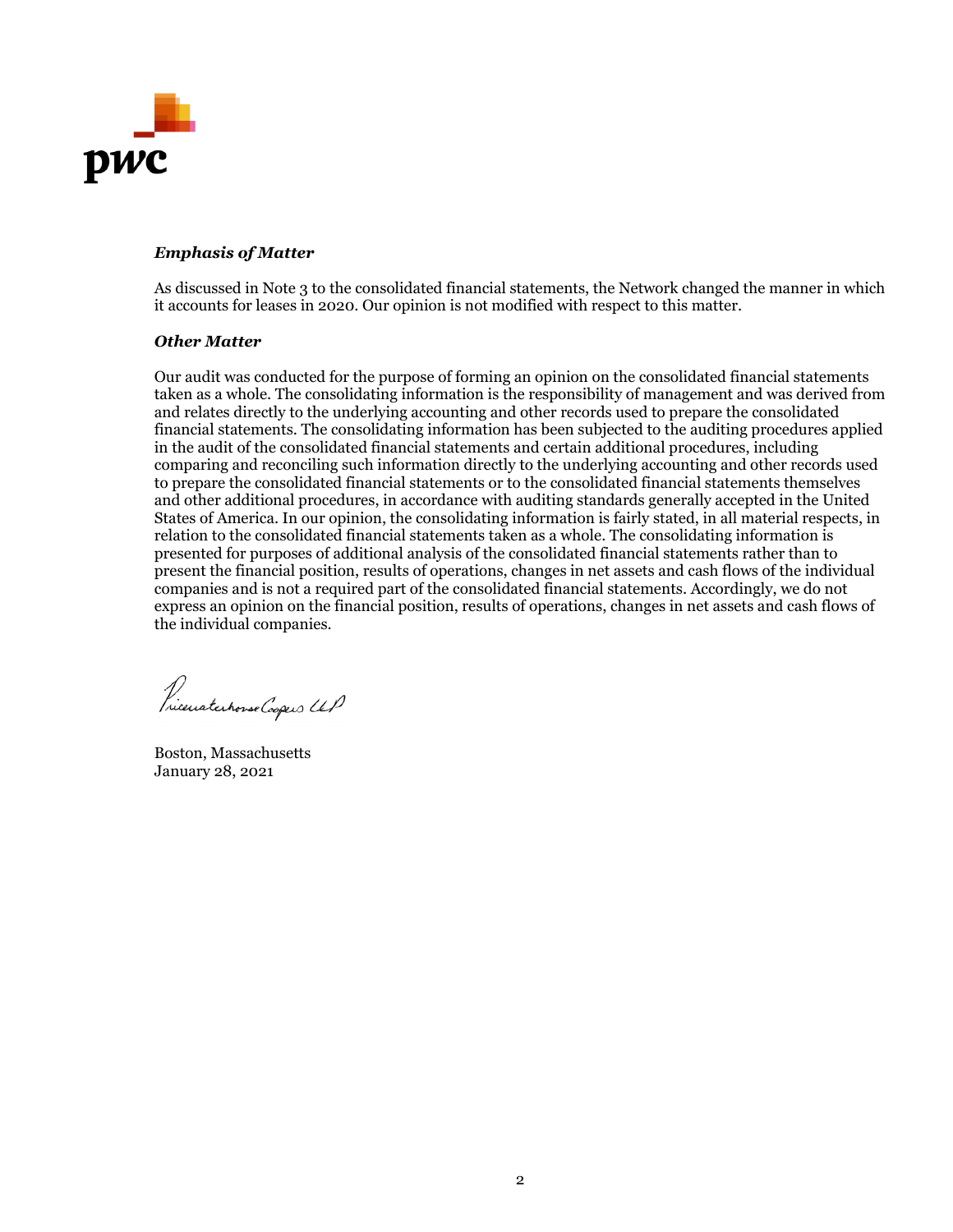### **The University of Vermont Health Network Inc. and Subsidiaries Consolidated Balance Sheets September 30, 2020 and 2019**

| (in thousands)                                                        | 2020            | 2019            |
|-----------------------------------------------------------------------|-----------------|-----------------|
| <b>Assets</b>                                                         |                 |                 |
| <b>Current assets</b>                                                 |                 |                 |
| Cash and cash equivalents                                             | \$<br>526,654   | \$<br>171,861   |
| Short-term investments                                                | 15,085          | 29,979          |
| Current portion of assets whose use is limited or restricted          | 9,831           | 6,403           |
| Patient and other trade accounts receivable                           | 256,607         | 257,588         |
| Inventories                                                           | 59,800          | 44,857          |
| Receivables from third-party payers                                   | 13,059          | 11,820          |
| Prepaid and other current assets                                      | 76,160          | 52,549          |
| Total current assets                                                  | 957,196         | 575,057         |
| Assets whose use is limited or restricted                             |                 |                 |
| Board-designated assets                                               | 645,676         | 659,416         |
| Assets held by trustee under bond indenture agreements                | 4,265           | 3,974           |
| <b>Restricted assets</b>                                              | 85,732          | 84,396          |
| Donor-restricted assets for specific purposes                         | 55,212          | 48,360          |
| Donor-restricted assets for endowment                                 | 42,860          | 42,206          |
| Total assets whose use is limited or restricted                       | 833,745         | 838,352         |
| Property and equipment, net                                           | 908,847         | 927,238         |
| Operating lease right of use assets, net                              | 70,389          |                 |
| Finance lease right of use assets, net                                | 3,911           |                 |
| Other                                                                 | 54,354          | 43,201          |
| <b>Total assets</b>                                                   | \$<br>2,828,442 | \$<br>2,383,848 |
| <b>Liabilities and Net Assets</b>                                     |                 |                 |
| <b>Current liabilities</b>                                            |                 |                 |
| Current installments of long-term debt                                | \$<br>34,064    | \$<br>39,582    |
| Accounts payable                                                      | 41,760          | 50,901          |
| Accrued expenses and other liabilities                                | 61,889          | 53,259          |
| Accrued payroll and related benefits                                  | 144,369         | 113,751         |
| Current portion of third-party payer settlements                      | 41,528          | 12,757          |
| Incurred but not reported claims                                      | 23,425          | 18,486          |
| Operating lease right of use obligations                              | 14,317          |                 |
| Finance lease right of use obligations                                | 1,916           |                 |
| <b>Contract liabilities</b>                                           | 109,277         |                 |
| <b>Total current liabilities</b>                                      | 472,545         | 288,736         |
| Long-term liabilities<br>Long-term debt - net of current installments | 708,556         | 570,990         |
| Malpractice and workers' compensation claims                          |                 |                 |
| net of current portion                                                | 48,533          | 44,553          |
| Pension and other postretirement benefit obligations                  | 77,622          | 92,890          |
| Third-party payer settlements, net of current portion                 | 23,053          | 19.788          |
| Operating lease right of use obligations, net of current portion      | 56,461          |                 |
| Finance lease right of use obligations, net of current portion        | 1,736           |                 |
| Other                                                                 | 36,698          | 33,370          |
| Total long-term liabilities                                           | 952,659         | 761,591         |
| <b>Total liabilities</b>                                              | 1,425,204       | 1,050,327       |
| Net assets                                                            |                 |                 |
| Without donor restrictions                                            | 1,290,532       | 1,229,029       |
| With donor restrictions                                               |                 |                 |
| Time or purpose                                                       | 65,816          | 58,385          |
| Perpetual                                                             | 46,890          | 46,107          |
| Total with donor restrictions                                         | 112,706         | 104,492         |
| Total net assets                                                      | 1,403,238       | 1,333,521       |
| Total liabilities and net assets                                      | \$<br>2,828,442 | \$<br>2,383,848 |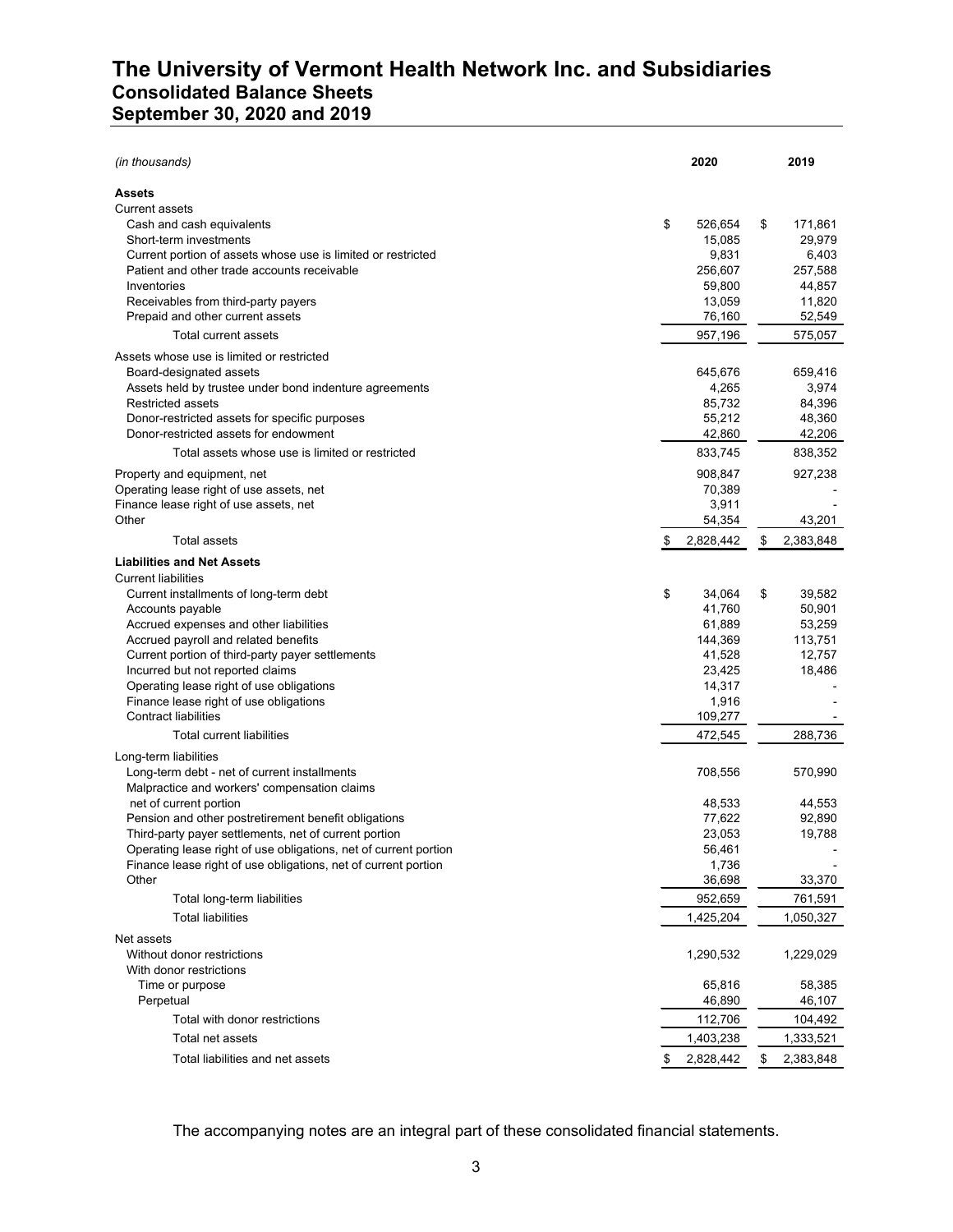### **The University of Vermont Health Network Inc. and Subsidiaries Consolidated Statements of Operations Years Ended September 30, 2020 and 2019**

| (in thousands)                                                                                                                                                            | 2020                                             | 2019                                           |
|---------------------------------------------------------------------------------------------------------------------------------------------------------------------------|--------------------------------------------------|------------------------------------------------|
| Revenue and other support without donor restrictions<br>Net patient service revenue before Enhanced Medicaid Graduate                                                     |                                                  |                                                |
| <b>Medical Education revenues</b><br>Enhanced Medicaid Graduate Medical Education revenues-Hospital<br>Enhanced Medicaid Graduate Medical Education revenues-Professional | \$<br>1,672,743<br>10,341<br>19,659              | \$<br>1,848,988<br>10,386<br>19,614            |
| Net patient service revenue                                                                                                                                               | 1,702,743                                        | 1,878,988                                      |
| Fixed prospective payment revenue<br>Premium revenue<br>Outpatient and specialty pharmacy revenue<br>Net assets released from restrictions<br>Other revenue               | 231,031<br>7,142<br>168,104<br>142,227<br>82,437 | 201,773<br>5,517<br>138,582<br>5,427<br>65,451 |
| Total revenue and other support without donor restrictions                                                                                                                | 2,333,684                                        | 2,295,738                                      |
| <b>Expenses</b>                                                                                                                                                           | 1,422,981                                        | 1,374,587                                      |
| Salaries, payroll taxes, and fringe benefits<br>Supplies and other                                                                                                        | 593,343                                          | 580,349                                        |
| Purchased services                                                                                                                                                        | 125,158                                          | 127,538                                        |
| Provider tax                                                                                                                                                              | 88,781                                           | 92,446                                         |
| Depreciation and amortization                                                                                                                                             | 102,055                                          | 89,446                                         |
| Interest expense                                                                                                                                                          | 23,333                                           | 19,661                                         |
| <b>Total expenses</b>                                                                                                                                                     | 2,355,651                                        | 2,284,027                                      |
| (Loss) income from operations                                                                                                                                             | (21, 967)                                        | 11,711                                         |
| <b>Nonoperating gains (losses)</b>                                                                                                                                        |                                                  |                                                |
| Investment income                                                                                                                                                         | 44,524                                           | 26,554                                         |
| Change in fair value of interest rate swap agreements                                                                                                                     | (4,001)                                          | (9,367)                                        |
| Other components of pension income                                                                                                                                        | 3,361                                            | 802                                            |
| Net change in unrealized gains on investments<br>Other                                                                                                                    | 19,269<br>(189)                                  | 8,430                                          |
| Total nonoperating gains, net                                                                                                                                             | 62,964                                           | 26,419                                         |
| Excess of revenue over expenses                                                                                                                                           | 40,997                                           | 38,130                                         |
| Net change in unrealized gains on investments                                                                                                                             |                                                  | 20,454                                         |
| Net assets released from restrictions for capital purchases                                                                                                               | 10,261                                           | 12,014                                         |
| Pension related adjustments                                                                                                                                               | 1,666                                            | (37, 183)                                      |
| Transfers and other adjustments                                                                                                                                           | 8,579                                            | (21)                                           |
| Increase in net assets without donor restictions                                                                                                                          | 61,503<br>\$                                     | 33,394<br>\$                                   |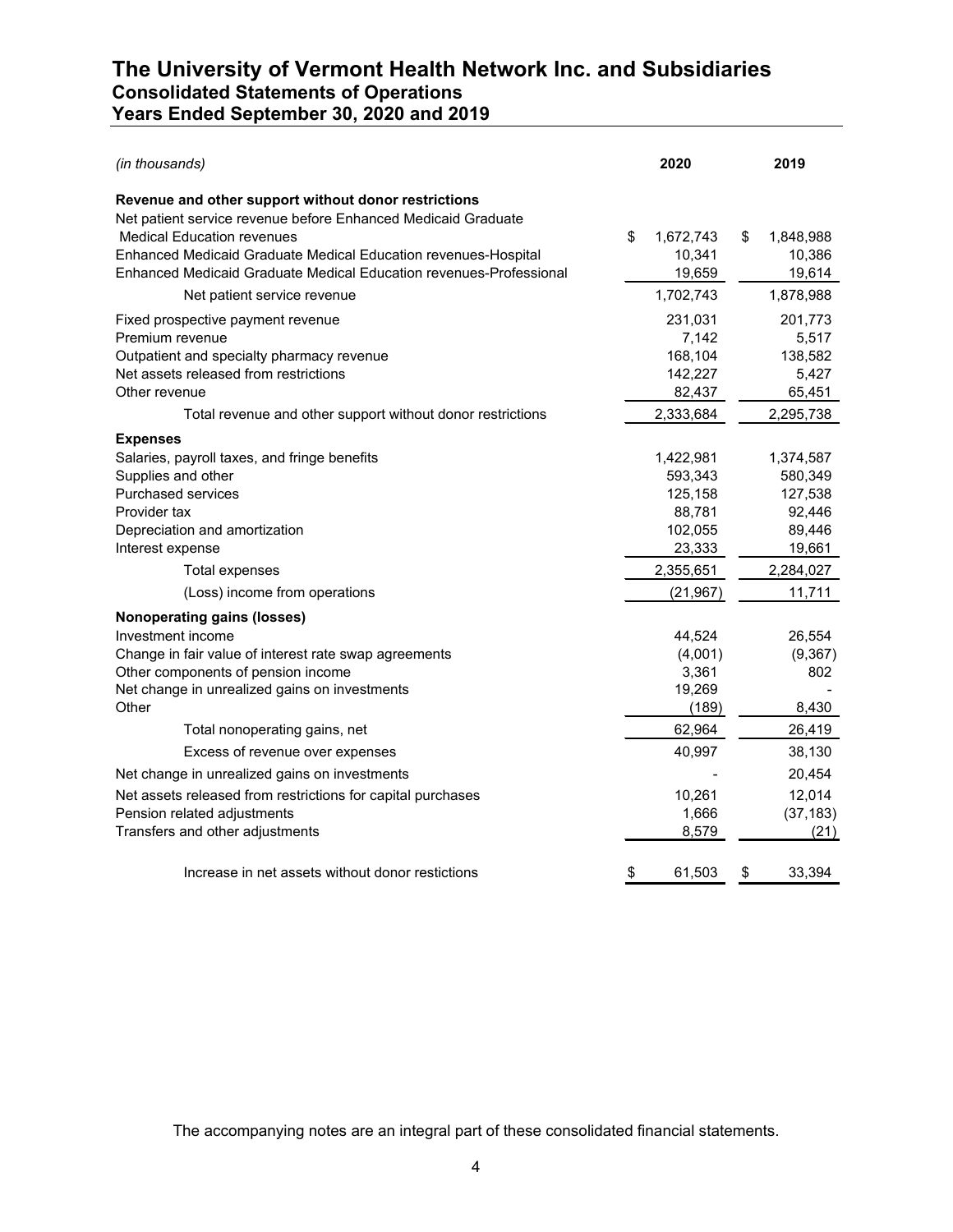### **The University of Vermont Health Network Inc. and Subsidiaries Statements of Changes in Net Assets Years Ended September 30, 2020 and 2019**

| (in thousands)                                                       | 2020 |            | 2019            |
|----------------------------------------------------------------------|------|------------|-----------------|
| Changes in net assets without donor restrictions                     |      |            |                 |
| Excess of revenue over expenses                                      | \$   | 40,997     | \$<br>38,130    |
| Net change in unrealized gains on investments                        |      |            | 20,454          |
| Net assets released from restrictions for capital purchases          |      | 10,261     | 12,014          |
| Pension related adjustments                                          |      | 1,666      | (37, 183)       |
| Transfers and other adjustments                                      |      | 8,579      | (21)            |
| Increase in net assets without donor restrictions                    |      | 61,503     | 33,394          |
| Changes in net assets with donor restrictions                        |      |            |                 |
| Gifts, grants, and bequests                                          |      | 157,292    | 12,389          |
| Investment income                                                    |      | 838        | 1,246           |
| Net change in unrealized gains on investments                        |      | 2,497      | 1,339           |
| Net realized gains on investments                                    |      | 1,259      | 620             |
| Net assets released from restrictions used in operations             |      | (142, 227) | (5, 427)        |
| Net assets released from restrictions used for nonoperating purposes |      | (334)      | (251)           |
| Net assets released from restrictions used for capital purchases     |      | (10, 261)  | (12,014)        |
| Change in beneficial interest in perpetual trusts                    |      | 473        | (221)           |
| Transfer of net assets                                               |      | (1, 323)   | (81)            |
| Increase (decrease) in net assets with donor restrictions            |      | 8,214      | (2,400)         |
| Increase in net assets                                               |      | 69,717     | 30,994          |
| <b>Net assets</b>                                                    |      |            |                 |
| Beginning of year                                                    |      | 1,333,521  | 1,302,527       |
| End of year                                                          | S    | 1,403,238  | \$<br>1,333,521 |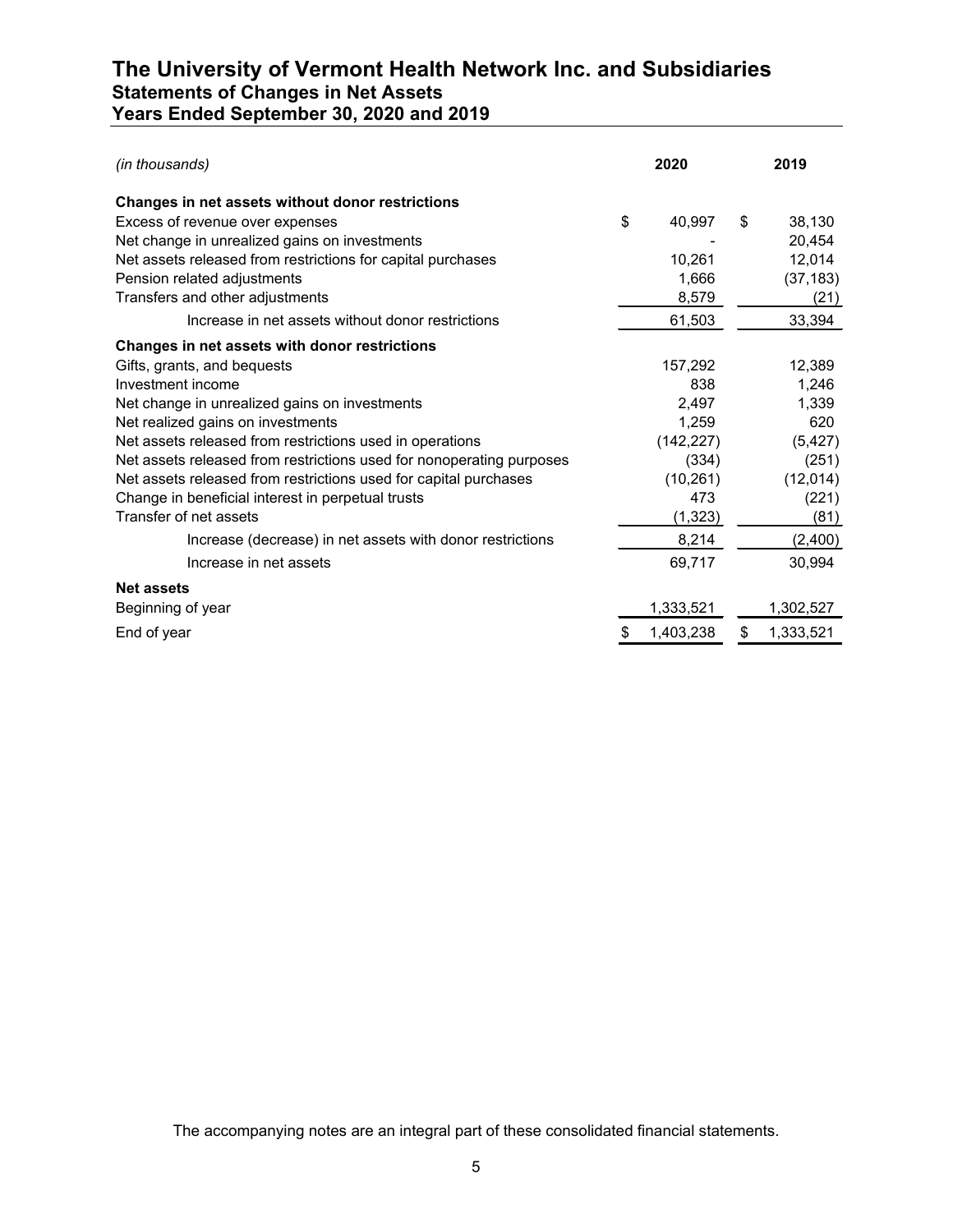### **The University of Vermont Health Network Inc. and Subsidiaries Consolidated Statements of Cash Flows Years Ended September 30, 2020 and 2019**

| (in thousands)                                                                         | 2020               | 2019          |                          |
|----------------------------------------------------------------------------------------|--------------------|---------------|--------------------------|
| <b>Cash flows from operating activities</b>                                            |                    |               |                          |
| Increase in net assets                                                                 | \$<br>69,717       | \$            | 30,994                   |
| Adjustments to reconcile change in net assets to net cash                              |                    |               |                          |
| provided by operating activities                                                       |                    |               |                          |
| Depreciation and amortization                                                          | 102,055            |               | 89,446                   |
| Contributions restricted for long-term use                                             | (262)              |               | (105)                    |
| Pension related adjustments                                                            | (1,666)            |               | 37,183                   |
| Loss on disposal of property and equipment                                             | 776                |               | 325                      |
| Loss on interest rate swap agreements                                                  | 4,001              |               | 9,367                    |
| Realized and unrealized gains on investments                                           | (66, 131)          |               | (41, 163)                |
| Undistributed (gains) of affiliated companies                                          | (9, 418)           |               | (2,853)                  |
| Change in beneficial interest in perpetual trusts                                      | (473)              |               | 221                      |
| Payments on right of use lease obligations - operating                                 | (16, 294)          |               |                          |
| Amortization of right-of-use assets                                                    | 16,979             |               |                          |
| Increase (decrease) in cash resulting from a change in                                 |                    |               |                          |
| Patient and other accounts receivable                                                  | 981                |               | (19, 955)                |
| Other current and noncurrent assets                                                    | (40, 248)          |               | (2,543)                  |
| Accounts payable and accrued expenses                                                  | 1,226              |               | (3, 477)                 |
| Accrued payroll and related expenses                                                   | 30,618             |               | (9,465)                  |
| Other current and noncurrent liabilities                                               | 8,245              |               | (1,504)                  |
| Estimated settlements with third-party payer settlements                               | 30,797             |               | (7,716)                  |
| Pension and other postretirement benefit obligations                                   | (13,602)           |               | (8,526)                  |
| Lease liabilities                                                                      | (1, 153)           |               |                          |
| Medicare accelerated and advance payments<br>Net cash provided by operating activities | 109,277<br>225,425 |               | 70,229                   |
|                                                                                        |                    |               |                          |
| Cash flows from investing activities                                                   |                    |               |                          |
| Purchases of property and equipment                                                    | (89, 826)          |               | (161, 355)               |
| Proceeds from sale of property and equipment                                           | 1,198              |               |                          |
| Purchase of investments                                                                | (90, 629)          |               | (50, 209)                |
| Proceeds from sale of investments                                                      | 172,721            |               | 87,268                   |
| Net cash used in investing activities                                                  | (6,536)            |               | (124, 296)               |
| Cash flows from financing activities                                                   |                    |               |                          |
| Proceeds from restricted contributions & restricted investment income                  | 262                |               | 105                      |
| Payments on long-term debt                                                             | (29, 157)          |               | (27, 142)                |
| Proceeds from debt issuance                                                            | 173,335            |               | 2,884                    |
| Payment of debt issuance costs                                                         | 165                |               |                          |
| Borrowings on lines of credit                                                          | 25,000             |               | 7,450                    |
| Repayments on lines of credit                                                          | (31,000)           |               | (4,050)                  |
| Repayment of finance leases                                                            | (2,701)            |               | $\overline{\phantom{a}}$ |
| Net cash provided by (used in) financing activities                                    | 135,904            |               | (20, 753)                |
| Net increase (decrease) in cash and cash equivalents                                   | 354,793            |               | (74, 820)                |
| Cash and cash equivalents                                                              |                    |               |                          |
| Beginning of year                                                                      | 171,861            |               | 246,681                  |
| End of year                                                                            | \$<br>526,654      | $\frac{1}{2}$ | 171,861                  |
| Supplemental cash flow information                                                     |                    |               |                          |
| Cash paid during the year for interest                                                 | 23,164             |               | 19,521                   |
| Capital expenditures included in accounts payable                                      | 5,899              |               | 6,791                    |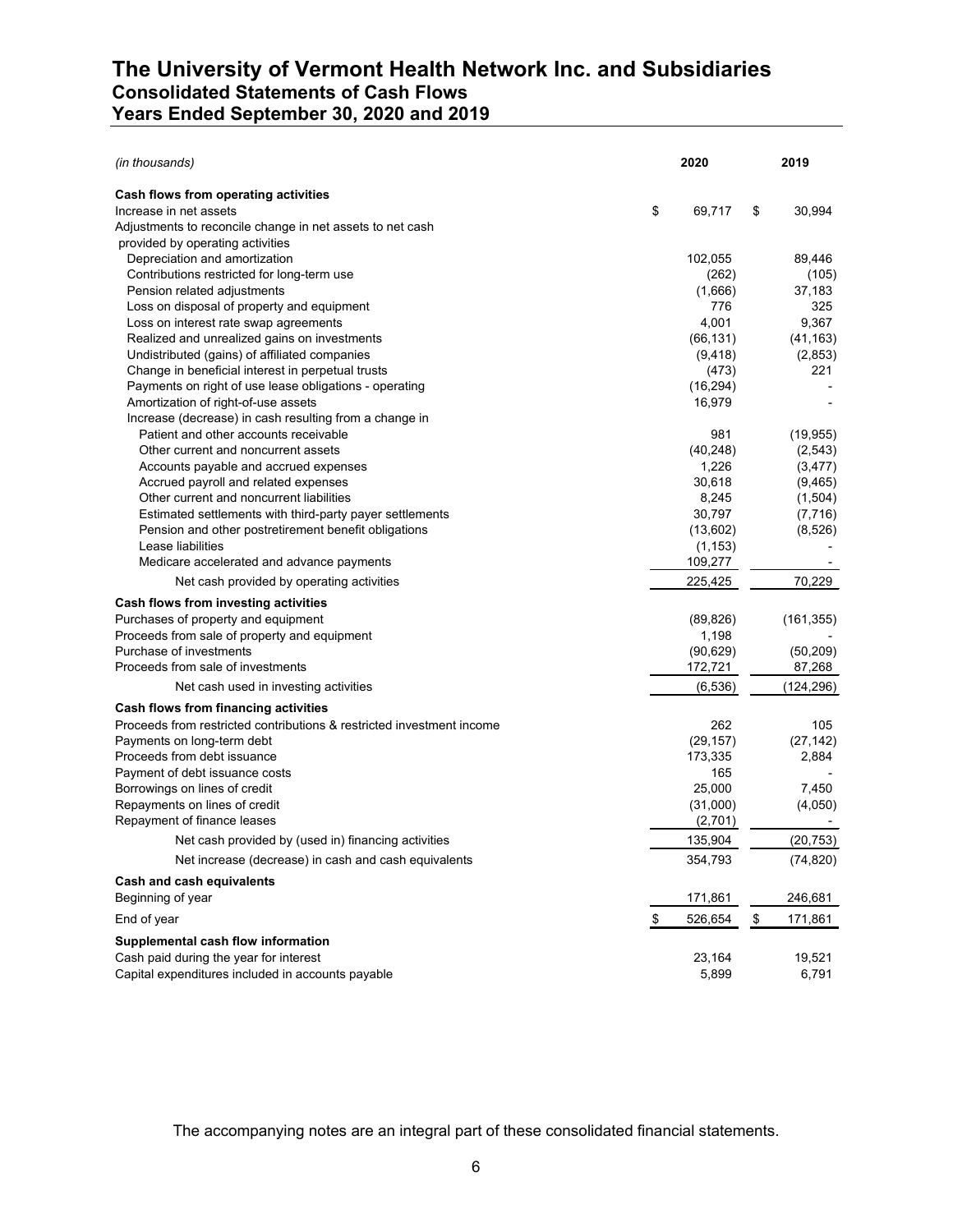#### **1. Organization**

The University of Vermont Health Network Inc. ("UVM Health Network"), is a non-profit, tax-exempt Vermont corporation and the sole corporate member of University of Vermont Medical Center, Inc., University of Vermont Health Network Medical Group, Inc., University of Vermont Health Network - Central Vermont Medical Center, Inc., University of Vermont Health Network - Porter Medical Center, Inc., University of Vermont Health Network – Champlain Valley Physicians Hospital, University of Vermont Health Network – Elizabethtown Community Hospital, University of Vermont Health Network – Alice Hyde Medical Center, Community Providers, Inc., UVM Health Network Health Ventures, Inc., VMC Indemnity Company Ltd. ("VMCIC"), and University of Vermont Health Network – Home Health & Hospice. UVM Health Network's purpose is to establish an integrated regional health care system for the development of a highly coordinated health care network to improve the quality, increase the efficiencies, and lower the costs of health care delivery in the regions it serves.

The University of Vermont Medical Center, Inc. ("UVM Medical Center") is a tertiary care teaching hospital with 620 licensed beds that, in affiliation with The University of Vermont ("UVM"), serves as Vermont's academic medical center. As a regional referral center, UVM Medical Center provides advanced level care throughout Vermont and Northern New York, with a full time emergency department which is also certified as a Level 1 Trauma Center. It is UVM Medical Center's mission to improve the health of the people in the communities that it serves by integrating patient care, education, and research in a caring environment. As a charitable organization, UVM Medical Center lives its mission through a number of community benefit programs, many done in collaborative partnership with other community based organizations. These include, but are not limited to, community wellness programs, education, direct grants, free access to a community health resource center, direct financial assistance to patients, and other subsidized programs.

UVM Medical Center is the sole member of the following subsidiaries: University of Vermont Health Network Specialty Care Transport, LLC; University of Vermont Medical Center Skilled Nursing, LLC; University of Vermont Medical Center Foundation, Inc.; and University of Vermont Medical Center Executive Services, LLC. The following entities are partly owned or controlled by UVM Medical Center: Medical Education Center Condominium Association, Inc.; Copley Woodlands, Inc.; University of Vermont Health Network Medical Group – New York, PLLC; and OneCare Vermont Accountable Care Organization, LLC ("OCV").

The University of Vermont Health Network Medical Group, Inc., ("UVMHN Medical Group") is organized to serve as the governing organization for physicians who are employed to provide clinical services to affiliated, member hospitals of the UVM Health Network. The purpose of the UVMHN Medical Group is to advance the clinical care, education, and training missions of UVM Health Network and its affiliated member hospitals and the education, training, and research missions of the University of Vermont College of Medicine.

The University of Vermont Health Network - Central Vermont Medical Center, Inc. ("CVMC") provides health care services under three distinct business units: Central Vermont Hospital, Woodridge Rehabilitation and Nursing ("Woodridge"), and the Central Vermont Medical Group Practice. CVMC works collaboratively to meet the needs and improve the health of the residents of central Vermont. As the sole community hospital, CVMC provides 24-hour emergency care, 122 acute care beds, and has a full spectrum of inpatient and outpatient services. Woodridge offers 153 beds for long-term and short-term rehabilitative care.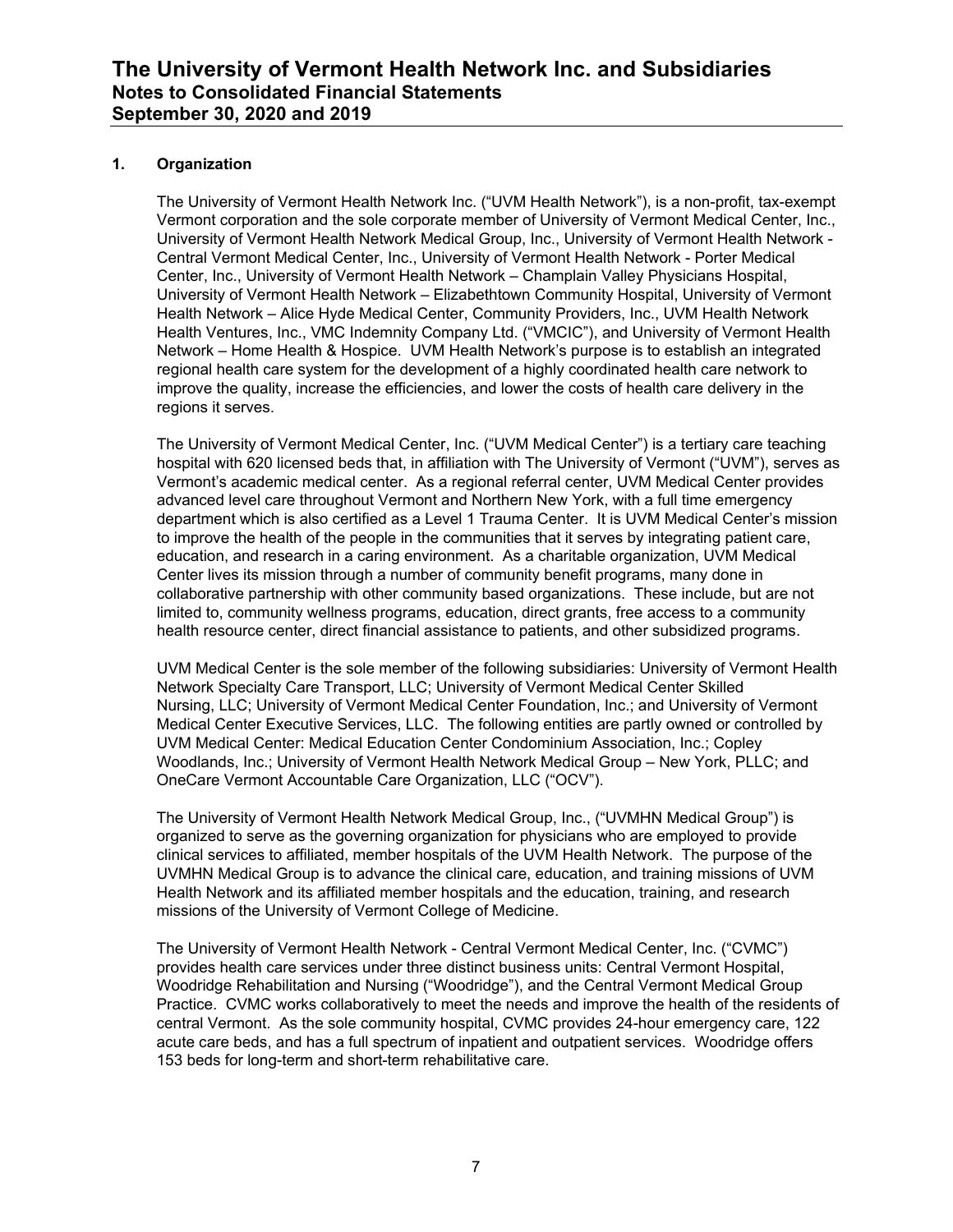The University of Vermont Health Network – Porter Medical Center, Inc. ("PMC") was organized in 1986 to serve as a parent holding company for three subsidiaries: Porter Hospital, Inc. ("Porter Hospital"), Helen Porter Nursing Home, Inc. ("HPNH") and Porter Real Estate Holdings, LLC ("PREH"). Porter Hospital operates a 40 licensed bed not-for-profit Critical Access Hospital. HPNH operates a 98-bed not-for-profit long-term community oriented skilled healthcare and rehabilitation center. PREH is a single-member LLC real estate holding company that is owned 100% by PMC. All of these companies are Vermont corporations and operate out of facilities in Middlebury, Vermont.

OCV is a 50/50 joint venture between UVM Medical Center and Dartmouth-Hitchcock Health and is a statewide accountable care organization that comprises an extensive network of providers across the full continuum of care, including hospitals in Vermont and New Hampshire, hundreds of primary and specialty care physicians, federally qualified health centers, designated agencies for mental health and substance use, skilled nursing facilities, home health agencies, and area agencies on aging. UVM Medical Center, CVMC and PMC participate in OCV risk-sharing contracts and in connection with their participation, paid participation fees to OCV totaling \$3,183,000 and \$6,573,000 for the years ending September 30, 2020 and 2019. Additionally, UVM Medical Center provides various administrative services to OCV, including the processing of payroll and accounts payable transactions. All employees of OCV are UVM Medical Center employees and are covered under UVM Medical Center's insurance policies and employee benefit plans. OCV reimburses UVM Medical Center for all administrative and payroll-related costs, which totaled \$12,663,000 and \$12,595,000 for the years ending September 30, 2020 and 2019.

The University of Vermont Health Network – Community Providers, Inc. ("CPI"), includes Mediquest Corp., Emergency Medical Transport of CVPH, Inc., and Champlain Valley Health Network, Inc. ("CVHN").

The University of Vermont Health Network – Champlain Valley Physicians Hospital Medical Center ("CVPH") is the sole member of CVPH Foundation, Inc. ("Foundation"), Champlain Valley Open MRI, LLC, and Valcour Imaging, Inc., Lake Champlain Physician Services, P.C. ("LCPS"), and is a member in Adirondack Accountable Care Organization, LLC ("ADK ACO"). CVPH operates 300 licensed inpatient beds and a 54-bed skilled nursing facility.

The University of Vermont Health Network – Alice Hyde Medical Center ("AHMC") is a not-for-profit corporation, incorporated in the State of New York, located in Malone, New York. AHMC operates 76 acute care beds, 135 nursing facility beds and a 30 resident assisted living program in addition to providing emergency and outpatient services.

The University of Vermont Health Network – Elizabethtown Community Hospital ("ECH"), located in Elizabethtown, Essex County, New York, is a 25-bed hospital designated by Medicare and Medicaid as a Critical Access Hospital. ECH provides inpatient, outpatient, and emergency care services for residents in Essex County and admitting physicians are primarily practitioners in the local area. ECH is the sole corporate member of Moses Ludington Hospital, a 15-bed Critical Access Hospital located in Ticonderoga, New York.

The University of Vermont Health Network – Home Health & Hospice, Inc., ("HH&H"), is a nonprofit corporation located in Vermont. The primary purpose is to provide home care and hospice services to residents of Chittenden and Grand Isle Counties.

The UVM Health Network Ventures is a for-profit holdings company that holds the various, for-profit investment activities of the UVM Health Network.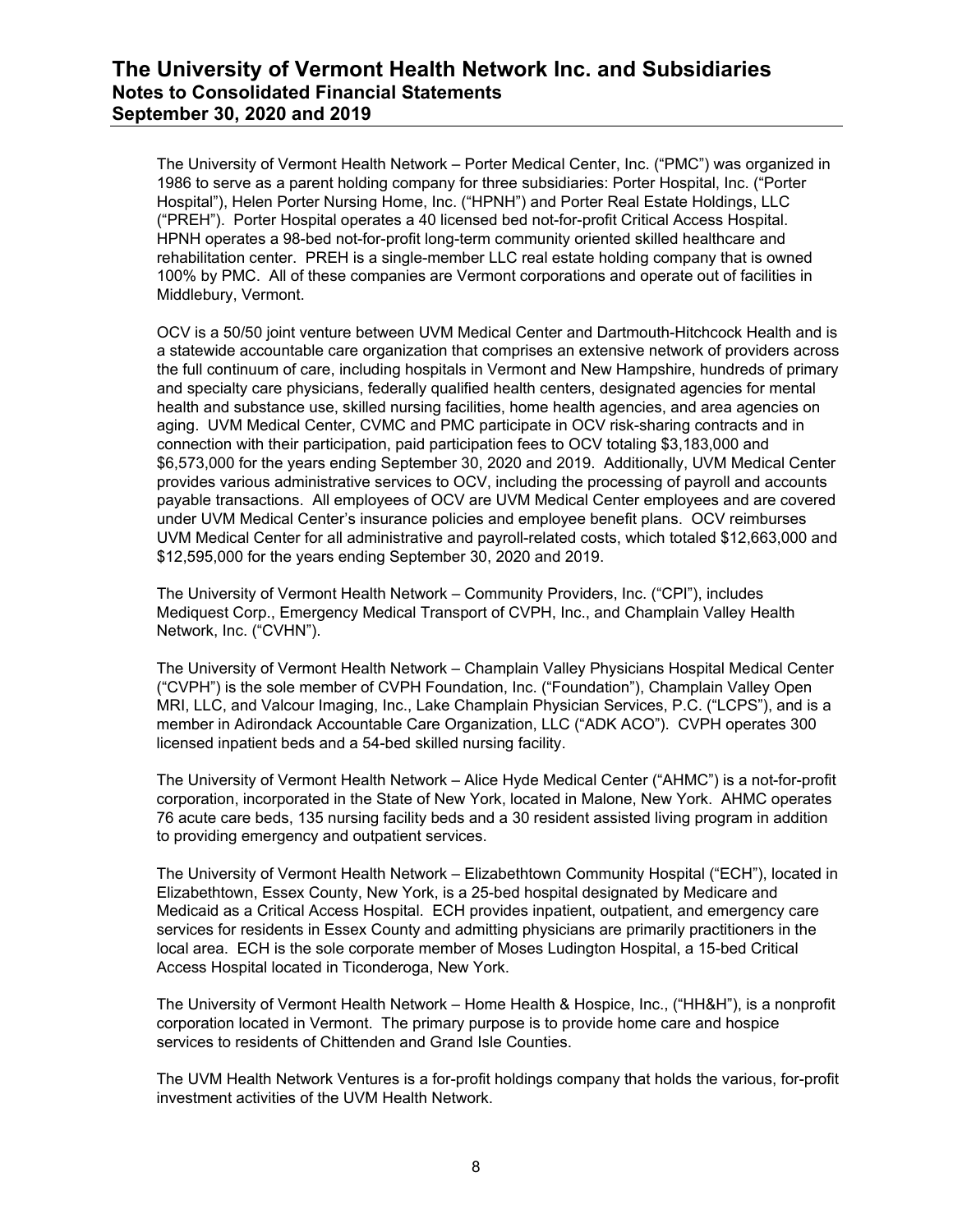VMCIC was incorporated in Vermont on April 18, 2018 as a wholly-owned subsidiary of UVM Health Network. VMCIC provides claims made coverage for physician and hospital medical professional liability and general liability risks of the UVM Health Network.

#### **2. Summary of Significant Accounting Policies**

#### **Principles of Consolidation**

The consolidated financial statements have been prepared on the accrual basis of accounting and include the accounts of UVM Health Network and its subsidiaries for which it controls or serves as the sole corporate member. Intercompany balances and transactions have been eliminated in consolidation.

#### **Use of Estimates**

The preparation of financial statements in conformity with accounting principles generally accepted in the United States of America requires management to make estimates and assumptions that affect the reported amounts of assets and liabilities and disclosure of contingent assets and liabilities at the date of the financial statements. Estimates also affect the reported amounts of revenues and expenses during the reporting period. Significant estimates include the implicit and explicit price concessions related to patient service revenue, receivables and accruals for estimated settlements with third-party payers, contingencies, self-insurance program liabilities, accrued medical claims, pension and postretirement costs, and the valuation of investments and interest rate swaps. Actual results could differ from those estimates.

#### **Cash and Cash Equivalents**

Cash and cash equivalents include all highly liquid investments with original maturities of three months or less when purchased, excluding amounts classified as assets whose use is limited or restricted.

Most of UVM Health Network's banking activity, including cash and cash equivalents, is maintained with multiple regional banks and cash deposits exceed federal insurance limits. It is UVM Health Network's policy to monitor these banks' financial strength on an ongoing basis.

UVM Health Network has elected to treat all cash equivalents within investments as short term investments.

#### **Inventories**

Inventories are stated using the lesser of average cost or fair value.

#### **Prepaid and Other Current Assets**

Prepaid and other current assets include miscellaneous nontrade receivables and prepaid expenses primarily related to software maintenance and other contracts.

#### **Assets Whose Use is Limited or Restricted**

Assets whose use is limited or restricted primarily include board-designated assets, assets held by trustees under indenture agreements, donor-restricted assets, and restricted assets which are held for insurance-related liabilities. Board-designated assets may be used at the Board's discretion. A significant portion of the assets are made up of investments.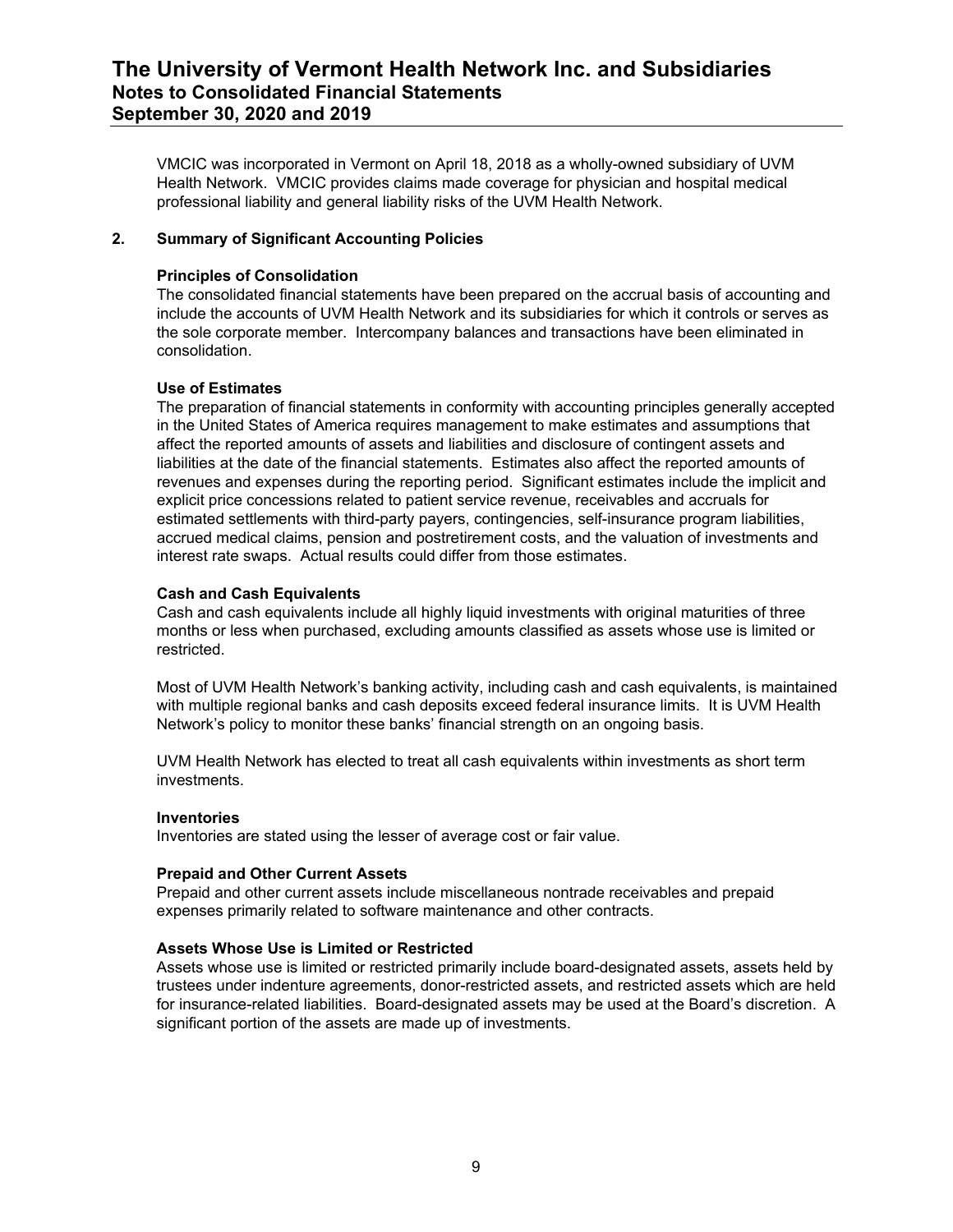#### **Investments and Investment Income**

The UVM Health Network, excluding HH&H and PMC, consolidates all nonpension investment assets into a pooled/unitized structure to gain efficiencies in managing the various investment portfolios, simplify the trading process, and reduce trading and investment manager fees. Assets are separated into five asset class pools: cash, domestic equity, international equity, fixed income and liquid alternative investments. Each participating entity owns a percentage share of each asset class pool depending on its unique asset allocation. Trading is executed at the asset class pool level and allocated to each investment portfolio based on their pro-rata ownership of each pool. Fair value of the asset class pools is determined by aggregating the fair value of the underlying investments within each pool.

Investments in equity securities and mutual funds with readily determinable fair values and all investments in debt securities are recorded at fair value. Investment income or loss (including realized gains and losses on investments, interest, dividends, and unrealized gains and losses on equity securities), to the extent not capitalized, is included in nonoperating gains (losses), net of direct investment expenses, unless the income or gain (loss) is restricted by donor or law. Realized gains or losses on the sale of investments are determined by use of average costs. Unrealized gains and losses on debt securities are excluded from the excess of revenue over expenses. Declines in fair value of debt securities that are judged to be other-than-temporary are reported as realized losses.

Investments, in general, are exposed to various risks, such as interest rate, credit, and overall market volatility. As such, it is reasonably possible that changes in the values of investments will occur in the near term and that such changes could materially affect the amounts reported in the consolidated financial statements.

UVM Health Network reviews its marketable securities annually to identify those for which fair value is below cost, then makes a determination as to whether the investment should be considered other-than-temporarily impaired. UVM Health Network recognized \$2,644,000 and \$1,978,000 in losses related to declines in value that were other-than-temporary in nature for the years ended September 30, 2020 and 2019, respectively, which is included as an offset to investment income in the statements of operations.

#### **Property and Equipment**

Property and equipment acquisitions are recorded at cost or, in the case of gifts, at fair market value at the date of the gift. Depreciation is provided over the estimated useful life of each class of depreciable assets and is computed using the straight-line method. Such amortization is included in depreciation and amortization in the consolidated financial statements.

Depreciation is calculated using the following estimated useful lives:

| Land improvements                  | 2 – 25 vears |
|------------------------------------|--------------|
| Leasehold improvements             | 2 – 30 vears |
| Building and improvements          | 5 – 40 vears |
| Equipment, furniture, and fixtures | 3 – 30 vears |

Gifts of long-lived assets, such as land, buildings, or equipment, are reported as support without donor restrictions and are excluded from the excess of revenue over expenses, unless explicit donor stipulations specify how the donated assets must be used. Gifts of long-lived assets with explicit restrictions that specify how the assets are to be used and gifts of cash or other assets that must be used to acquire long-lived assets are reported as restricted support. Absent explicit donor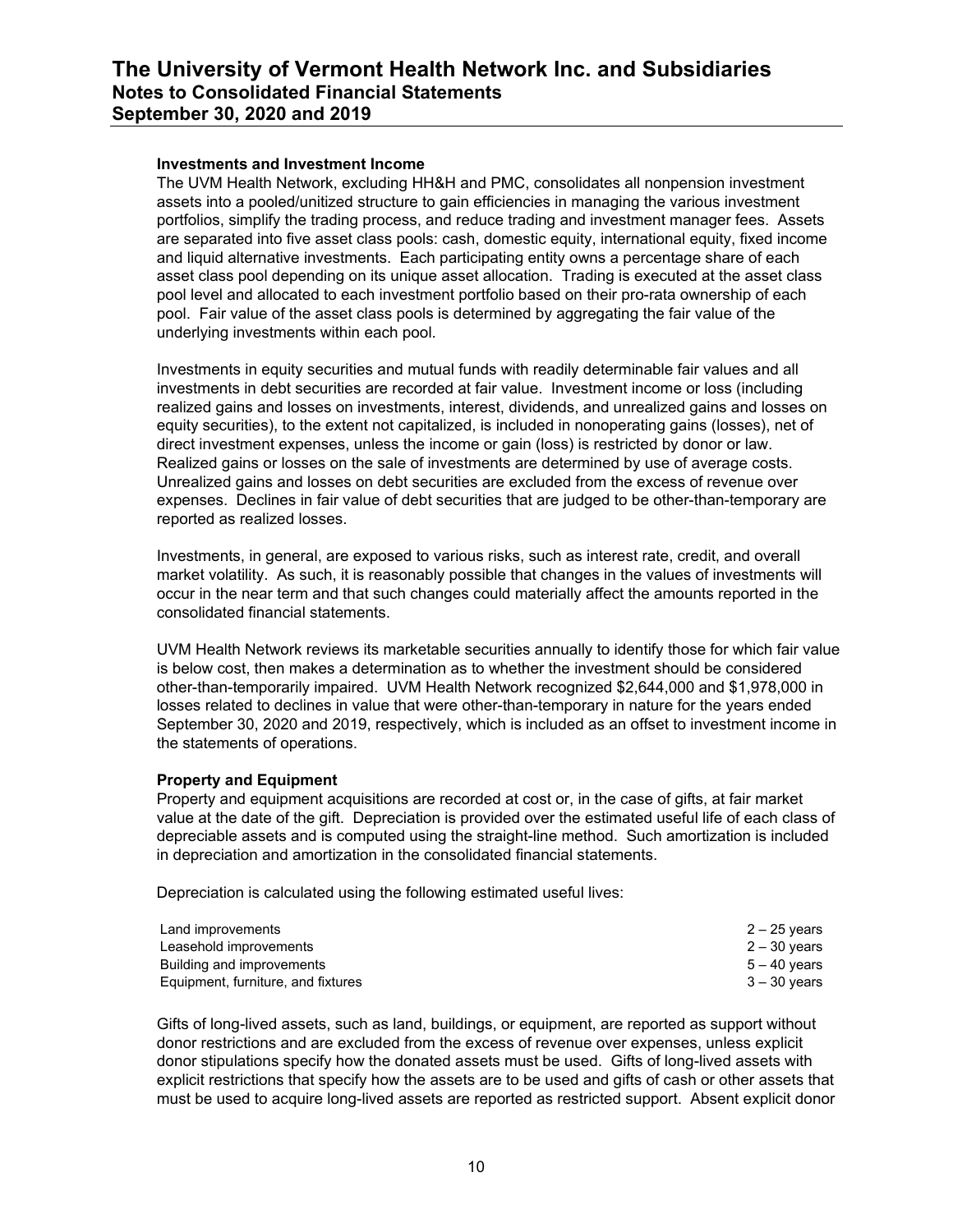stipulations about how long these long-lived assets must be maintained, expiration of donor restrictions is reported when the donated or acquired long-lived assets are placed in service.

#### **Leases**

The UVM Health Network recognizes a right-of-use asset representing the right to use the underlying leased asset and a lease liability representing its obligation to make lease payments at the commencement date of the lease. The right-of-use asset is measured at its cost less subsequent accumulated depreciation and accumulated impairment loss with adjustments arising from remeasurements of the lease liability. The right-of-use asset is depreciated over the shorter of the asset's useful life and the lease term on a straight-line basis from the commencement date of the lease and is classified as operating lease right of use assets, net or finance lease right of use assets, net in the consolidated financial statements.

At the commencement date, the lease liability is measured at the present value of the lease payments that are not paid at that date. When measuring the present value, the lease payments are discounted using the interest rate implicit in the lease. If such implicit rate cannot be readily determined, the risk free rate is used. The lease liability is subsequently increased by the amount of interest expense recognized on the lease liability and reduced by the lease payments made. Lease liabilities are remeasured when the future lease payments are changed due to the following:

- Changes in an index or a rate
- Changes in amounts expected to be payable by the lessee under residual value guarantees
- Changes in the assessment of whether a purchase option or an option to renew is reasonably certain to be exercised, or
- Changes in the assessment of whether it is reasonably certain that an option to terminate the lease will not be exercised.

Lease liabilities are classified as operating lease right of use obligations or finance lease right of use obligations and classified as current and/or long-term, as applicable.

The UVM Health Network elected not to apply the requirements to short-term leases (i.e., a lease term of 12 months or less at the commencement date). Lease payments on short-term leases are charged to profit or loss on a straight-line basis over the period of lease as a practical expedient. Additionally, UVM Health Network elected the package of practical expedients which allowed an entity not to reassess whether any expired or existing contracts are or contain leases, the lease classification for any expired or existing leases, and initial direct costs for any existing leases.

#### **Impairment of Long-Lived Assets**

Long-lived assets to be held and used are reviewed for impairment whenever circumstances indicate that the carrying amount of an asset may not be recoverable. Long-lived assets to be disposed of are reported at the lower of carrying amount or fair value, less costs to sell.

#### **Costs of Borrowing**

Interest cost incurred on borrowed funds during the period of construction of capital assets, net of investment income on borrowed assets held by trustees, is capitalized as a component of the cost of acquiring those assets. Approximately \$845,000 and \$4,688,000 of interest was capitalized during the years ended September 30, 2020 and 2019, respectively. Net deferred financing costs totaled \$2,321,000 and \$2,530,000 at September 30, 2020 and 2019, respectively. Such amounts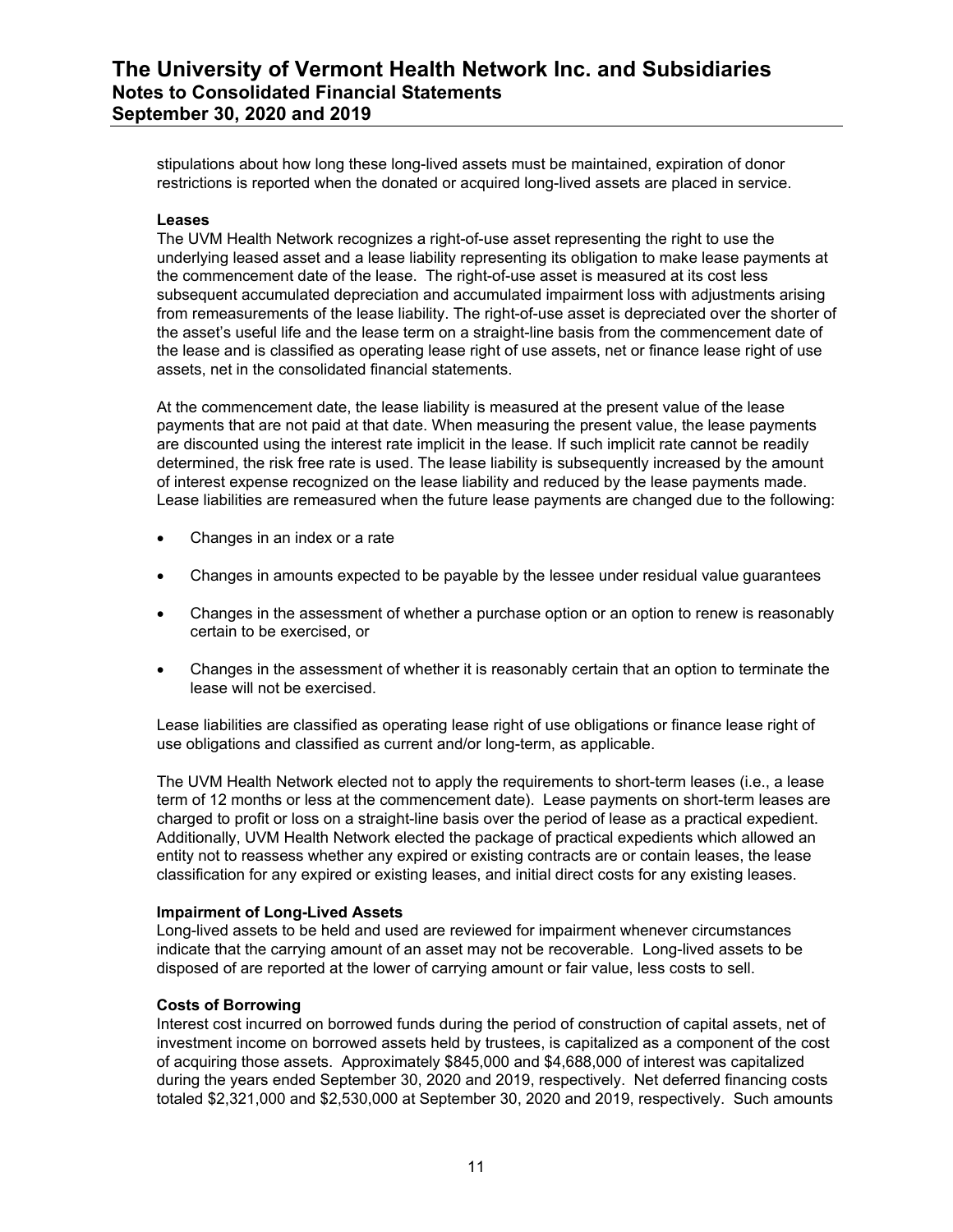are reported as an offset to long-term debt and are amortized over the period the related obligations are outstanding using the effective interest method. Accumulated amortization of deferred financing costs totaled \$1,538,000 and \$1,329,000 at September 30, 2020 and 2019, respectively.

#### **Net Assets with Donor Restriction**

Net assets with donor restrictions include those whose use by UVM Health Network has been restricted by donors or law for a specific purpose, time period, or both, either temporarily or in perpetuity.

#### **Consolidated Statements of Operations**

For purposes of display, transactions deemed by management to be ongoing, major, or central to the provision of health care services are reported as revenue and other support and expenses without donor restrictions. Peripheral or incidental transactions are reported as nonoperating gains (losses).

UVM Health Network's measure of operations as presented in the consolidated statements of operations includes revenue from health care services, pharmacy revenue, grants and contracts, the allocation of endowment spending for operations and other revenues. Operating expenses are reported on the consolidated statement of operations by natural classification.

#### **Excess of Revenue Over Expenses**

The consolidated statements of operations include the excess of revenue over expenses. Changes in net assets without donor restrictions which are excluded from the excess of revenue over expenses, consistent with industry practice, primarily include unrealized gains and losses on investments in debt securities, contributions of long-lived assets (including assets acquired using contributions restricted by donors for acquiring such assets) and pension related adjustments.

#### **Enhanced Medicaid Graduate Medical Education Revenues (Hospital and Professional)**

Under an Amendment to the Vermont State Medicaid Plan TN#11-019 (the "State Plan Amendment"), UVM Medical Center received increased Vermont Medicaid payments to support graduate medical education ("GME") beginning in fiscal year 2013. The State Plan Amendment provided for enhanced Medicaid payments of GME through two funding mechanisms: (1) payments to "qualified teaching hospitals" and (2) payments to "qualified teaching physicians." Under the definitions contained in the State Plan Amendment, UVM Medical Center is a qualified teaching hospital and physicians employed by UVM Medical Group are qualified teaching physicians.

The nonfederal source of these payments was provided by payments from UVM from its governmental appropriations from the State of Vermont ("the State"). UVM has entered into a contract with the State to provide annual amounts during the State's fiscal year as the nonfederal share of GME payments for that year. UVM Medical Center expects that UVM will enter into similar contracts for subsequent years, though there is no assurance of this. UVM Medical Center entered into a contract with the State, by which UVM Medical Center agrees to assess and monitor program benefits to Medicaid beneficiaries and to report to the State annually on its performance on certain quality measures and improvement focus areas for Medicaid beneficiaries pertaining to UVM Medical Center's GME programs, and the State agrees to provide GME payments to UVM Medical Center during the State fiscal year. UVM Medical Center expects to enter into similar contracts with the State for future years, but these are subject to continued funding by UVM of the nonfederal source. The State, UVM Medical Center and UVM have also entered into a Memorandum of Understanding ("MOU"), dated July 1, 2017 through June 30, 2021 that describes the State Plan Amendment and these funding arrangements.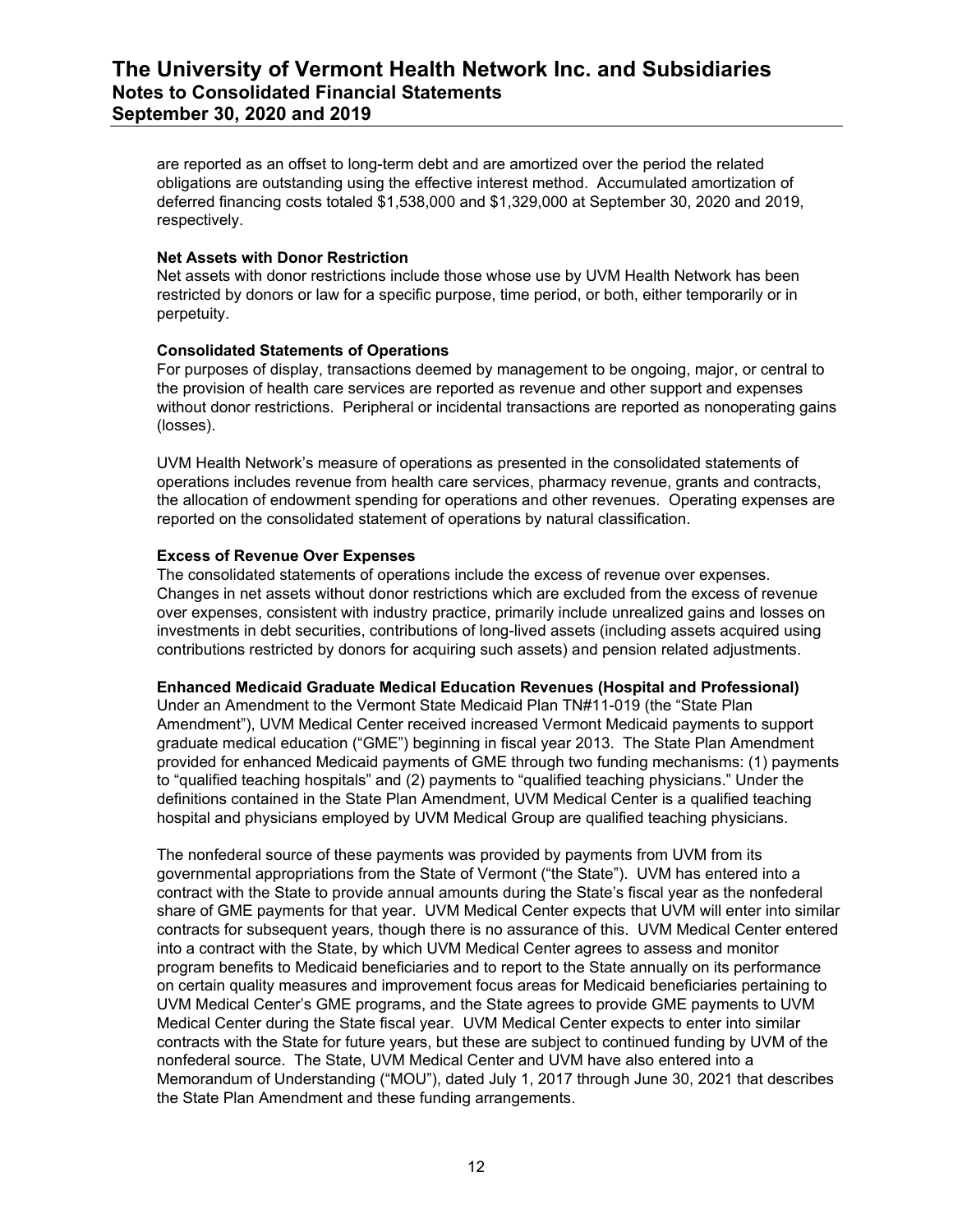UVM Medical Center recognized enhanced GME revenue under the State Plan Amendment totaling \$30,000,000 for each of the fiscal years ended September 30, 2020 and 2019. Under the MOU, both UVM and the State retain the right to discontinue GME payments at any time in the future.

#### **Premium Revenue**

Premium revenue consists primarily of managed care and payer incentives. The UVM Health Network recognizes these revenue sources in accordance with Accounting Standards Update ("ASU") 2014-09, *Revenue from Contracts with Customers.* 

#### **Outpatient and Specialty Pharmacy Revenue**

Pharmacy revenue consists of sales of pharmaceuticals and related products, including 340b revenue. The UVM Health Network recognizes these revenue sources in accordance with ASU 2014-09, *Revenue from Contracts with Customers*, which the UVM Health Network records as customer revenues in the amounts that reflect the consideration to which it expects to be entitled in exchange for the prescription.

#### **Other Revenue**

In addition to patient service revenue, the UVM Health Network also recognizes revenue related to other, nonpatient related transactions. These transactions consist primarily of nonpatient related contract revenues, cafeteria sales, parking garage income, net assets released from restrictions used for operations, and rental income. Revenue from these transactions is recognized when obligations under the terms of the respective contracts are satisfied. Revenue from these transactions is measured as the amount of consideration the UVM Health Network expects to receive from those services.

#### **Research Grants and Contracts**

UVM Health Network receives sponsored support from governmental and private sources. Certain sponsored arrangements are considered exchange arrangements, and revenue under these agreements is recognized based on UVM Health Network's fulfillment of the contract, which is typically based on costs incurred or the achievement of milestones. Federal grants and other sponsored research are considered nonexchange transactions in accordance with ASU 2018-08, Not-for-Profit Entities (Topic 958), *Clarifying the Scope and the Accounting Guidance for Contributions Received and Contributions Made*, and is recognized when any donor-imposed conditions (if any) have been met. Expirations of donor restrictions on net assets are reported as reclassifications from net assets with donor restrictions to net assets without donor restrictions and appear as "Net assets released from restrictions" and "Non-operating net assets released from restrictions" in the Statements of Operations. UVM Health Network had \$11,925,000 and \$14,794,000 awarded but not yet expended contributions related to sponsored programs where the condition had not yet been met as of September 30, 2020 and 2019, respectively. This is subject to federal appropriations. There were no funds received in advance of September 30, 2020 or 2019 that required a reclassification to deferred revenue.

#### **Malpractice and Workers' Compensation Claims**

The liabilities for outstanding losses and loss-related expenses and the related provision for losses and loss-related expenses include estimates for malpractice losses incurred but not reported, losses pending settlement, as well as for workers' compensation claims and underwriting expenses. Such liabilities are based on estimates and, while management believes the amounts provided are adequate, the ultimate liabilities may be in excess of or less than the amounts provided. As a result, there is at least a reasonable possibility that recorded estimates will change by a material amount in the near term. The methods for making such estimates and the resulting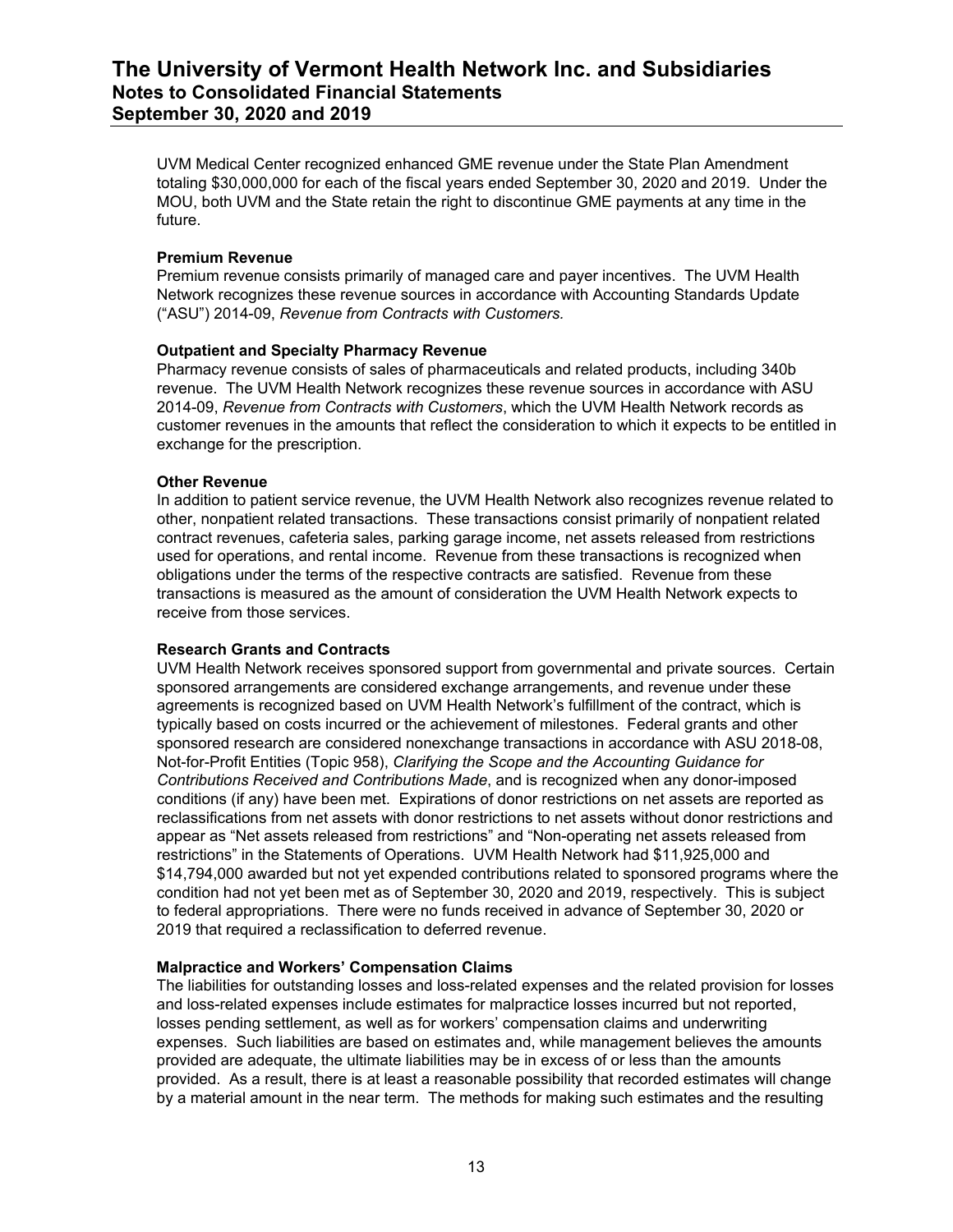liabilities are actuarially reviewed on an annual basis and any adjustments required are reflected in estimated incurred but not reported medical claims.

#### **Income Taxes**

Entities within the UVM Health Network, with the exception of entities specifically named below, are incorporated and recognized by the Internal Revenue Service ("IRS") as tax-exempt under Section 501(c)(3) of the Internal Revenue Code (the "Code"). Accordingly, the IRS has determined that these organizations are exempt from federal income taxes on related income pursuant to Section 501(a) of the Code. UVM Health Network Specialty Care Transport, UVM Medical Center Executive Services, and UVM Medical Center Skilled Nursing are single-member limited liability corporations. As such, for tax purposes, these organizations are treated as divisions of UVM Medical Center. OCV and ADK ACO are limited liability companies and treated for tax purposes as partnerships. Earnings and losses are passed through to the owners, which are tax-exempt, and are treated in the same manner for tax purposes. No provision for federal income taxes has been recorded in the accompanying consolidated financial statements for these organizations.

For tax years beginning after December 31, 2017, the Tax Cuts & Jobs Act provided for an excise tax on the sum of remuneration in excess of one million dollars paid to a covered employee. The tax provisions and related liabilities for these items are not material to the consolidated financial statements for the fiscal years ended September 30, 2020 and 2019, respectively.

UVM Health Network Ventures, VMCIC, Mediquest and CVHN are for-profit subsidiaries subject to federal and state taxation. The tax provisions and related tax assets and liabilities for these entities are not material to the consolidated financial statements.

UVM Health Network accounts for recognition and measurement of uncertain tax positions in accordance with ASC 740 *Income Taxes*, which addresses how to account for and report the effects of taxes based on income. No provision for uncertain tax positions is recorded in the accompanying consolidated financial statements.

#### **Asset Retirement Obligations**

UVM Health Network recognizes a liability for the fair value of a conditional asset retirement obligation if the fair value of the liability can be reasonably estimated. Uncertainty about the timing and/or method of settlement of a conditional asset retirement obligation is factored into the measurement of the liability when sufficient information exists. The types of asset retirement obligations that UVM Health Network considers are those for which it has a legal obligation to perform an asset retirement activity, however, the timing and/or method of settling the obligation are conditional on a future event that may or may not be within its control. The fair value of a liability for the legal obligation associated with an asset retirement is recorded in the period in which the obligation is incurred. When the liability is initially recorded, the cost of the asset retirement is capitalized.

The estimated future undiscounted value of the asset retirement obligation is approximately \$3,673,000 and \$3,553,000 at September 30, 2020 and 2019, respectively, substantially all of which relates to the estimated costs to remove asbestos that is contained within UVM Health Network's facilities. The initial asset retirement obligation was calculated using discount rates of 2.0%-6.0%. The recorded asset retirement obligation at September 30, 2020 and 2019 was approximately \$2,612,000 and \$2,394,000, respectively.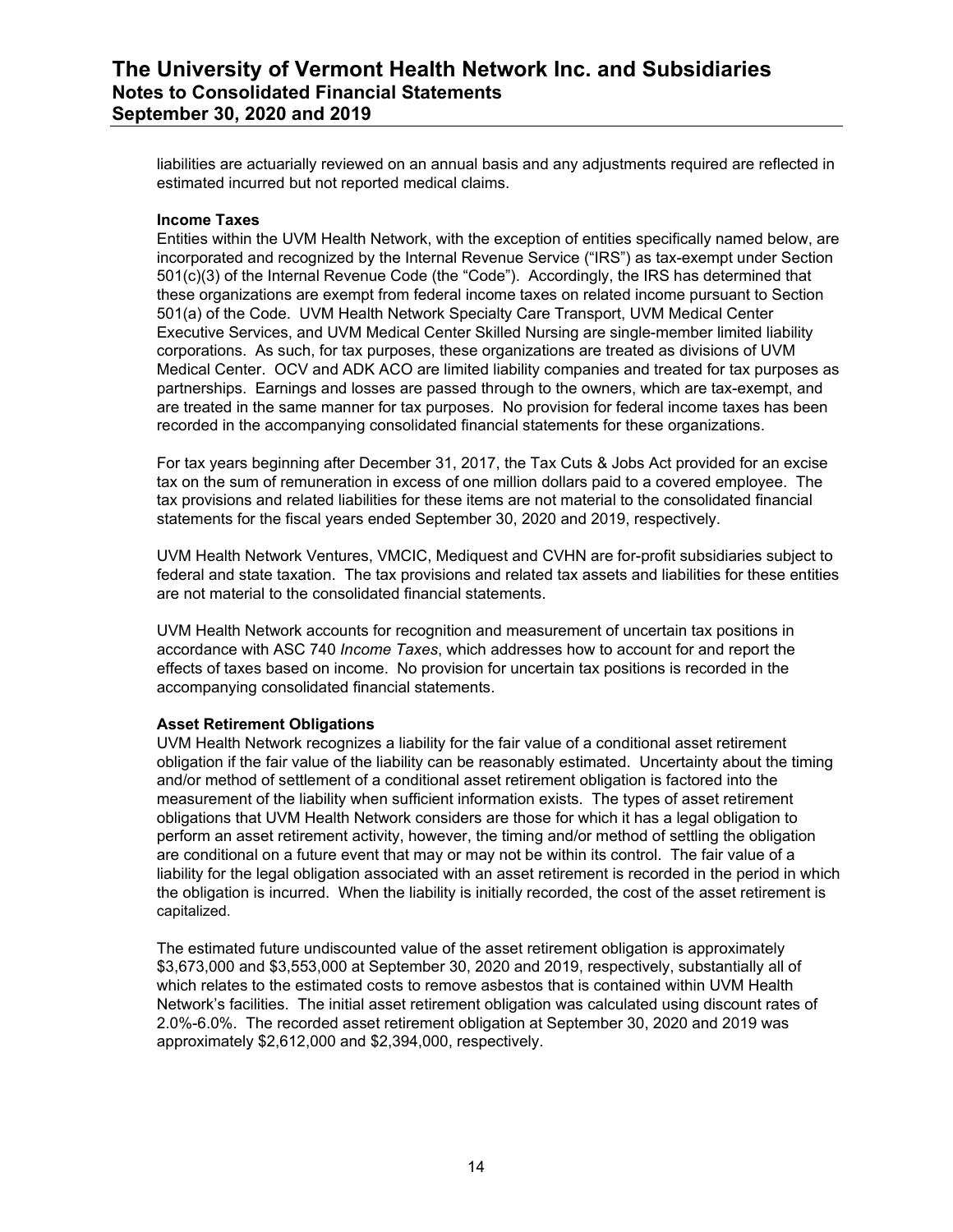#### **Defined Benefit Pension and Other Postretirement Benefit Plans**

UVM Health Network recognizes the overfunded or underfunded status of its defined benefit pension and other postretirement benefit plans (collectively, "postretirement benefit plans") in the consolidated balance sheets. Changes in the funded status of the plans are reported in the year in which the changes occur as a change in net assets without donor restrictions presented below the excess of revenue over expenses in the consolidated statements of operations and changes in net assets.

#### **Fair Value Measurements**

Fair value is defined as the price that would be received to sell an asset or paid to transfer a liability in an orderly transaction between market participants at the measurement date (also referred to as an "exit price"). A fair value measurement should be determined based on the assumptions that market participants would use in pricing the asset or liability. In determining fair value, the use of various valuation approaches, including market, income, and cost approaches, is permitted.

GAAP establishes a fair value hierarchy that distinguishes between market participant assumptions based on market data obtained from sources independent of the reporting entity (observable inputs that are classified within Levels 1 and 2 of the hierarchy) and the reporting entity's own assumption about market participant assumptions (unobservable inputs classified within Level 3 of the hierarchy).

UVM Health Network uses the following fair value hierarchy to present its fair value disclosures:

- Level 1 Quoted (unadjusted) prices for identical assets or liabilities in active markets. Active markets are those in which transactions for the asset or liability occur with sufficient frequency and volume to provide pricing information on an ongoing basis.
- Level 2 Other observable inputs, either directly or indirectly, including:
	- Quoted prices for identical or similar assets in nonactive markets (few transactions, limited information, noncurrent prices, high variability over time).
	- Inputs other than quoted prices that are observable for the asset (interest rates, yield curves, volatilities, default rates).
	- Inputs that are derived principally from or corroborated by other observable market data.
- Level 3 Pricing inputs are generally unobservable for the assets or liabilities and include situations where there is little, if any, market activity for the investment. The inputs into the determination of fair value require management's judgment or estimation of assumptions that market participants would use in pricing the assets or liabilities.

Certain investments that are measured at fair value using the net asset value per share (or its equivalent) practical expedient have not been classified in the above fair value hierarchy.

The following is a description of the valuation methodologies used for assets and liabilities measured at fair value: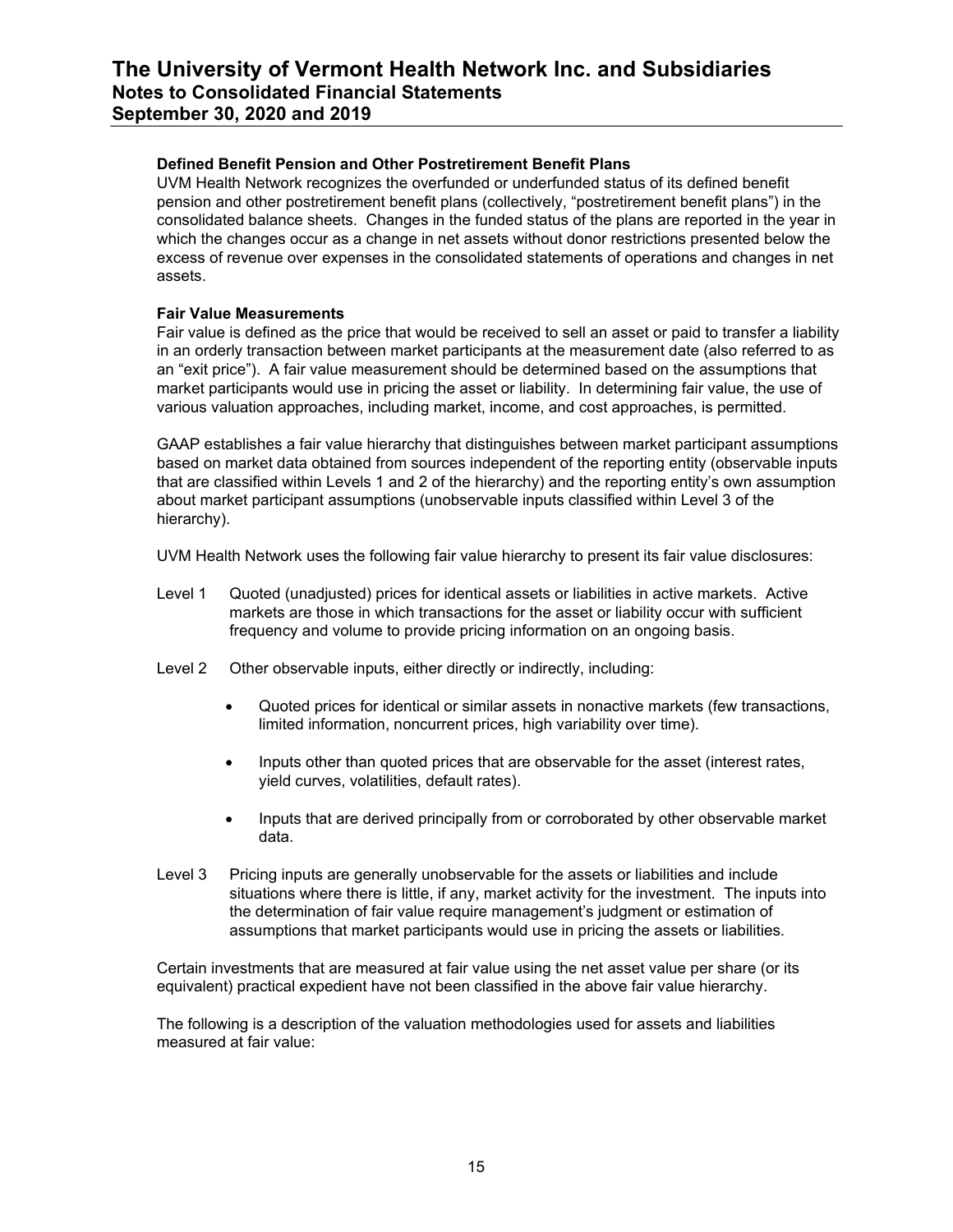#### *Equities, Mutual Funds, Money Market Funds, and Real Estate Investment Trusts*

The fair values of equities, mutual funds, money market funds, and real estate investment trusts are based on quoted market prices and are categorized as Level 1 or Level 2 based on the nature of the inputs.

#### *Debt Securities*

The estimated fair values of debt securities are based on quoted market prices and/or other market data for the same or comparable instruments and transactions in establishing the prices. The marketable debt securities classified as Level 1 are classified based on quoted prices of the actual debt instruments in active markets. The marketable debt securities classified as Level 2 are classified as such due to the usage of observable market prices for similar securities that are traded in less active markets or when observable market prices for identical securities are not available. Marketable debt instruments are priced using: nonbinding market consensus prices that are corroborated with observable market data; quoted market prices for similar instruments; or pricing models, such as a discounted cash flow model, with all significant inputs derived from or corroborated with observable market data. These Level 2 debt securities primarily include corporate bonds, notes and other debt securities.

#### *Beneficial Interest in Perpetual Trusts*

The estimated fair values of UVM Health Network's beneficial interests in perpetual trusts are determined based upon information provided by the trustees. Such information is generally based on the pro rata interest in the net assets of the underlying investments. The assets held in trust consist primarily of cash equivalents and marketable securities. The fair values of the perpetual trusts are measured using the fair value of the assets contributed to the trusts, and therefore are categorized as Level 3.

#### *Hedge Funds*

The fair values of investments in hedge funds were primarily determined using the calculated net asset value ("NAV"). The hedge funds include investments in funds that invest primarily in securities whose underlying values are based on Level 1 inputs. The fund managers receive prices from nationally recognized pricing services based on observable market transactions. Certain of the underlying securities held by the funds are listed on recognized securities exchanges and valued at the closing price as is customarily ascertained by the respective exchange.

#### *Interest Rate Swap Agreements*

Interest rate swap agreements are valued at the present value of the estimated series of cash flows resulting from the exchange of fixed rate payments for floating rate payments from the counterparty over the remaining life of the contract from the balance sheet date. Each floating rate payment is calculated based on forward market rates at the valuation date for each respective payment date. The valuation based on the estimated series of cash flows is obtained from third parties and assessed by management for reasonableness. Because the inputs used to value the contract can generally be corroborated by market data, the fair value is categorized as Level 2.

#### **Provider Tax Payments**

The states of Vermont and New York operate provider tax programs related to certain patient service revenues and operating cash receipts, respectively, collectively referred to as provider tax expenses.

#### **Reclassifications**

Certain amounts in the 2019 financial statements have been reclassified to conform to the 2020 presentation.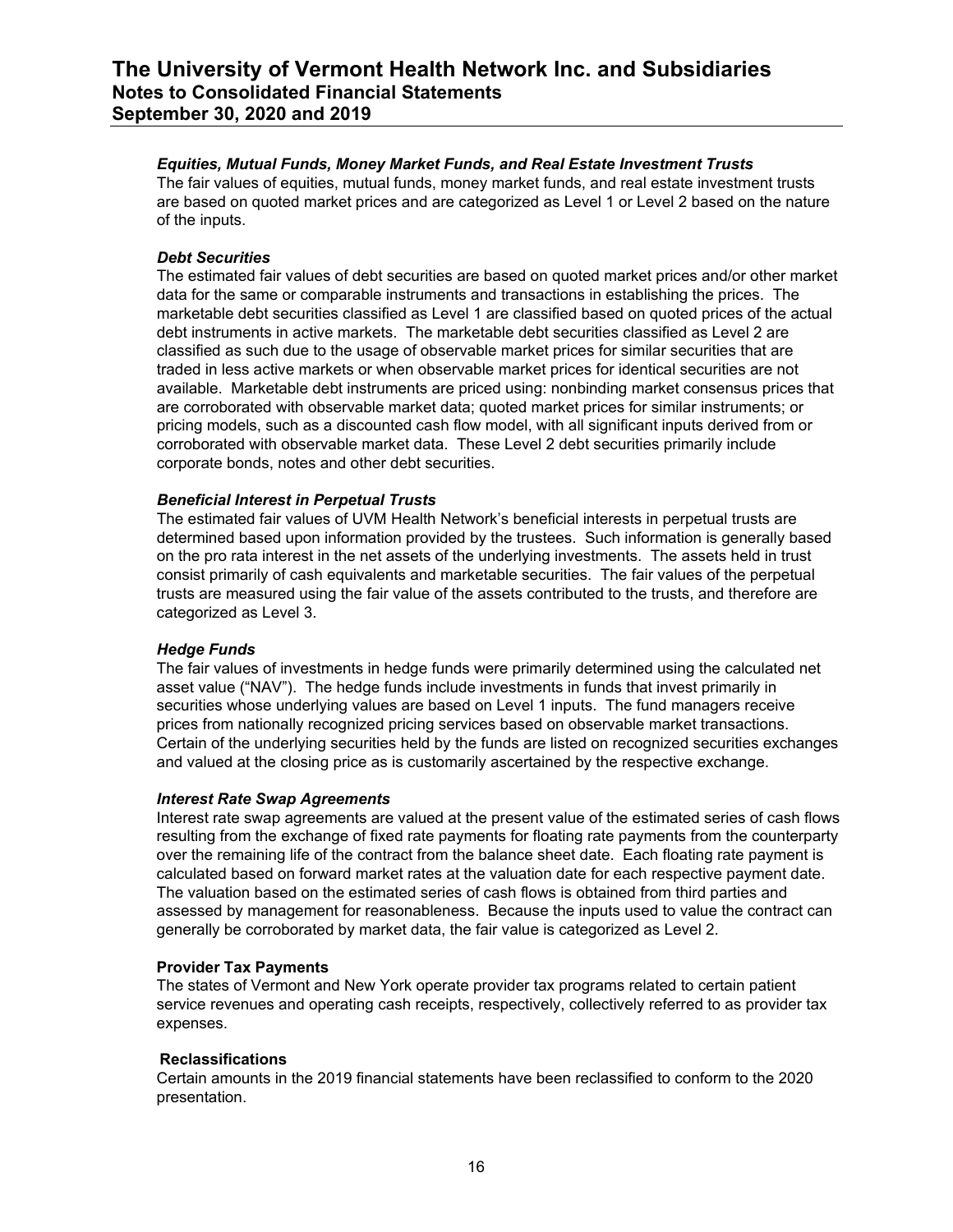#### **3. Current and Upcoming Accounting Guidance**

In January 2016, the FASB issued ASU 2016-01, *Recognition and Measurement of Financial Assets and Financial Liabilities*, which addresses certain aspects of recognition, measurement, presentation and disclosure of financial instruments. UVM Health Network has adopted ASU 2016- 01 for fiscal year 2020. In accordance with the guidance, unrealized gains and losses on equity securities are now included in the performance indicator on a prospective basis.

In February 2016, the FASB issued ASU 2016-02, *Leases (Topic 842)*. Under the new guidance, lessees are required to recognize the following for all leases (with the exception of leases with a term of twelve months or less) at the commencement date: (a) a lease liability, which is a lessee's obligation to make lease payments arising from a lease, measured on a discounted basis; and (b) a right-of-use asset, which is an asset that represents the lessee's right to use, or control the use of, a specified asset for the lease term. Leases are classified as either operating or finance. Operating leases result in straight-line expense in the statement of operations (similar to previous operating leases), while finance leases result in more expense being recognized in the earlier years of the lease term (similar to previous capital leases). The Network adopted the new standard on October 1, 2019 using a modified retrospective approach. The Network elected the transition method that allows for application of the standard at the adoption date rather than at the beginning of the earliest comparative period presented in the consolidated financial statements. The UVM Health Network also elected available practical expedients. Upon adoption, the Network recognized \$75,987,000 in operating lease right-of-use assets with corresponding operating lease obligations in the consolidated balance sheet.

On October 1, 2019, UVM Health Network adopted ASU 2016-18, *Statement of Cash Flows (Topic 230): Restricted Cash* that changes the presentation of restricted cash and cash equivalents in the statements of cash flows. Restricted cash and restricted cash equivalents will be included with cash and cash equivalents when reconciling the beginning-of-period and end-of-period total amounts shown on the statements of cash flows. Under the new guidance the Network must identify all cash, cash equivalents, and amounts generally described as restricted cash or cash equivalents in the beginning and ending totals in the statement of cash flows. UVM Health Network has elected to treat all cash equivalents within investments as short term investments.

On October 1, 2019, UVM Health Network retroactively adopted ASU 2017-07, *Compensation – Retirement Benefits (Topic 705): Improving the Presentation of Net Periodic Pension Cost and Net Periodic Postretirement Benefit Cost*. This guidance requires the service cost component of net periodic benefit cost for pension and other postretirement benefits to be presented as a component part of employee benefit expense. The other components of net periodic benefit cost, such as interest, expected return on plan assets, and amortization of other actuarially determined amounts, are required to be presented as a nonoperating change in net assets without restrictions. The impact to the fiscal year ending September 30, 2020 and 2019 for the UVM Health Network was a movement of \$3,361,000 and \$802,000 in net periodic pension income from operating expenses to non-operating gains (losses), respectively.

On October 1, 2018, UVM Health Network adopted, using the full retrospective approach, ASU 2014-09 and ASU 2016-08, *Revenue from Contracts with Customers* (Topic 606) and *Revenue from Contracts with Customers: Principal versus Agent Considerations (Reporting Revenue Gross versus Net)*, respectively, which provide guidance for revenue recognition. These standards core principle is that a company will recognize revenue when it transfers promised goods or services to customers in an amount that reflects the consideration to which the Company expects to be entitled in exchange for those goods or services. The most significant change from the adoption of the new standards relates to the presentation of implicit price concessions. Under the previous standards,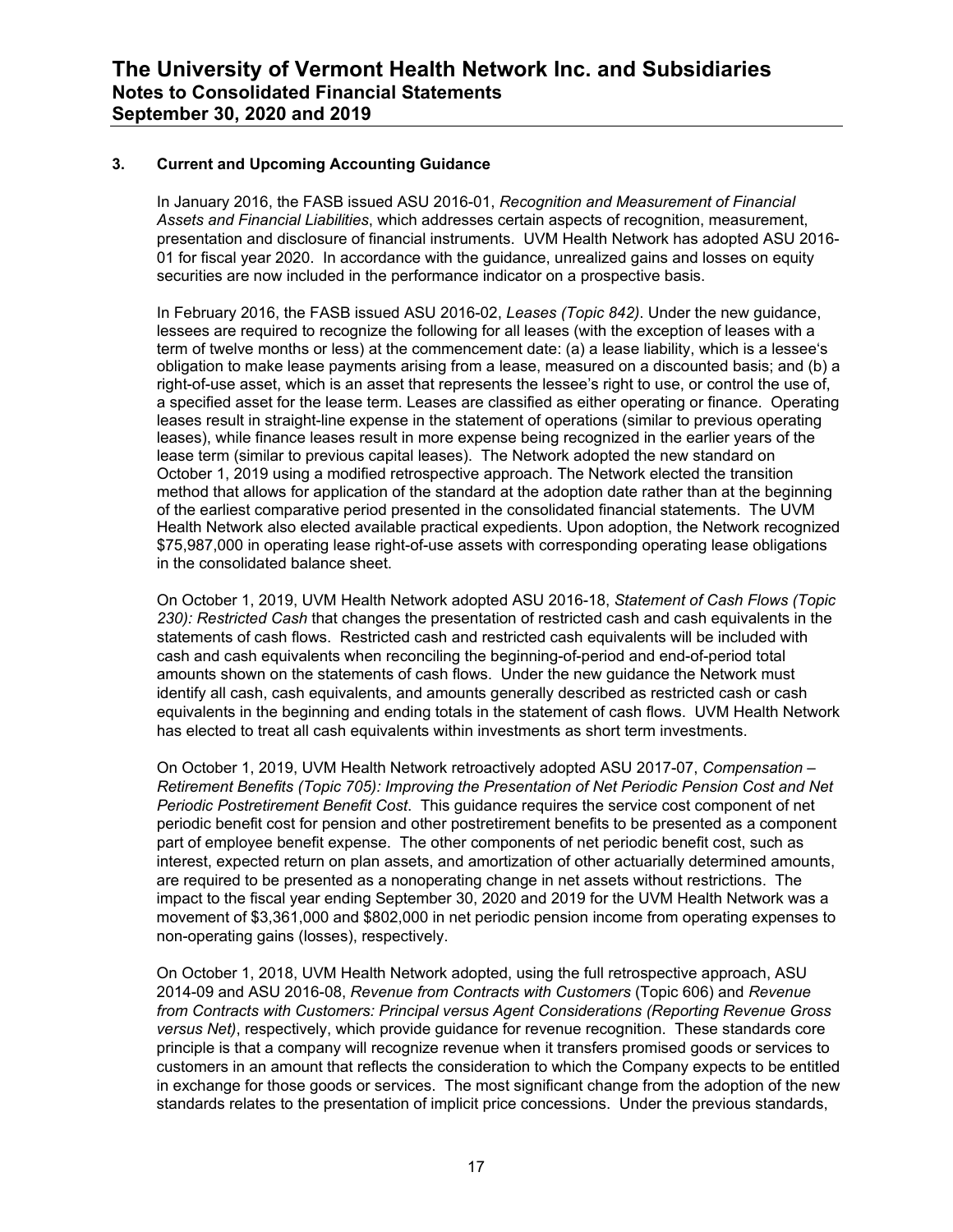the estimate for amounts not expected to be collected based upon historical experience, were reflected as provision for doubtful accounts, and presented separately as an offset to net patient service revenue. Under the new standard, the estimate for amounts not expected to be collected based on historical experience will continue to be recognized as a reduction to net revenue, however, not reflected separately as provision for doubtful accounts. Under the new standard, subsequent changes in estimate of collectability due to a change in the financial status of a payer, for example a bankruptcy, will be recognized as bad debt expense and presented as an operating expense. The adoption of this guidance in fiscal year 2019, with retrospective adjustment to 2018, did not have a material impact on the consolidated financial statements.

See Note 4 for additional disclosure related to patient service revenues including a disaggregation of consolidated net revenues by major source for each of the periods presented herein.

In May 2019, the FASB issued ASU 2019-06, *Intangibles-Goodwill and Other (Topic 350), Business Combinations (Topic 805), and Not-for-Profit Entities (Topic 958): Extending the Private Company Accounting Alternatives on Goodwill and Certain Identifiable Intangible Assets to Not-for-Profit Entities*. The pronouncement extends the optional accounting alternatives for goodwill and intangible assets acquired in a business combination that were previously only available to private companies to all not-for-profit entities. A not-for-profit organization that elects the accounting alternative for goodwill would amortize existing and future goodwill on a straight-line basis over 10 years (or a period less than 10 years if appropriate), perform trigger-based impairment tests, and have an option to test impairment at either the entity level or the reporting unit level. The UVM Health Network elected to adopt this standard effective October 1, 2018. The standard did not have a material impact on the consolidated financial statements.

In September 2015, the FASB issued ASU 2015-16, *Simplifying the Accounting* for *Measurement-Period Adjustments* which is applicable to organizations that have had an acquisition and the accounting for which is not complete at the end of the reporting period and an adjustment was made in the next reporting period. The updated guidance requires an organization to present separately on the face of the statement of operations or disclose in the notes, the portion of the amount recorded in current-period earnings by line item that would have been recorded in previous reporting periods if an adjustment to the provisional amounts had been recognized. The revised guidance is effective for fiscal year 2019. The adoption of this guidance did not have a material impact on our consolidated financial statements.

In August of 2018 the FASB issued ASU 2018-13, *Fair Value Measurement (Topic) 820: Disclosure Framework—Changes to the Disclosure Requirements for Fair Value Measurement,* which simplifies fair value measurement disclosures through the removal and modification of a number of investment related disclosure requirements. Certain disclosures are no longer required including amount of and reasons for transfers between Levels 1 and 2; policy for timing of transfers between levels and valuation processes for Level 3 investments. The amendments in this Update for the UVM Health Network are effective for the year ending September 30, 2021.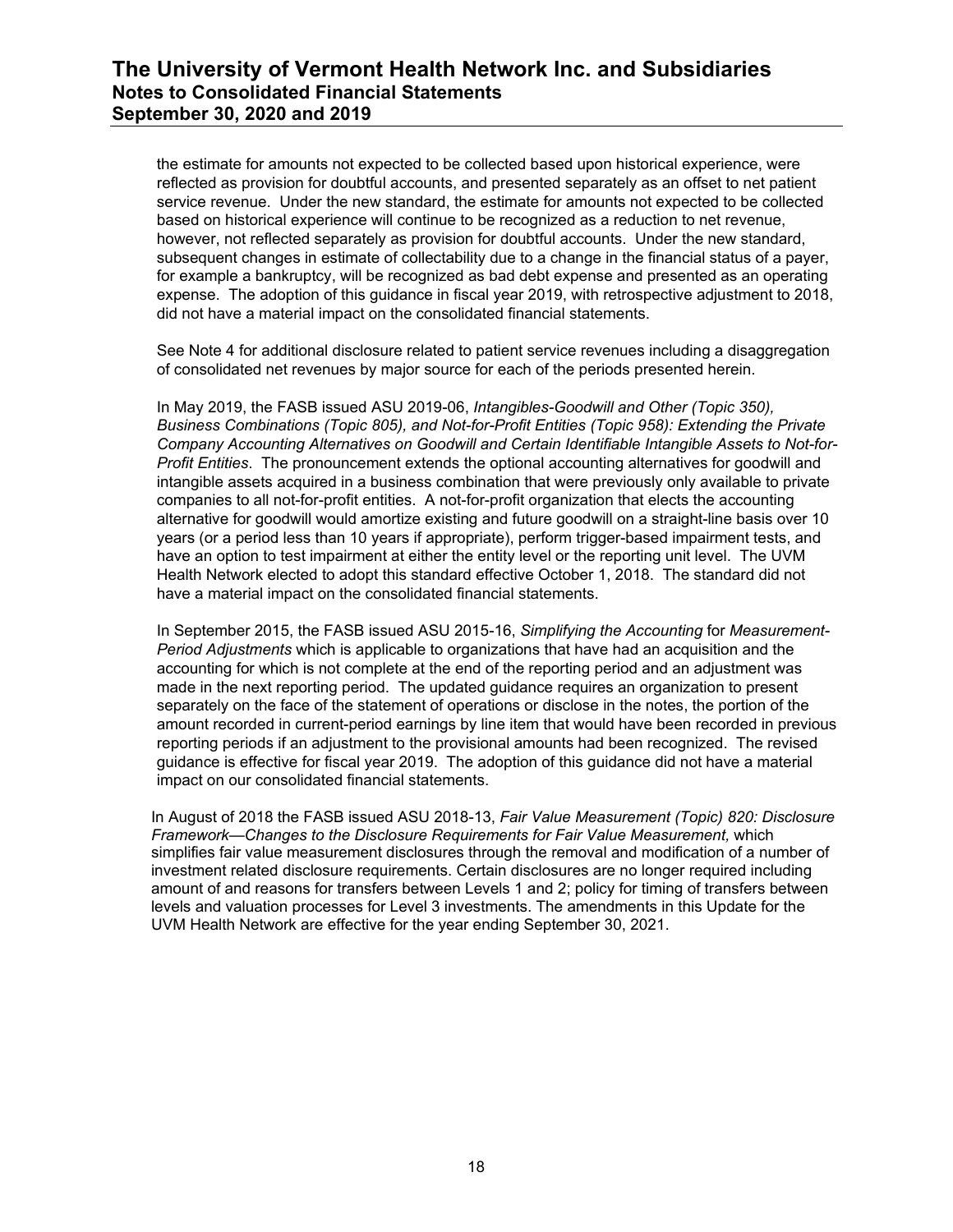#### **4. Patient Service Revenue**

Patient service revenue is reported at the amount that reflects the consideration to which the UVM Health Network expects to be entitled in exchange for providing patient care. These amounts are due from patients, third-party payers (including health insurers and government programs), and others and includes variable consideration for retroactive revenue adjustments due to settlement of audits, reviews, and investigations. Generally, the UVM Health Network bills the patients and thirdparty payers several days after the services are performed and/or the patient is discharged from the facility. Revenue is recognized as performance obligations are satisfied.

Performance obligations are determined based on the nature of the services provided by the UVM Health Network. Revenue for performance obligations satisfied over time is recognized based on actual charges incurred in relation to total expected (or actual) charges. The UVM Health Network believes that this method provides a faithful depiction of the transfer of services over the term of the performance obligation based on the inputs needed to satisfy the obligation. Generally, performance obligations satisfied over time relate to patients in our hospitals receiving inpatient acute care services. The UVM Health Network measures the performance obligation from admission into the hospital to the point when it is no longer required to provide services to that patient, which is generally at the time of discharge. Revenue for performance obligations satisfied at a point in time is recognized when goods or services are provided and the UVM Health Network does not believe it is required to provide additional goods or services to the patient.

Under the provisions of Topic 606, amounts related to services provided to patients that have not billed and that do not meet the conditions of unconditional right to payment at the end of the reporting period are contract assets. Contract assets consist primarily of services that have been provided to patients who are still receiving inpatient care in our facilities at the end of the reporting period. Contract assets are included in patient and other trade accounts receivable in the accompanying consolidated balance sheet at September 30, 2020 and 2019. Contract assets are as follows: \$14,043,000 and \$11,576,000 as of September 30, 2020 and 2019, respectively.

Because all of its performance obligations relate to contracts with a duration of less than one year, the UVM Health Network has elected to apply the optional exemption provided in ASC 606-10-50-14(a) and therefore, is not required to disclose the aggregate amount of the transaction price allocated to performance obligations that are unsatisfied or partially unsatisfied at the end of the reporting period. The unsatisfied or partially unsatisfied performance obligations are primarily related to inpatient acute care services at the end of the reporting period. The performance obligations for these contracts are generally completed when the patients are discharged, which generally occurs within days or weeks of the end of the reporting period.

The UVM Health Network determines the transaction price based on standard charges for goods and services provided, reduced by contractual adjustments provided to third-party payers and, discounts provided to uninsured patients in accordance with the UVM Health Network's policy (explicit price concessions), and/or implicit price concessions provided to uninsured patients. The UVM Health Network determines its estimates of explicit price concessions based on contractual agreements, its discount policies, and historical experience. The UVM Health Network determines its estimate of implicit price concessions based on its historical collection experience with this class of patients.

The UVM Health Network has agreements with third-party payers that provide for payments to UVM Health Network at amounts different from its established rates.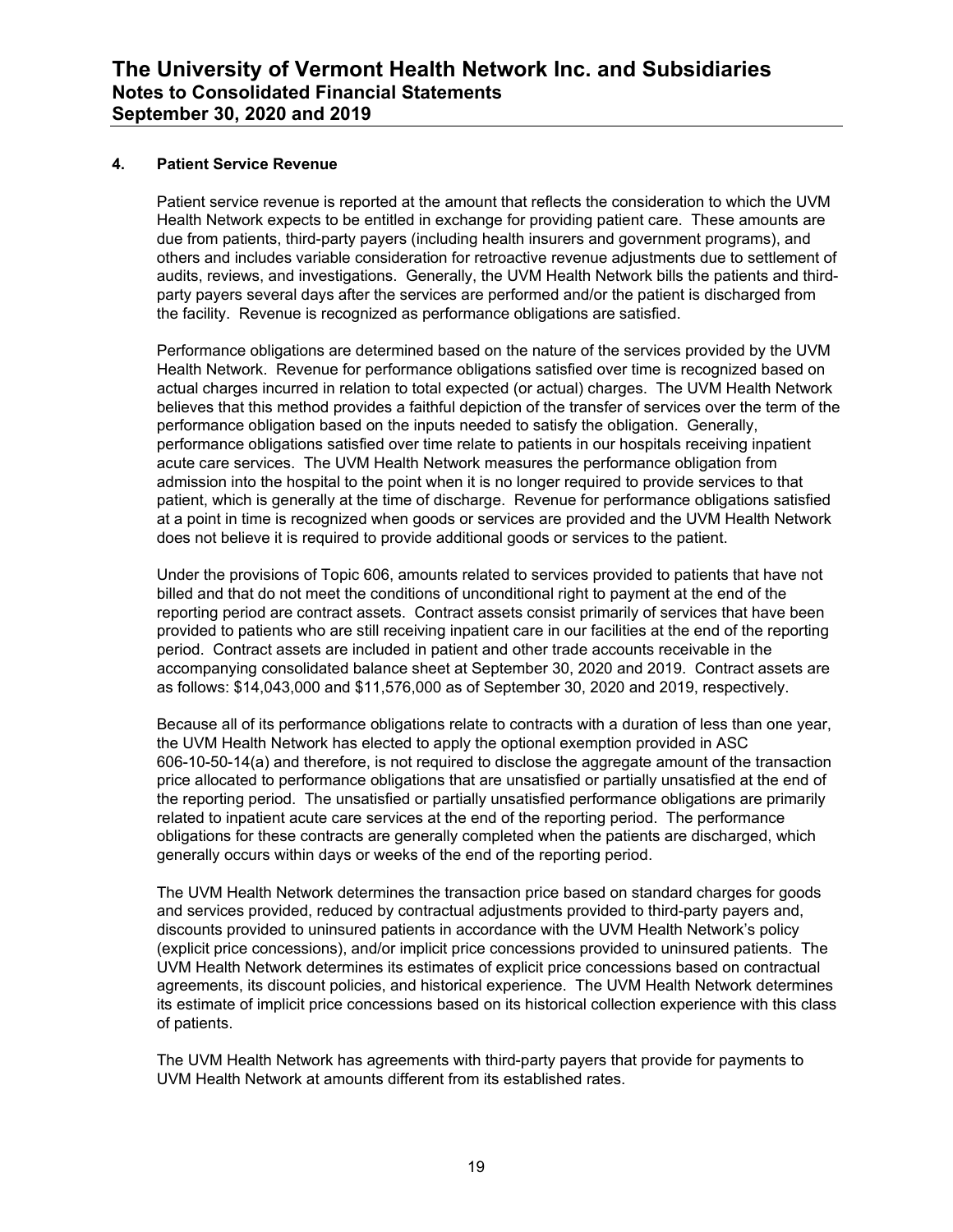#### **Medicare**

Inpatient acute-care services rendered to Medicare program beneficiaries are paid at prospectively determined rates per discharge. These rates vary according to a patient classification system that is based on clinical, diagnostic, and other factors. Inpatient rehabilitation services are paid based on a prospective per discharge methodology. These rates vary according to a patient classification system based upon services provided, the patient's level of functionality and other factors. Outpatient services are paid based upon a prospective standard rate for procedures performed or services rendered. UVM Health Network is reimbursed for cost-reimbursable items at tentative rates, with final settlement determined after submission of annual cost reports by UVM Health Network and audits thereof by the Medicare Audit Contractor. Medicare reimbursement for professional billings is determined by a standard fee schedule that is determined by the Centers for Medicare and Medicaid Services of the U.S. Department of Health and Human Services.

#### **Medicaid**

Inpatient services rendered to Vermont Medicaid program beneficiaries are paid at prospectively determined rates per discharge. As with Medicare, reimbursement is based on a diagnosis-related group ("DRG") system that is based on clinical, diagnostic, and other factors. In Vermont, additional reimbursement for inpatient rehabilitation and neonatal cases is paid through a per diem add-on. In Vermont, additional reimbursement for inpatient psychiatric cases is based on a per diem rate calculation, including adjustments for diagnostic factors and length of stay. Outpatient services rendered to Vermont Medicaid beneficiaries are paid based upon a prospective standard rate. Certain laboratory, mammography, therapy, and dialysis services are paid on a fee schedule. Outpatient services rendered to New York Medicaid beneficiaries are paid under an Ambulatory Patient Group ("APG"). Ancillaries (i.e. lab) ordered by an Article 28 provider get bundled into the clinic visit and are paid under an APG. Medicaid reimbursement for professional services is determined by a standard fee schedule.

#### **Managed Care and Commercial Insurers**

Services rendered to patients with commercial insurance are generally reimbursed at standard charges, less a negotiated discount or according to DRG or negotiated fee schedules.

Laws and regulations concerning government programs, including Medicare and Medicaid, are complex and subject to varying interpretation. As a result of investigations by governmental agencies, various health care organizations have received requests for information and notices regarding alleged noncompliance with those laws and regulations, which, in some instances, have resulted in organizations entering into significant settlement agreements. Compliance with such laws and regulations may also be subject to future government review and interpretation as well as significant regulatory action, including fines, penalties, and potential exclusion from the related programs. There can be no assurance that regulatory authorities will not challenge the UVM Health Network's compliance with these laws and regulations, and it is not possible to determine the impact (if any) such claims or penalties would have upon the UVM Health Network. In addition, the contracts the UVM Health Network has with commercial payers also provide for retroactive audit and review of claims.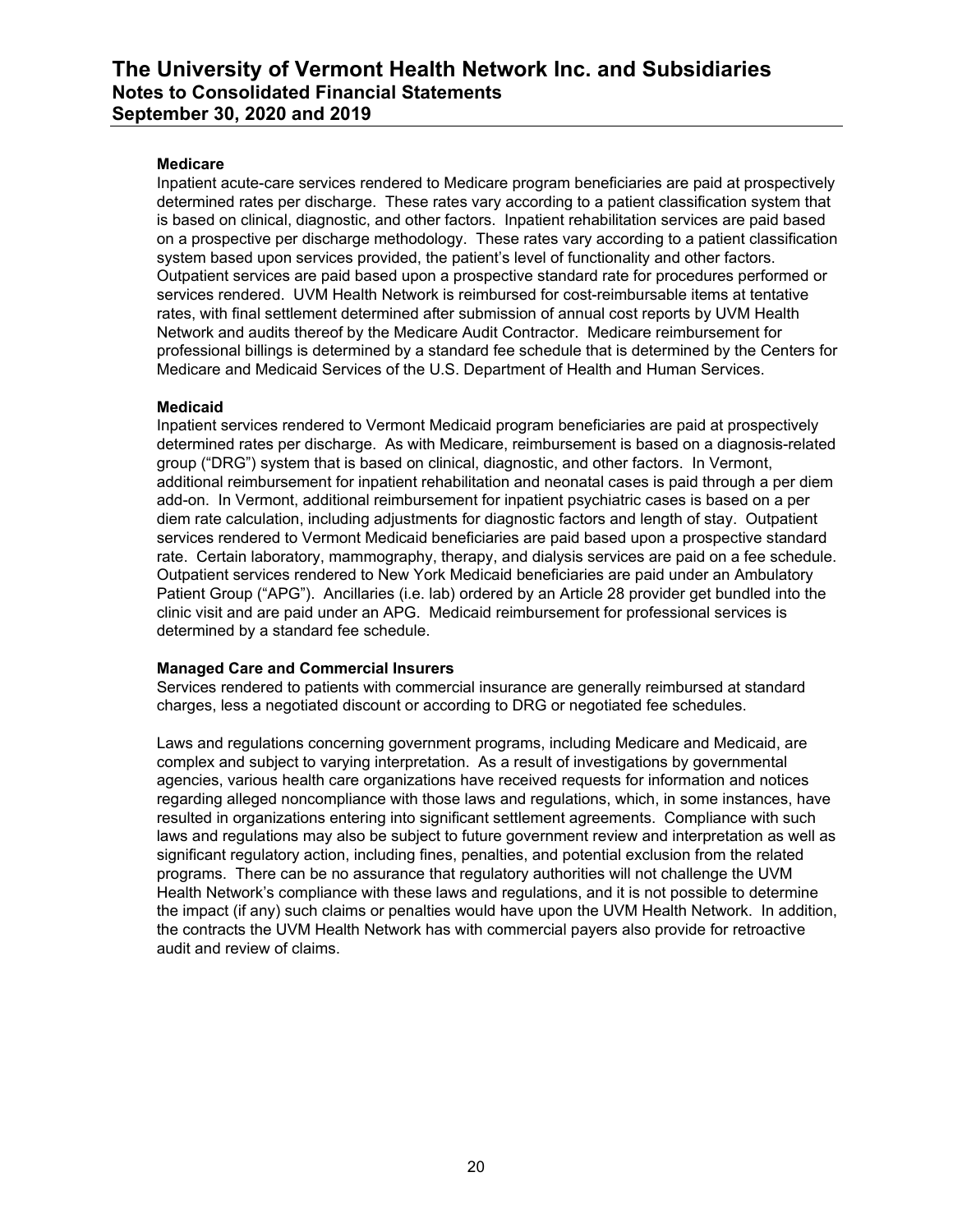Settlements with third-party payers for retroactive adjustments due to audits, reviews or investigations are considered variable consideration and are included in the determination of the estimated transaction price for providing patient care. These settlements are estimated based on the terms of the payment agreement with the payer, correspondence from the payer and the UVM Health Network's historical settlement activity, including an assessment to ensure that it is probable that a significant reversal in the amount of cumulative revenue recognized will not occur when the uncertainty associated with the retroactive adjustment is subsequently resolved. Estimated settlements are adjusted in future periods as adjustments become known (that is, new information becomes available), or as years are settled or are no longer subject to such audits, reviews, and investigations. Changes in prior-year estimates decreased patient service revenue by approximately \$7,522,000 and \$3,130,000 in the years ended September 30, 2020 and 2019, respectively.

Generally, patients who are covered by third-party payers are responsible for related deductibles and coinsurance, which vary in amount. The UVM Health Network also provides services to uninsured patients, and offers those uninsured patients a discount, either by policy or law, from standard charges. The UVM Health Network estimates the transaction price for patients with deductibles and coinsurance and from those who are uninsured based on historical experience and current market conditions. The initial estimate of the transaction price is determined by reducing the standard charge by any contractual adjustments, discounts, and implicit price concessions. Subsequent changes to the estimate of the transaction price are generally recorded as adjustments to patient service revenue in the period of the change. For the years ended September 30, 2020 and 2019, revenue recognized due to changes in the UVM Health Network's estimates of implicit price concessions for performance obligations satisfied in prior years was not significant. Subsequent changes that are determined to be the result of an adverse change in the patient's ability to pay are recorded as bad debt expense. Bad debt expense for the years ended September 30, 2020 and 2019 was not significant.

Consistent with the UVM Health Network's mission, care is provided to patients regardless of their ability to pay. Therefore, the UVM Health Network has determined it has provided implicit price concessions to uninsured patients and patients with other uninsured balances (for example, copays and deductibles). The implicit price concessions included in estimating the transaction price represent the difference between amounts billed to patients and the amounts the UVM Health Network expects to collect based on its collection history with those patients.

Patients who meet the UVM Health Network's criteria for charity care are provided care without charge or at amounts less than established rates. Such amounts determined to qualify as charity care are not reported as revenue.

UVM Medical Center, CVMC and PMC receive monthly fixed prospective payments for services provided by hospitals (and hospital-owned practices) participating in the Vermont Medicaid Next Generation Accountable Care Organization ("Medicaid ACO") Pilot Program and the CMS Vermont Modified Next Generation ACO Model ("Medicare ACO"). Under these arrangements, monthly, per member payments are received in advance of the services being performed and recognized as revenue in the month to which they relate. Medicaid and Medicare fee-for-service payments continue for all other nonhospital providers in the ACO, for all providers who are not a part of the ACO, and for all services that are not included in the fixed prospective payment. UVM Health Network is responsible for both the cost and quality of care for each attributed member. This is true whether that person uses little or no care or whether they require services consistently throughout the year. UVM Medical Center, CVMC and PMC recognize their share of annual contract settlements, which include shared savings or losses and quality incentives as an increase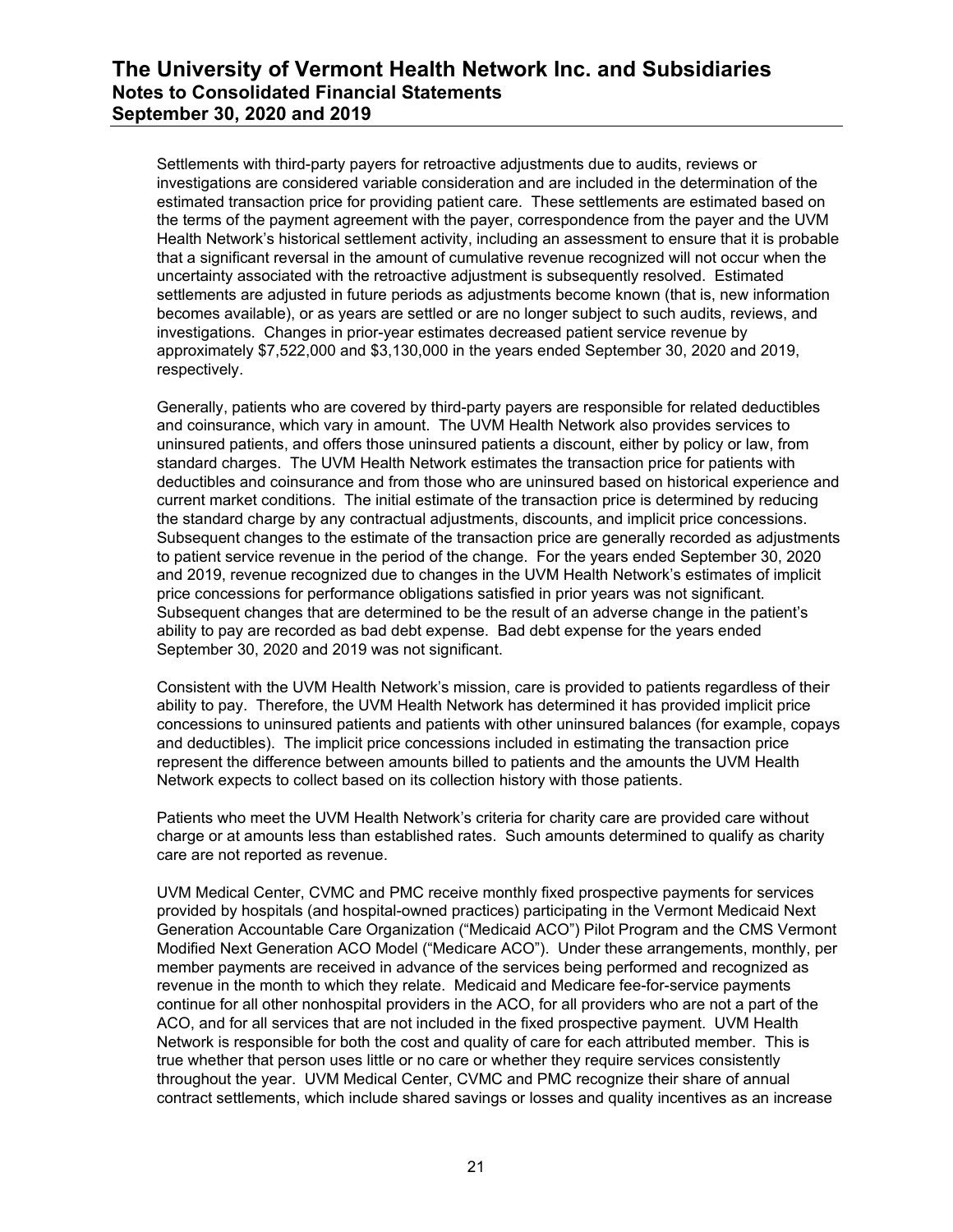or decrease to fixed prospective payment revenue. UVM Medical Center, CVMC and PMC also participate in an accountable care program with BlueCross BlueShield of Vermont, under which they continue to be paid on a fee-for-service basis. Quality incentives and shared savings or losses under this contract are recorded as increases or decreases to patient service revenue.

CVPH, through the Adirondack Regional Medical Home Pilot, which was established as a joint venture initiative of medical providers and public and private insurers to transform healthcare delivery in the rural, upstate New York region, receives monthly fixed prospective payments for the provision of care management services. This is a monthly, per member payment received in advance of the services being performed and recognized as revenue in the month to which it relates.

For services provided under Fee For Service ("FFS") and Fixed Prospective Payment ("FPP") arrangements, composition by payer for the years ended September 30 is as follows:

|                        |       | 2020       |            |              |            |            |
|------------------------|-------|------------|------------|--------------|------------|------------|
|                        | Total | <b>FFS</b> | <b>FPP</b> | <b>Total</b> | <b>FFS</b> | <b>FPP</b> |
| Medicare               | 34%   | $26\%$     | 8 %        | 34%          | 27%        | 7 %        |
| Medicaid               | 11 %  | 7 %        | 4 %        | $10\%$       | 8 %        | 2%         |
| Contracted Commercial  | 47 %  | 47 %       | $0\%$      | 47 %         | 47 %       | $0\%$      |
| Noncontracted Insurers | 8 %   | 8 %        | $0\%$      | $8\%$        | $8\%$      | $0\%$      |
| Patients               | $0\%$ | $0\%$      | $0\%$      | $\%$         | 1%         | $0\%$      |

#### **5. Financial Assets and Liquidity Resources**

As of September 30, 2020 and 2019, respectively, financial assets and liquidity resources available within one year for general expenditure, such as operating expenses, scheduled principal payments on debt, and capital construction costs not financed with debt, consisted of the following:

| (in thousands)                                               |    | 2020    |    | 2019    |
|--------------------------------------------------------------|----|---------|----|---------|
| <b>Liquidity and Availability</b>                            |    |         |    |         |
| Cash and cash equivalents                                    | \$ | 526.654 | \$ | 171.861 |
| Short-term investments                                       |    | 15.085  |    | 29.979  |
| Current portion of assets whose use is limited or restricted |    | 9.831   |    | 6.403   |
| Patient and other trade accounts receivable, net             |    | 256,607 |    | 257,588 |
| Receivables from third-party payers                          |    | 13,059  |    | 11,820  |
| Financial assets available at year end for current use       | S  | 821.236 | S  | 477.651 |

The UVM Health Network's endowment funds consist of donor-restricted funds. Income from donor-restricted endowments is restricted for specific purposes and, therefore, is not available for general expenditure.

To manage liquidity, UVM Health Network maintains sufficient cash and cash equivalent balances to support daily operations throughout the year. Cash and cash equivalents include bank deposits, CDs, money market funds, and other similar vehicles that generate a return on cash and provide daily liquidity to the UVM Health Network. Short-term investments without donor restriction are also utilized to generate a higher yield on balances versus cash and cash equivalents, and to provide the UVM Health Network with an additional layer of liquidity for daily operations if needed. As of September 30, 2020 and 2019, the balances held in cash and cash equivalents and shortterm investments were \$541,739,000 and \$201,840,000, respectively. The UVM Health Network also maintains a line of credit in the amount of \$50,000,000 for use by UVM Health Network entities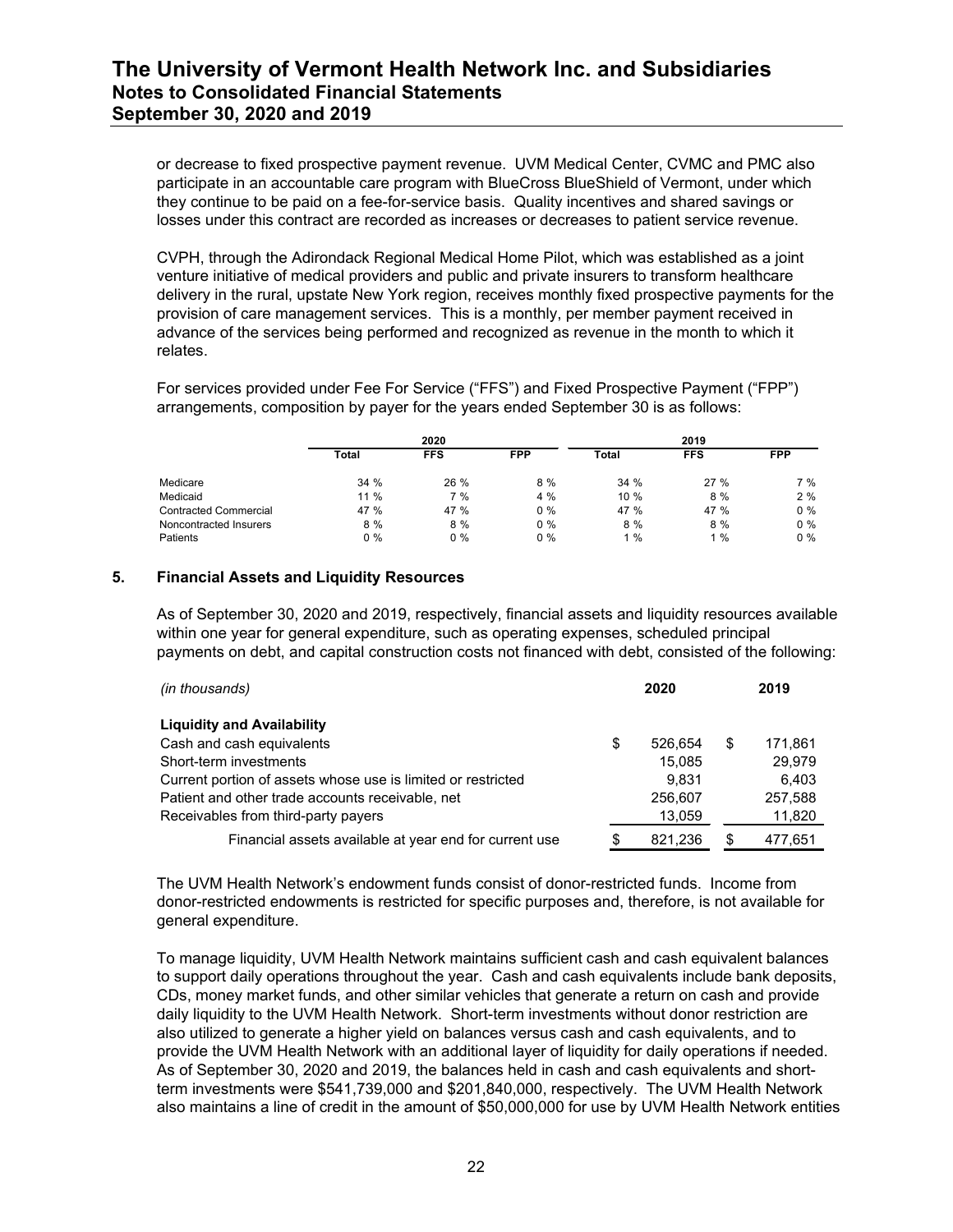that are part of the UVM Medical Center Obligated Group. As of September 30, 2020 and 2019, the amount outstanding under this line of credit was \$4,500,000 and \$7,500,000, respectively. CPI had an outstanding line of credit of \$3,000,000 at September 30, 2019. Additionally, AHMC and HH&H have lines of credit of \$1,500,000 each of which had no amounts outstanding at September 30, 2020 and 2019, respectively. Each of these lines of credit can be used to support short-term cash and/or working capital needs. In addition, the UVM Health Network has designated assets without donor restriction that can be utilized at the discretion of management to help fund both operational needs and/or capital projects. As of September 30, 2020 and 2019, the balance in board designated assets were \$645,676,000 and \$659,416,000, respectively.

#### **6. Charity Care and Community Service**

UVM Health Network provides care to patients who meet certain criteria under its charity care policies without charge or at amounts less than its established rates. Because UVM Health Network does not pursue collection of amounts determined to qualify as charity care, they are not reported as revenue.

The amount of charges foregone for services and supplies furnished under UVM Health Network's charity care policy aggregated approximately \$30,353,000 and \$31,839,000 for the years ended September 30, 2020 and 2019, respectively.

Approximately \$14,891,000 and \$14,643,000 of UVM Health Network's total expenses for the years ended September 30, 2020 and 2019, respectively, arose from providing services to charity care patients. The estimated costs of providing charity care services are based on a calculation which applies a ratio of costs to charges to the gross uncompensated charges associated with providing care to charity patients. The ratio of cost to charges is calculated based on UVM Health Network's total expenses divided by gross patient service revenue. For the years ended September 30, 2020 and 2019, respectively, UVM Health Network used \$374,000 and \$412,000 in charitable endowment earnings to help defray the costs of indigent care.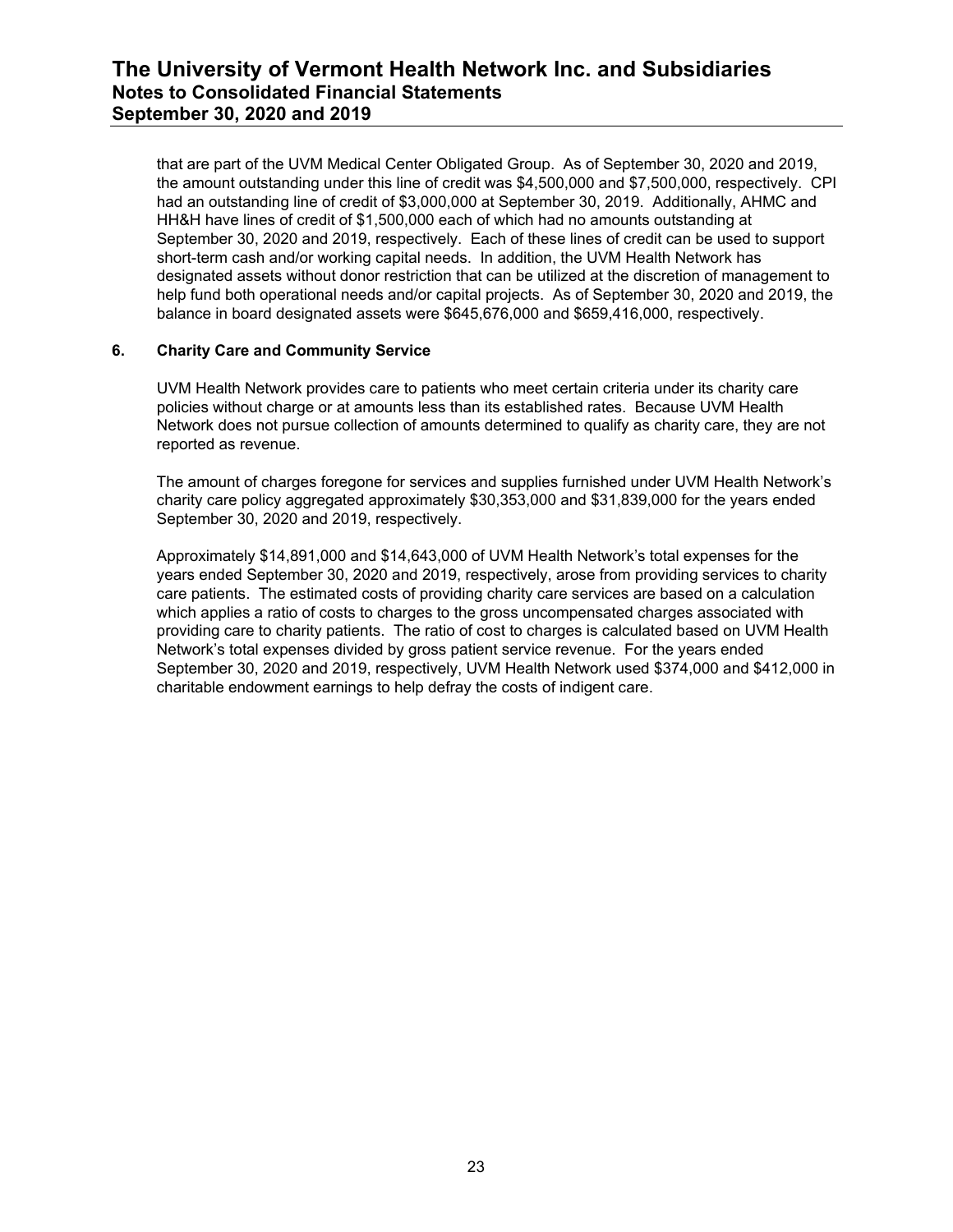### **7. Investments, including Assets Whose Use is Limited or Restricted**

Assets whose use is limited or restricted at September 30, 2020 and 2019 consisted of the following:

| (in thousands)                          | 2020 |          |    | 2019     |
|-----------------------------------------|------|----------|----|----------|
| Equities                                | \$   | 50,722   | \$ | 48,731   |
| <b>Mutual funds</b>                     |      |          |    |          |
| Bond funds                              |      | 373,623  |    | 367,725  |
| U.S. treasury obligation funds          |      | 7,486    |    | 1,947    |
| International equity funds              |      | 162,379  |    | 169,823  |
| Domestic equity funds                   |      | 179,668  |    | 172,969  |
| Real estate funds                       |      | 25,485   |    | 41,771   |
| Total mutual funds                      |      | 748,641  |    | 754,235  |
| Money market funds                      |      | 8,437    |    | 9,166    |
| U.S Treasury                            |      | 3,026    |    | 10,981   |
| Bonds and notes                         |      | 19,722   |    | 16,618   |
| Beneficial interest in perpetual trusts |      | 18,268   |    | 17,795   |
| Hedge funds                             |      | 4,290    |    | 4,173    |
| Venture capital and partnerships        |      | 1,813    |    | 662      |
|                                         |      | 854,919  |    | 862,361  |
| Less: Current portion                   |      | (9,831)  |    | (6, 403) |
| Less: Other pooled investments          |      | (11,343) |    | (17,606) |
|                                         | \$   | 833,745  | \$ | 838,352  |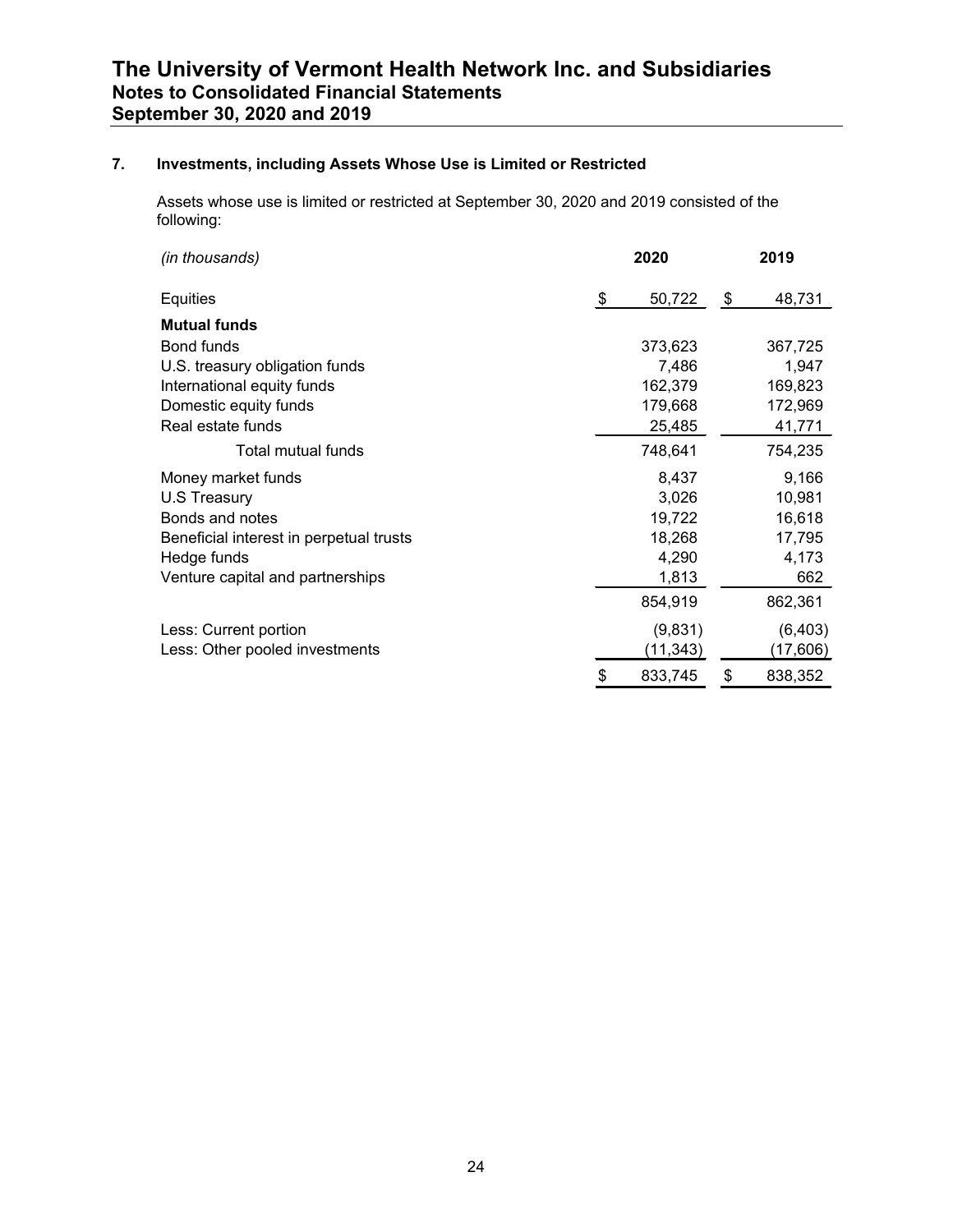The cost and estimated fair value of securities excluding beneficial interest in perpetual trusts of \$18,268,000 and \$17,795,000 and unrestricted pooled investments of \$11,121,000 and \$17,606,000, and including short-term investments of \$15,085,000 and \$29,979,000, and long-term investments within other assets of \$0 and \$277,000 as of September 30, 2020 and 2019, respectively, is as follows:

|                                  | 2020                                               |    |        |                                       |         |  |
|----------------------------------|----------------------------------------------------|----|--------|---------------------------------------|---------|--|
| (in thousands)                   | <b>Gross</b><br><b>Unrealized</b><br>Cost<br>Gains |    |        | <b>Estimated</b><br><b>Fair Value</b> |         |  |
| Equities                         | \$<br>41,534                                       | \$ | 9,618  | \$                                    | 51,152  |  |
| <b>Mutual funds</b>              |                                                    |    |        |                                       |         |  |
| Bond funds                       | 349,201                                            |    | 25,993 |                                       | 375,194 |  |
| International equity funds       | 137,167                                            |    | 25,500 |                                       | 162,667 |  |
| Domestic equity funds            | 143,011                                            |    | 36,947 |                                       | 179,958 |  |
| Commodity funds                  | 2,534                                              |    | 213    |                                       | 2,747   |  |
| Real estate funds                | 26,360                                             |    | (848)  |                                       | 25,512  |  |
| Total mutual funds               | 658,273                                            |    | 87,805 |                                       | 746,078 |  |
| Money market funds               | 8,752                                              |    |        |                                       | 8,752   |  |
| U.S Treasury                     | 8,513                                              |    | 295    |                                       | 8,808   |  |
| Bonds and notes                  | 19,073                                             |    | 649    |                                       | 19,722  |  |
| Hedge funds                      | 3,338                                              |    | 952    |                                       | 4,290   |  |
| Venture capital and partnerships | 1,634                                              |    | 179    |                                       | 1,813   |  |
|                                  | \$<br>741,117                                      | \$ | 99,498 | \$                                    | 840,615 |  |

|                                  | 2019          |    |                                     |                                       |         |  |
|----------------------------------|---------------|----|-------------------------------------|---------------------------------------|---------|--|
| (in thousands)                   | Cost          |    | Gross<br><b>Unrealized</b><br>Gains | <b>Estimated</b><br><b>Fair Value</b> |         |  |
| Equities                         | \$<br>46,014  | \$ | 3,048                               | \$                                    | 49,062  |  |
| <b>Mutual funds</b>              |               |    |                                     |                                       |         |  |
| Bond funds                       | 349,558       |    | 19,756                              |                                       | 369,314 |  |
| International equity funds       | 151,747       |    | 18,746                              |                                       | 170,493 |  |
| Domestic equity funds            | 146,038       |    | 26,556                              |                                       | 172,594 |  |
| Commodity funds                  | 2,534         |    | 438                                 |                                       | 2,972   |  |
| Real estate funds                | 35,437        |    | 6,362                               |                                       | 41,799  |  |
| Total mutual funds               | 685,314       |    | 71,858                              |                                       | 757,172 |  |
| Money market funds               | 18,250        |    | 20                                  |                                       | 18,270  |  |
| U.S. treasuries                  | 11,064        |    | 233                                 |                                       | 11,297  |  |
| Bonds and notes                  | 16,083        |    | 220                                 |                                       | 16,303  |  |
| Hedge funds                      | 3,338         |    | 835                                 |                                       | 4,173   |  |
| Venture capital and partnerships | 630           |    | 32                                  |                                       | 662     |  |
|                                  | \$<br>780,693 | \$ | 76,246                              | \$                                    | 856,939 |  |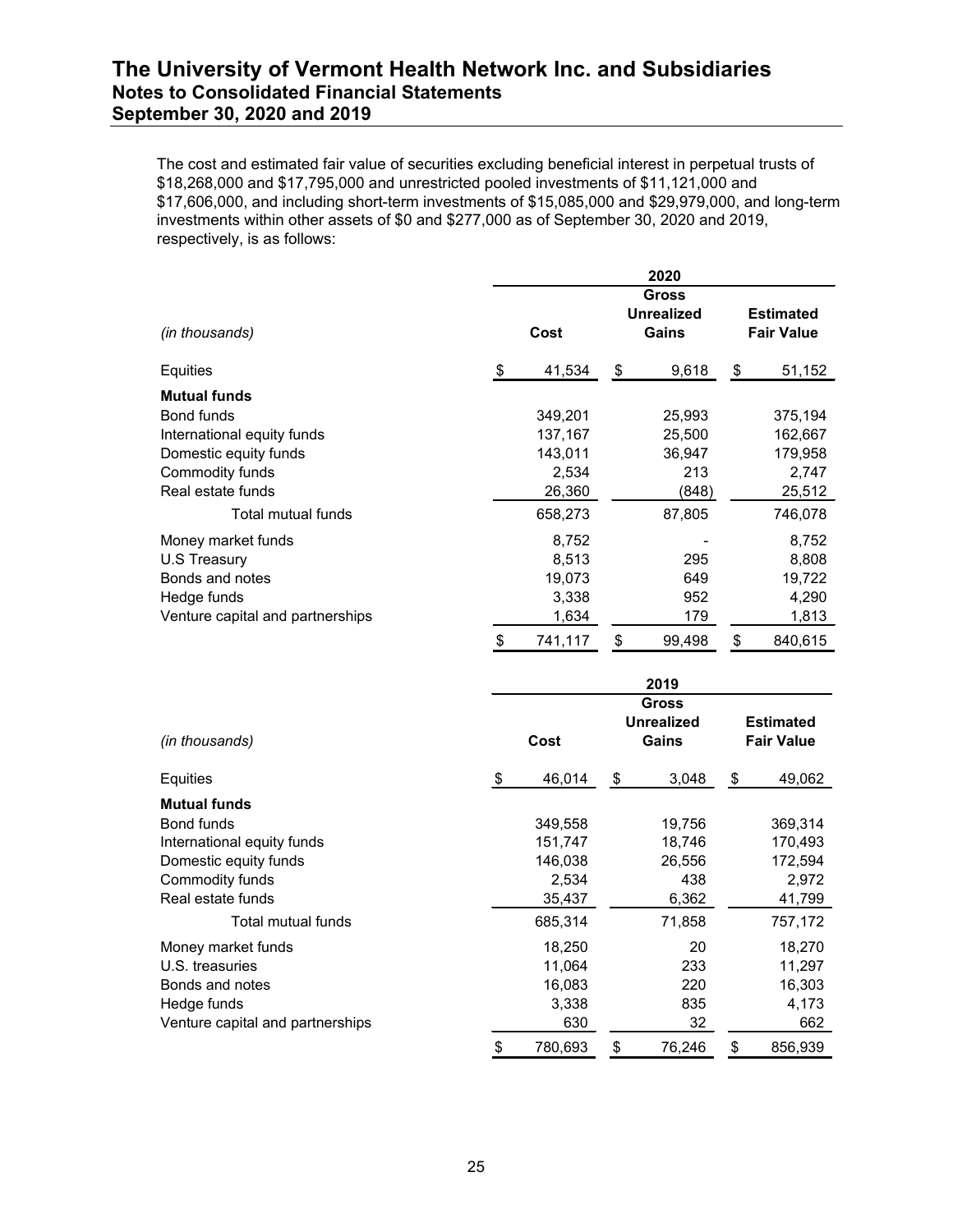The following tables present information as of September 30, 2020 and 2019, about UVM Health Network's financial assets and liabilities that are measured at fair value on a recurring basis:

|                                         |    |                                                                     |                                                          |    | 2020                                       |    |                                                |    |                   |
|-----------------------------------------|----|---------------------------------------------------------------------|----------------------------------------------------------|----|--------------------------------------------|----|------------------------------------------------|----|-------------------|
| (in thousands)                          |    | Quoted<br><b>Prices</b><br>in Active<br><b>Markets</b><br>(Level 1) | Other<br><b>Observable</b><br><b>Inputs</b><br>(Level 2) |    | Unobservable<br><b>Inputs</b><br>(Level 3) |    | NAV as<br><b>Practical</b><br><b>Expedient</b> |    | <b>Fair Value</b> |
| Equities                                | \$ | 51,152                                                              | \$                                                       | S  |                                            | S  |                                                | S  | 51,152            |
| <b>Mutual funds</b>                     |    |                                                                     |                                                          |    |                                            |    |                                                |    |                   |
| Bond funds                              |    | 375,194                                                             |                                                          |    |                                            |    |                                                |    | 375,194           |
| International equity funds              |    | 162,667                                                             |                                                          |    |                                            |    |                                                |    | 162,667           |
| Domestic equity funds                   |    | 179,958                                                             |                                                          |    |                                            |    |                                                |    | 179,958           |
| Commodity funds                         |    | 2,747                                                               |                                                          |    |                                            |    |                                                |    | 2,747             |
| Real estate funds                       |    | 25,512                                                              |                                                          |    |                                            |    |                                                |    | 25,512            |
| Total mutual funds                      |    | 746,078                                                             |                                                          |    |                                            |    |                                                |    | 746,078           |
| Money market funds                      |    | 8,752                                                               |                                                          |    |                                            |    |                                                |    | 8,752             |
| U.S Treasury                            |    | 8,808                                                               |                                                          |    |                                            |    |                                                |    | 8,808             |
| Bonds and notes                         |    |                                                                     | 19,722                                                   |    |                                            |    |                                                |    | 19,722            |
| Beneficial interest in perpetual trusts |    |                                                                     |                                                          |    | 18,268                                     |    |                                                |    | 18,268            |
| Hedge funds                             |    |                                                                     |                                                          |    |                                            |    | 4,290                                          |    | 4,290             |
| Venture capital and partnerships        |    |                                                                     |                                                          |    |                                            |    | 1,813                                          |    | 1,813             |
|                                         |    | 814,790                                                             | \$<br>19,722                                             | \$ | 18,268                                     | \$ | 6,103                                          | \$ | 858,883           |
| Interest rate swap agreements           |    |                                                                     | 26,990                                                   | \$ |                                            |    |                                                |    | 26,990            |

|                                         |   |                                                                     |                                                   |    | 2019                                       |    |                                                |    |                   |
|-----------------------------------------|---|---------------------------------------------------------------------|---------------------------------------------------|----|--------------------------------------------|----|------------------------------------------------|----|-------------------|
| (in thousands)                          |   | Quoted<br><b>Prices</b><br>in Active<br><b>Markets</b><br>(Level 1) | Other<br>Observable<br><b>Inputs</b><br>(Level 2) |    | Unobservable<br><b>Inputs</b><br>(Level 3) |    | NAV as<br><b>Practical</b><br><b>Expedient</b> |    | <b>Fair Value</b> |
| Equities                                | S | 49,062                                                              | \$                                                | S  |                                            | S  |                                                | S  | 49,062            |
| Mutual funds                            |   |                                                                     |                                                   |    |                                            |    |                                                |    |                   |
| Bond funds                              |   | 369,314                                                             |                                                   |    |                                            |    |                                                |    | 369,314           |
| International equity funds              |   | 170,493                                                             |                                                   |    |                                            |    |                                                |    | 170,493           |
| Domestic equity funds                   |   | 172,594                                                             |                                                   |    |                                            |    |                                                |    | 172,594           |
| Commodity funds                         |   | 2,972                                                               |                                                   |    |                                            |    |                                                |    | 2,972             |
| Real estate funds                       |   | 41,799                                                              |                                                   |    |                                            |    |                                                |    | 41,799            |
| Total mutual funds                      |   | 757,172                                                             |                                                   |    |                                            |    |                                                |    | 757,172           |
| Money market funds                      |   | 18,270                                                              |                                                   |    |                                            |    |                                                |    | 18,270            |
| U.S treasuries                          |   | 11,297                                                              |                                                   |    |                                            |    |                                                |    | 11,297            |
| Bonds and notes                         |   |                                                                     | 16,303                                            |    |                                            |    |                                                |    | 16,303            |
| Beneficial interest in perpetual trusts |   |                                                                     |                                                   |    | 17,795                                     |    |                                                |    | 17,795            |
| Hedge funds                             |   |                                                                     |                                                   |    |                                            |    | 4,173                                          |    | 4,173             |
| Venture capital and partnerships        |   |                                                                     |                                                   |    |                                            |    | 662                                            |    | 662               |
|                                         |   | 835,801                                                             | \$<br>16,303                                      | \$ | 17,795                                     | \$ | 4,835                                          | \$ | 874,734           |
| Interest rate swap agreements           |   |                                                                     | \$<br>22,989                                      | \$ |                                            | \$ |                                                | S  | 22,989            |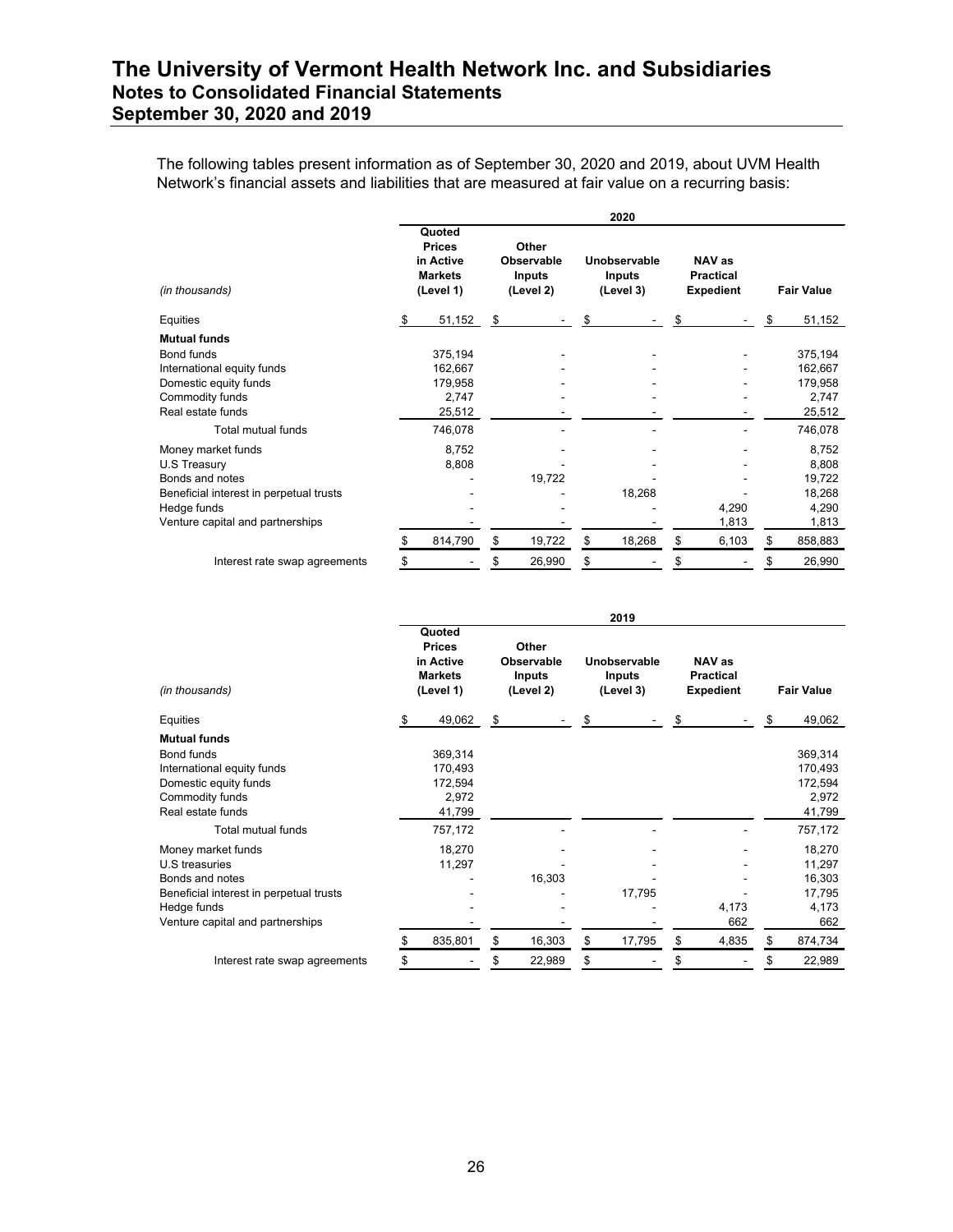The table below summarizes the fair value measurements of the investments in certain entities that calculate net asset value per share as of September 30, 2020 and 2019.There were no transfers between levels as of September 30, 2020 and 2019.

|                                  |                   |                                |                 | 2020                                             |                                                                                         |                         |
|----------------------------------|-------------------|--------------------------------|-----------------|--------------------------------------------------|-----------------------------------------------------------------------------------------|-------------------------|
|                                  |                   |                                |                 | Redemption                                       |                                                                                         | Redemption              |
|                                  |                   |                                |                 | Terms, If                                        | Redemption                                                                              | <b>Restrictions and</b> |
|                                  |                   | <b>Unfunded</b>                | Remaining Life, | Currently                                        | <b>Restrictions</b>                                                                     | <b>Terms in Place</b>   |
| <b>Category of Investment</b>    | <b>Fair Value</b> | <b>Commitments</b>             | if Applicable   | Eligible                                         | and Terms                                                                               | at Year End             |
| <b>Hedge Funds</b>               | \$<br>4,290       | \$<br>$\sim$                   | Not applicable  | Ranges from 60 - 95<br>days notice,<br>quarterly | 100% of these funds are either<br>not under lock or have a lock of<br>one year or less. | None                    |
| Venture Capital and Partnerships | \$<br>1,813       | \$<br>1,855                    | 8 years         | None                                             | None                                                                                    | None                    |
|                                  |                   |                                |                 |                                                  |                                                                                         |                         |
|                                  |                   |                                |                 | 2019                                             |                                                                                         |                         |
|                                  |                   |                                |                 | Redemption                                       |                                                                                         | Redemption              |
|                                  |                   |                                |                 | Terms, If                                        | Redemption                                                                              | <b>Restrictions and</b> |
|                                  |                   | <b>Unfunded</b>                | Remaining Life, | Currently                                        | <b>Restrictions</b>                                                                     | <b>Terms in Place</b>   |
| <b>Category of Investment</b>    | <b>Fair Value</b> | <b>Commitments</b>             | if Applicable   | Eligible                                         | and Terms                                                                               | at Year End             |
| Hedge funds                      | \$<br>4,173       | \$<br>$\overline{\phantom{a}}$ | Not applicable  | Ranges from 60 - 95<br>days notice,<br>quarterly | 100% of these funds are either<br>not under lock or have a lock of<br>one year or less. | None                    |
| Venture capital and partnerships | \$<br>662         | \$<br>2,870                    | 9 years         | None                                             | None                                                                                    | None                    |

The fair value of the assets and change in the value of the assets measured using significant unobservable inputs (Level 3) were related to beneficial interests in perpetual trusts. Distributions from the investments held at Middlebury College ("the College") are to be made by a disbursement from the College to the UVM Health Network, based on the value of the fund after providing the College with thirty (30) days written notice. The investments held at the College shall thereafter be valued as of the end of the calendar month following such notice and distributed as soon as is practicable but in no event later than sixty (60) days after such notice. At least 20% of the value of the investments held at the College will be made available to the UVM Health Network within thirty (30) days of College's receipt of the notice for a distribution up to that amount. As of September 30, 2019 these investments were distributed to PMC.

A roll forward of the Level 3 fair value measurements (defined above) for the years ended September 30, 2020 and 2019, is as follows:

|                                                   | 2020 |                                                      |  |  |  |
|---------------------------------------------------|------|------------------------------------------------------|--|--|--|
|                                                   |      | <b>Beneficial</b><br><b>Interest</b><br>in Perpetual |  |  |  |
| (in thousands)                                    |      | <b>Trusts</b>                                        |  |  |  |
| <b>Beginning of year</b>                          | \$   | 17,795                                               |  |  |  |
| Withdrawals                                       |      |                                                      |  |  |  |
| Change in beneficial interest in perpetual trusts |      | 473                                                  |  |  |  |
| Realized gains                                    |      |                                                      |  |  |  |
| End of the year                                   | \$   | 18,268                                               |  |  |  |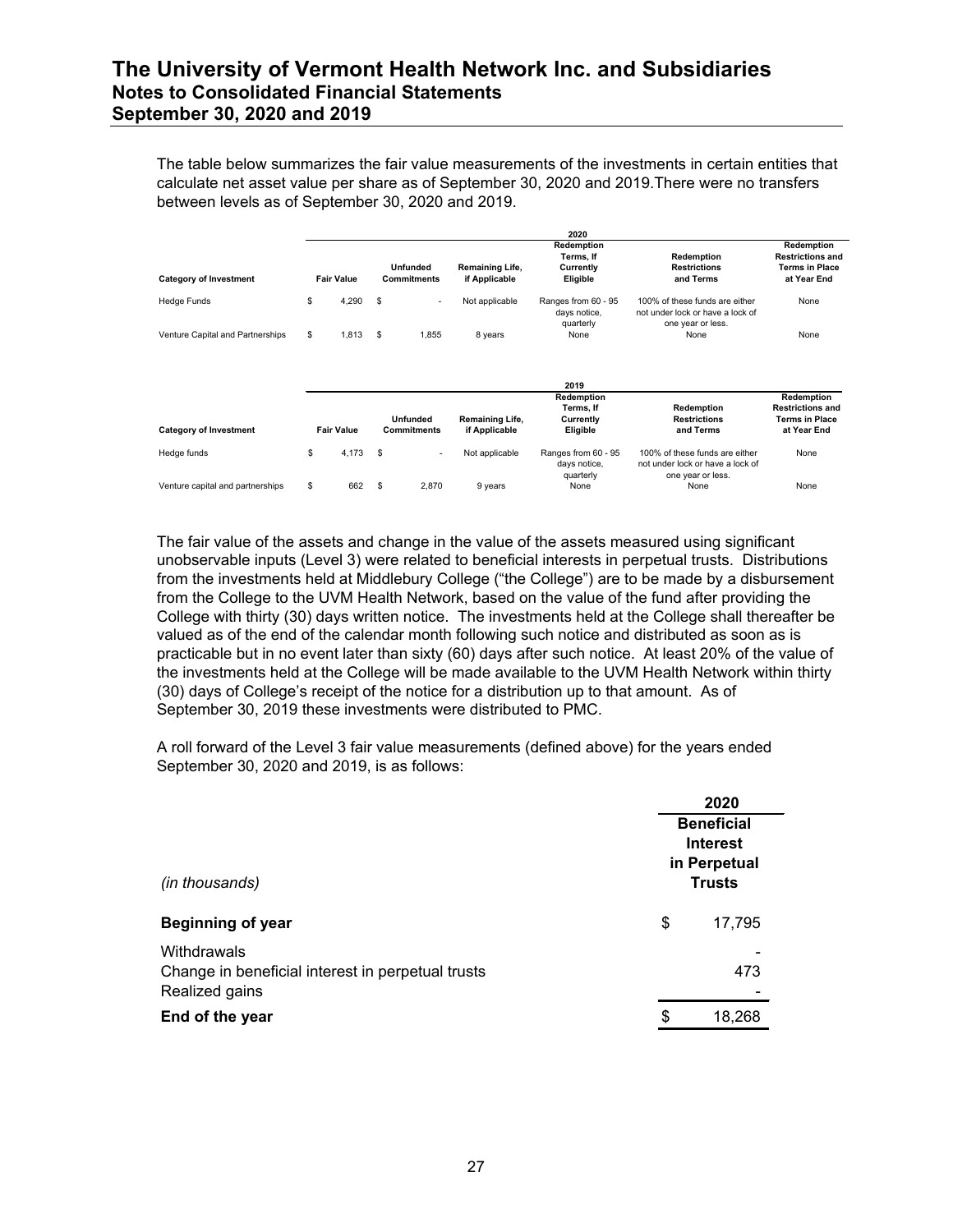| September 30, 2020 and 2019 |  |  |  |  |  |
|-----------------------------|--|--|--|--|--|
|-----------------------------|--|--|--|--|--|

|                                                                                    |                                                               | 2019                                                                  |                                       |                         |
|------------------------------------------------------------------------------------|---------------------------------------------------------------|-----------------------------------------------------------------------|---------------------------------------|-------------------------|
| (in thousands)                                                                     | <b>Investments</b><br>held at<br><b>Middlebury</b><br>College | <b>Beneficial</b><br><b>Interest</b><br>in Perpetual<br><b>Trusts</b> | <b>Total Level 3</b><br><b>Assets</b> |                         |
| <b>Beginning of year</b>                                                           | \$<br>6.245                                                   | \$<br>18.016                                                          | \$                                    | 24,261                  |
| Withdrawals<br>Change in beneficial interest in perpetual trusts<br>Realized gains | (6,301)<br>56                                                 | (221)                                                                 |                                       | (6, 301)<br>(221)<br>56 |
| End of the year                                                                    | \$<br>-                                                       | \$<br>17.795                                                          | \$                                    | 17.795                  |

#### **8. Property and Equipment**

A summary of property and equipment at September 30, 2020 and 2019 is as follows:

| (in thousands)                     | 2020          | 2019          |
|------------------------------------|---------------|---------------|
| Land                               | \$<br>38.795  | \$<br>38.795  |
| Land improvements                  | 27,354        | 26,182        |
| Leasehold improvements             | 75,330        | 71.615        |
| <b>Buildings</b>                   | 1.111.584     | 1,084,906     |
| Equipment, furniture, and fixtures | 679,506       | 601,809       |
|                                    | 1,932,569     | 1,823,307     |
| Less: Accumulated depreciation     | (1,070,877)   | (986,033)     |
|                                    | 861,692       | 837,274       |
| Construction-in-progress           | 47,155        | 89,964        |
|                                    | \$<br>908,847 | \$<br>927,238 |

UVM Health Network sold, traded-in or wrote off approximately \$10,241,000 and \$7,336,000 in gross property and equipment in the years ended September 30, 2020 and 2019, respectively. In conjunction with these sales, trade-ins or disposals, a loss of \$776,000 and \$325,000 was recorded in the years ended September 30, 2020 and 2019, respectively. At September 30, 2020, UVM Health Network had commitments to purchase approximately \$39,592,000 of property and equipment, which are primarily composed of the following: \$15,944,000 related to the EPIC project and \$23,648,000 related to other projects. Anticipated future cash flows related to these commitments are \$39,109,000 and \$483,000 for the years ending September 30, 2021 and 2022, respectively.

UVM Health Network recorded depreciation expense of \$100,473,000 and \$90,595,000 for the years ended September 30, 2020 and 2019, respectively.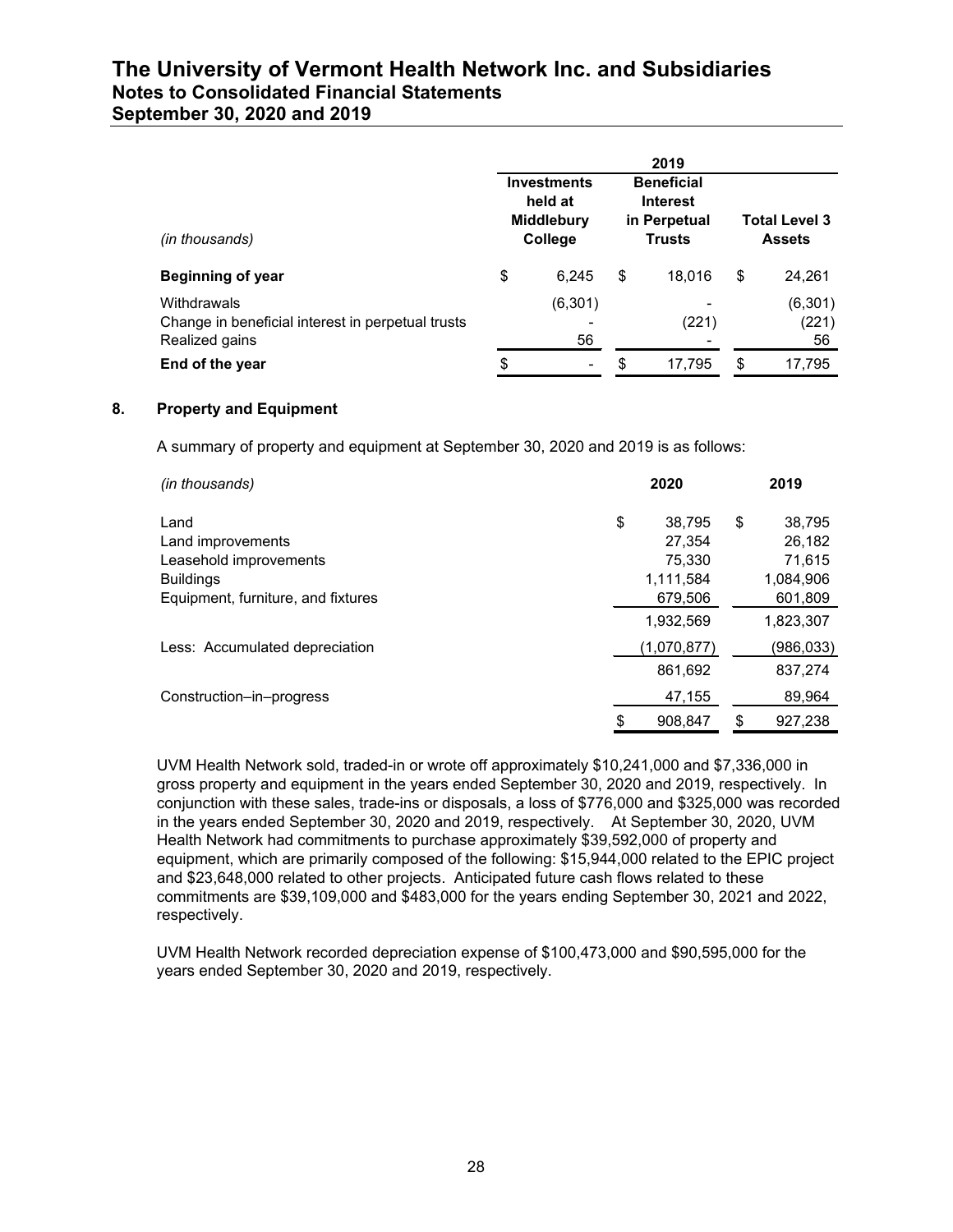#### **9. Long-Term Debt**

#### Long-term debt at September 30, 2020 and 2019 consisted of the following:

| (in thousands)                                                                                                         | 2020          | 2019          |
|------------------------------------------------------------------------------------------------------------------------|---------------|---------------|
| Vermont Educational and Health Buildings Financing Agency<br><b>Hospital Revenue Bonds</b>                             |               |               |
| Series 2008A Bonds, variable rate (1.43% and 1.50% at September 2019 and 2018, respectively),                          |               |               |
| payable through 2030                                                                                                   | \$<br>54.706  | \$<br>54.706  |
| Series 2013A Bonds, fixed rate (2.60%), payable through 2027                                                           | 27,063        | 27,388        |
| Series 1996 Loan, fixed rate (3.50%), payable through 2021                                                             | 1.703         | 2.866         |
| Series 2015A Bonds, fixed rate (2.27%), payable through 2023                                                           | 13,375        | 15,580        |
| Series 2016A Bonds, fixed rate (3.00% to 5.00%), payable through 2036                                                  |               |               |
| (including unamortized premium of \$20,574 and \$21,784 at September 30, 2020 and 2019, respectively)                  | 183,094       | 187,574       |
| Series 2016B Bonds, fixed rate (3.13% to 5.00%), payable through 2046                                                  |               |               |
| (including unamortized premium of \$10,200 and \$10,590 at September 30, 2020 and 2019, respectively)                  | 99,200        | 99,590        |
| Series 2015A Bonds, fixed rate (2.85%), payable through 2025                                                           | 12,553        | 13,219        |
| <b>Essex County Capital Resource Corporation Hospital Revenue Bonds</b>                                                |               |               |
| Series 2011 Bonds, variable rate, (1.65% and 3.17% at September 30, 2020                                               |               |               |
| and 2019), payable through 2032                                                                                        | 4,135         | 4,390         |
| Other long-term debt                                                                                                   |               |               |
| Bank of America Loan, fixed rate (2.90%), payable through April 1, 2030                                                | 75,000        |               |
| TD Bank Loan, fixed rate (2.09%), payable through June 1, 2035                                                         | 74,945        |               |
| Bank of America Loan, fixed rate (2.92%), payable through 2027                                                         | 32,924        | 37,922        |
| KeyBank Loan, fixed rate (3.49%), payable through 2023                                                                 | 18.785        | 24,155        |
| Series 2016A Bonds, variable rate (1.25% and 2.48% at September 30, 2020 and 2019, respectively), payable through 2042 | 12.210        | 12.750        |
| Series 2016B Bonds, variable rate (.84% and 2.16% at September 30, 2020 and 2019, respectively), payable through 2042  | 14,915        | 15,580        |
| Community Bank Loan, fixed rate (3.38%), payable through 2027                                                          | 12.589        | 13,162        |
| Series 2013A variable rate bonds (0.15% and 1.60% at September 30, 2020 and 2019, respectively), payable through 2038, |               |               |
| (including unamortized discount of \$348K at September 30, 2020)                                                       | 22,410        | 24.040        |
| Capital leases, fixed rate (0.68% to 24.8%), payable through 2024                                                      |               | 4,826         |
| TD Bank fixed rate loan at 3.59%, interest only payment through April 2020, payable through April 2030                 | 9.582         | 10,000        |
| TD Bank, fixed rate (3.73%), payable through 2025                                                                      | 2,201         | 2,579         |
| TD Bank fixed rate loan at 3.87% at September 30, 2019, payable through 2033                                           | 16,462        | 17,413        |
| TD Bank Loan - fixed rate (2.44%), payable through 2030                                                                | 15,068        |               |
| Lines of Credit                                                                                                        | 4,500         | 10,500        |
| Other debt                                                                                                             | 37,521        | 34,862        |
|                                                                                                                        | 744,941       | 613,102       |
| Less: Current portion                                                                                                  | (34,064)      | (39, 582)     |
| Less: Unamortized discount and debt issuance costs                                                                     | (2,321)       | (2,530)       |
| Long-term debt                                                                                                         | \$<br>708,556 | \$<br>570,990 |

#### **Obligated Group**

UVM Medical Center, UVM Health Network, CVMC, CVPH and ECH are the members of the UVM Medical Center Obligated Group ("Obligated Group") at September 30, 2020 and 2019.

The Master Trust Indenture contains provisions permitting the addition, withdrawal or consolidation of members of the Obligated Group under certain conditions. The Master Trust Indenture constitutes joint and several obligations of the members of the Obligated Group.

As of September 30, 2020, an obligated group does not exist for AHMC, HH&H, or PMC.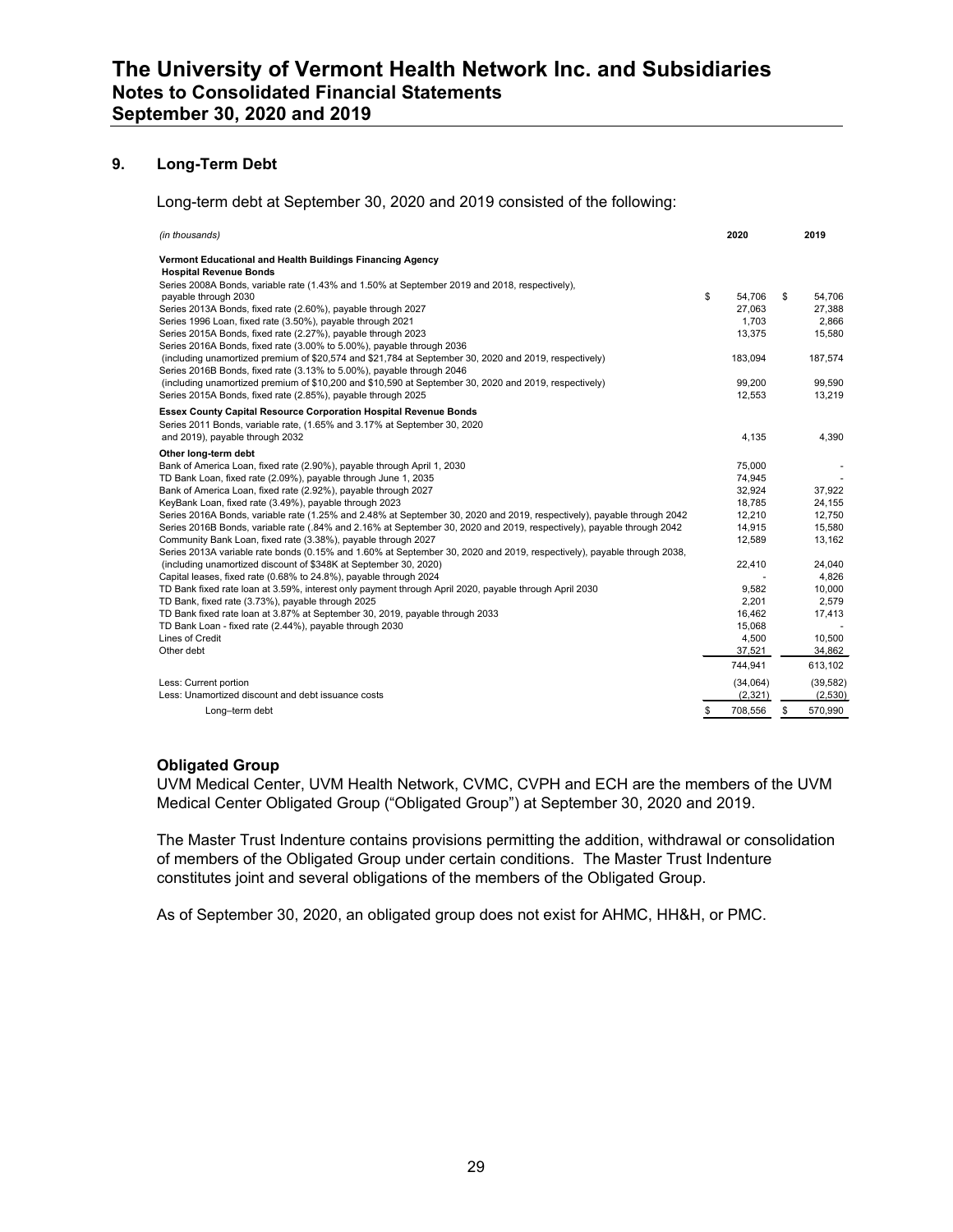#### **Series 2008A Bonds (UVM Medical Center)**

On May 21, 2008, UVM Medical Center in connection with the Vermont Educational and Health Buildings Financing Agency ("VEHBFA"), issued \$54,706,000 of tax-exempt variable-rate hospital revenue bonds ("Series 2008A"), the proceeds of which were used to refund its Series 2000B bonds in the amount of \$50,000,000, pay an early termination payment in the amount of \$3,128,000 on a related interest rate swap, and pay issuance costs in the amount of \$1,577,000. The Series 2008A bonds are collateralized by an irrevocable letter of credit from a bank in the amount of \$55,334,000 (covers principal of \$54,706,000 and interest of \$628,000), which expires in 2026. The interest rate on the Series 2008A bonds is set weekly. Series 2008A bondholders have the option to put the bonds back to UVM Medical Center. Such bonds would be subject to remarketing efforts by UVM Medical Center's remarketing agent. To the extent that such remarketing efforts were unsuccessful, the nonmarketable bonds would be purchased from the proceeds of the letter of credit. Monthly payments of principal on the letter of credit borrowings would commence on the first calendar day of the first month that commences more than one year after the borrowing. The 2008A letter of credit was not drawn upon as of September 30, 2020. Repayment in full of the letter of credit would be required by the earlier of four years from the date of the borrowing under the letter of credit or the stated expiration date, currently, April 30, 2026. The repayment of principal would be as follows: \$21,176,000 in year two, \$21,176,000 in year three and \$12,354,000 in the final year.

UVM Medical Center and certain subsidiaries are obligated under various other revenue bonds, capital leases, and notes payable. Various trustee-held funds are required under the terms of the loan agreements. Under one of the loan agreements, a reserve fund is required only upon the failure to meet certain financial ratios. As of September 30, 2020 and 2019, no funding has been required under this agreement.

UVM Medical Center has granted a mortgage on substantially all of its property and an interest in its gross receipts, as defined in connection with the issuance of its long-term debt.

#### **Series 2011 Bonds (ECH)**

On December 1, 2011, ECH issued Essex County Capital Resource Corporation Revenue Bonds, Series 2011 in the amount of \$6,160,000. The Series 2011 bonds were purchased by Key Bank, N.A. under a bond purchase agreement. As part of the agreement, the Series 2011 bonds are subject to mandatory redemption and are subject to optional tender by the bank for purchase by ECH at a price equal to the principal plus accrued and unpaid interest beginning on June 1, 2017. As of September 30, 2020, Key Bank informed ECH that they have no intention of tendering the bonds back to ECH. The Series 2011 bonds were originally collateralized by a mortgage that Key Bank held with ECH. On October 1, 2017, ECH joined the Obligated Group, at which time Key Bank released the mortgage as collateral, and a joint and several obligation of the UVMMC Obligated Group replaced the mortgage as collateral for the Bonds. The Series 2011 bonds carry a variable interest rate of 65% of 1-Month LIBOR plus 155 basis points (1.65% at September 30, 2020) due in quarterly installments through March 1, 2032.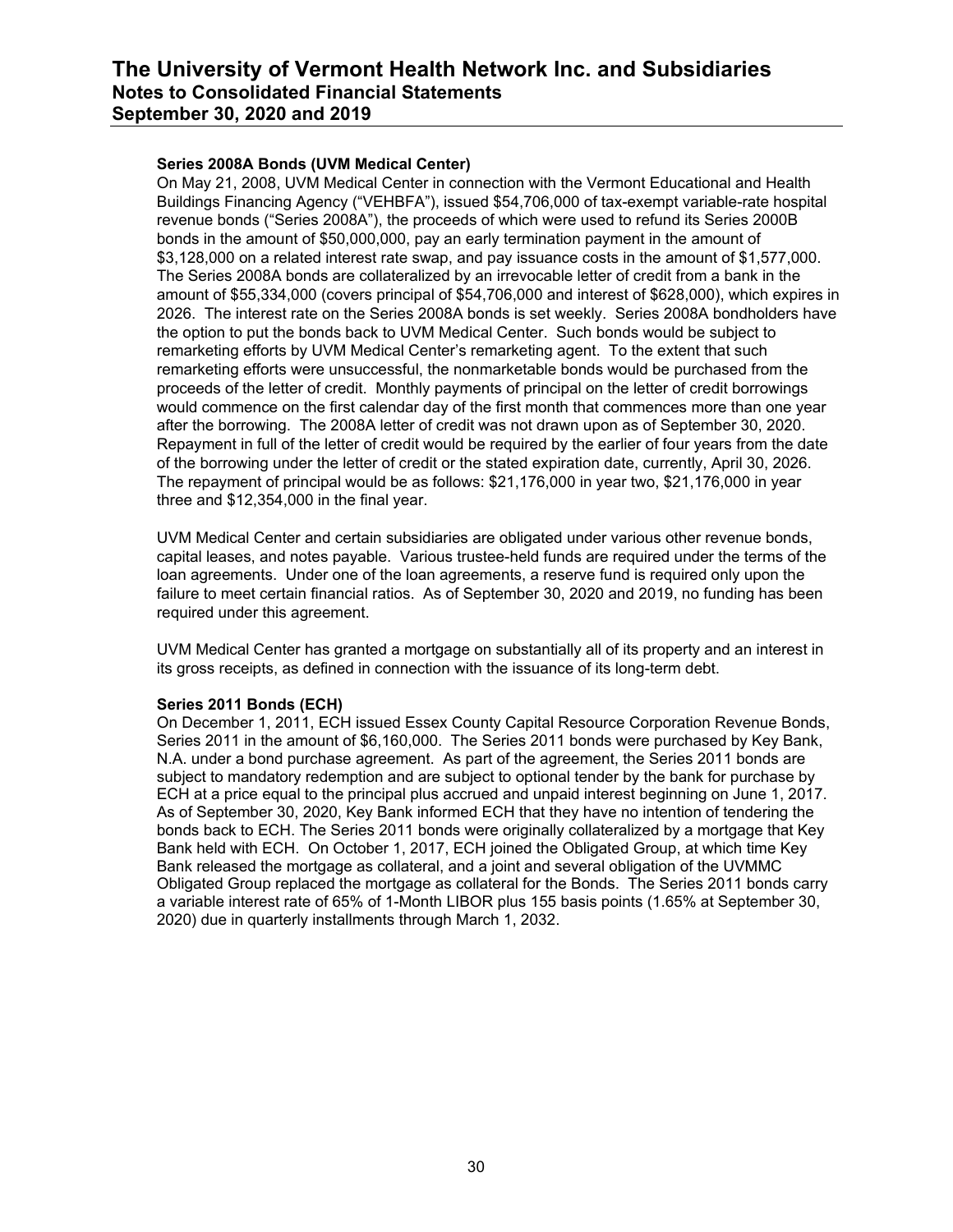#### **Series 2013A Bonds (UVM Medical Center)**

The 2000A Bonds were partially refunded in 2011. The remaining \$32,550,000 balance of the initial aggregate principal amount of the Series 2000A Bonds with maturities between December 2025 and December 2027 were refunded in March 2013 and replaced with a tax-exempt direct bank private placement with TD Bank (the 2013A bonds), in the aggregate principal amount of \$29,500,000 with a final maturity date in December 2027. As part of the agreement, the series 2013A bonds are subject to an optional tender by the bank for purchase by UVM Medical Center in whole or in part, at a redemption price equal to the principal amount tendered plus accrued and unpaid interest beginning March 1, 2023 and on any date thereafter. The Series 2013A bonds carry a fixed interest rate of 2.60%.

#### **Series 2013A Bonds (AHMC)**

In October 2013, AHMC secured \$27,375,000 in financing from the Franklin County Civic Development Corporation Tax – Exempt Variable Rate Demand Revenue Bonds, Series 2013A (2013A Revenue Bonds) to provide funding for the Skilled Nursing Home facility.

The Revenue Bonds consist of variable interest rate, term bonds, requiring annual sinking fund payments ranging from \$765,000 to \$1,645,000 through October 2037, with a \$1,715,000 principal amount maturing on October 1, 2038 to be paid at maturity. Interest rates are variable and are reset weekly by the remarketing agent. The interest rate as of September 30, 2020 was 0.73%. Interest payments are due monthly. In addition to interest to bondholders, interest is paid to HSBC Bank at a rate of 2.50% on the outstanding balance. Interest is paid to HSBC Bank quarterly. The bonds are collateralized by a direct pay letter of credit with a bank aggregating the outstanding principal amount plus 35 days interest at an assumed rate of 12% per annum for the term of the bonds. Any outstanding balance put to the letter of credit would be repaid in accordance with the payment schedule of the 2013A Revenue Bonds and must be repaid prior to the letter of credit expiring on October 1, 2021. The Revenue Bonds are administered by the provisions of a Master Trust Indenture (Indenture) between the AHMC and bond trustee.

#### **Series 2015A Bonds (UVM Medical Center)**

The remaining \$30,480,000 par of the initial aggregate principal amount of the Series 2004A Bonds, with maturities between December 2015 and December 2023, were refunded in January 2015 and replaced with a tax-exempt direct bank private placement with Key Government Finance (the 2015A bonds), in the aggregate principal amount of \$23,840,000 with a final maturity date in December 2023. Debt service reserve fund proceeds of \$6,640,000 were used to pay down the par amount of the new bonds. The Series 2015A bonds carry a fixed interest rate of 2.27%.

#### **Series 2016A Bonds (UVM Medical Center)**

The remaining \$192,965,000 par of the initial aggregate principal amount of the Series 2004B and 2007A Bonds, with maturities between December 2016 and December 2036, were advance refunded in February 2016 and replaced with a tax-exempt public bond issue (the 2016A bonds), in the aggregate principal amount of \$176,375,000 with a final maturity date in December 2036. The Series 2016A bonds carry fixed interest rates ranging between 3.00% - 5.00%. The premium on the 2016A bonds was \$27,500,000. Bond issuance costs of \$660,000 will be amortized over the life of the loan.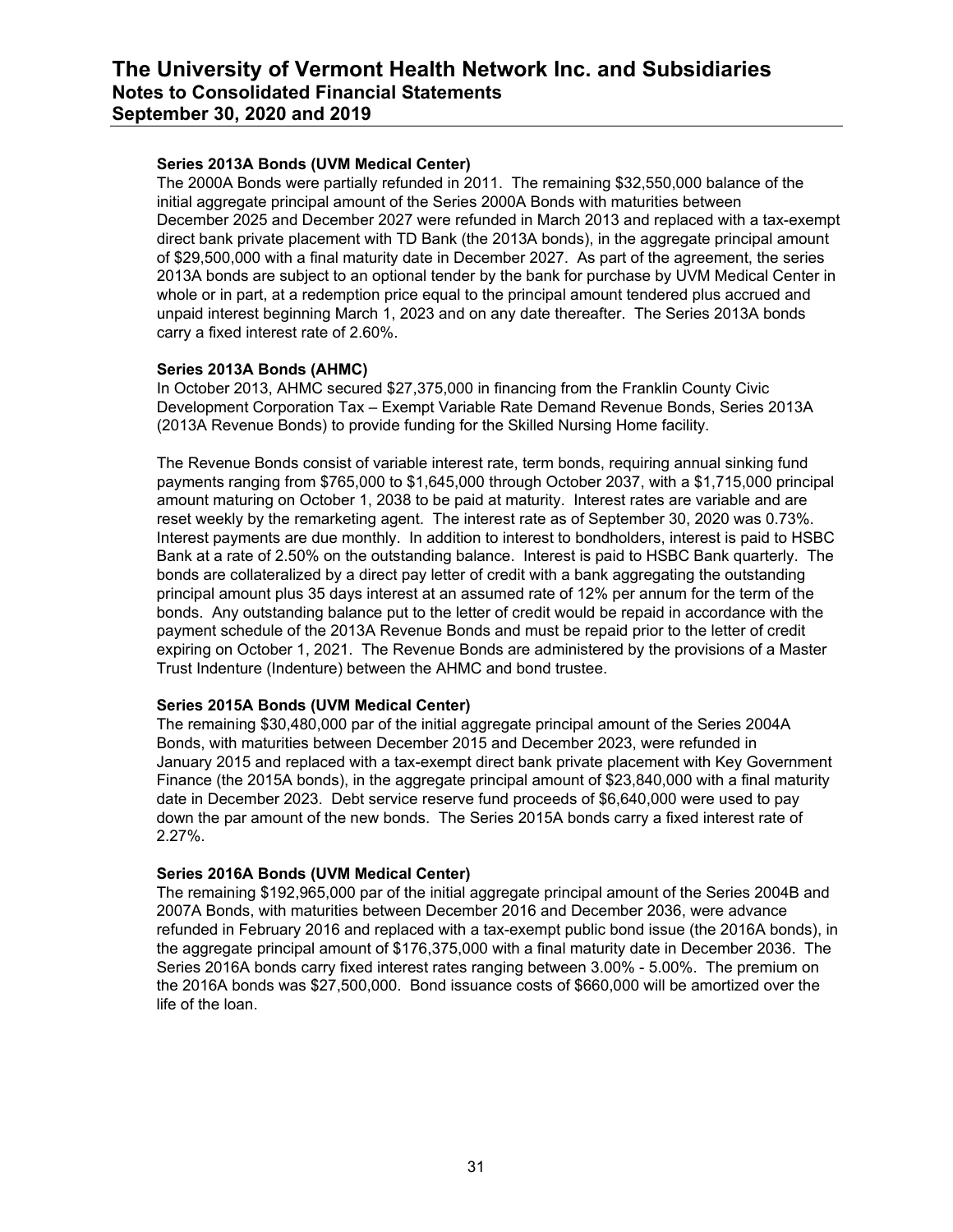#### **Series 2016B Bonds (UVM Medical Center)**

On July 28, 2016, UVM Medical Center, in connection with the VEHBFA, issued \$89,000,000 of tax-exempt fixed rate hospital revenue bonds ("Series 2016B"), the proceeds of which were used to partially fund the Miller Building Project on the UVM Medical Center's main campus, fund a capitalized interest account in the amount of \$12,278,224, and pay issuance costs in the amount of \$1,205,400. The Series 2016B bonds carry fixed interest rates ranging from 3.13% - 5.00%, with an average coupon of 4.54%, bonds mature on December 31, 2046. The premium on the 2016B bonds was \$12,600,000. Bond issuance costs of \$398,000 will be amortized over the life of the loan. The Series 2016B Bonds were labeled "Green Bonds" as a result of their usage to finance the Miller Building Project for which UVM Medical Center obtained Silver LEED-certified status. The purpose of the "Green Bonds" label was to allow investors to invest directly in an environmentally beneficial project.

#### **Series 2015A Bonds (PMC)**

PMC issued VEHBFA Revenue Bond Refunding Series 2015A on August 1, 2015 with a fixed rate of 2.85%, payable in monthly payments of \$69,000 for the hospital and \$17,000 for the nursing home. The bonds are collateralized by gross receipts and payable through August 2025. The indenture requires PMC to meet certain covenants annually.

#### **Series 2016A and 2016B Bonds (CVPH)**

On October 31, 2016, CVPH, through the Clinton County Capital Resource Corporation, issued \$14,255,000 of tax-exempt variable rate hospital revenue refunding bonds ("Series 2016A CVPH") and \$17,425,000 of tax-exempt variable rate hospital revenue refunding bonds ("Series 2016B CVPH"). The proceeds, along with the bond escrow funds of \$1,890,000 as of October 31, 2016, were used to refund its Series 2007A, Series 2007B and Series 2002A bonds in the amount of \$33,170,000 and debt issuance costs of \$400,000. The Series 2016A bonds are bank qualified bonds payable in annual installments ranging from \$355,000 to \$780,000, plus interest at onemonth LIBOR times 65% plus 115 basis points adjusted monthly through July 1, 2042. The Series 2016B bonds are bank qualified bonds, payable in annual installments ranging from \$440,000 and \$960,000, plus interest at one-month LIBOR times 70% plus 72.8 basis points adjusted monthly through July 1, 2042.

#### **People's United Loan (UVM Medical Center)**

On September 30, 2013, UVM Medical Center entered into a mortgage for property ("Holly Court") in the amount of \$9,903,000. The mortgage is payable through September 2028, and bears interest at a variable rate equal to one-Month LIBOR plus 105 basis points (1.21% at September 30, 2020). Concurrent with the issuance of the Holly Court mortgage, an interest rate swap was entered into whereby UVM Medical Center pays a fixed rate of 2.67% a variable rate of one-Month LIBOR, (Note 10).

#### **TD Bank Loan (CVMC)**

On December 20, 2019, CVMC borrowed \$16,000,000 from TD Bank. The loan is a taxable fixed rate private bank placement that is payable through December 20, 2029 and carries an interest rate of 2.44%. The loan is secured by a joint and several obligation of the UVMMC Obligated Group and was used to reimburse CVMC for previous capital projects that were paid for with cash.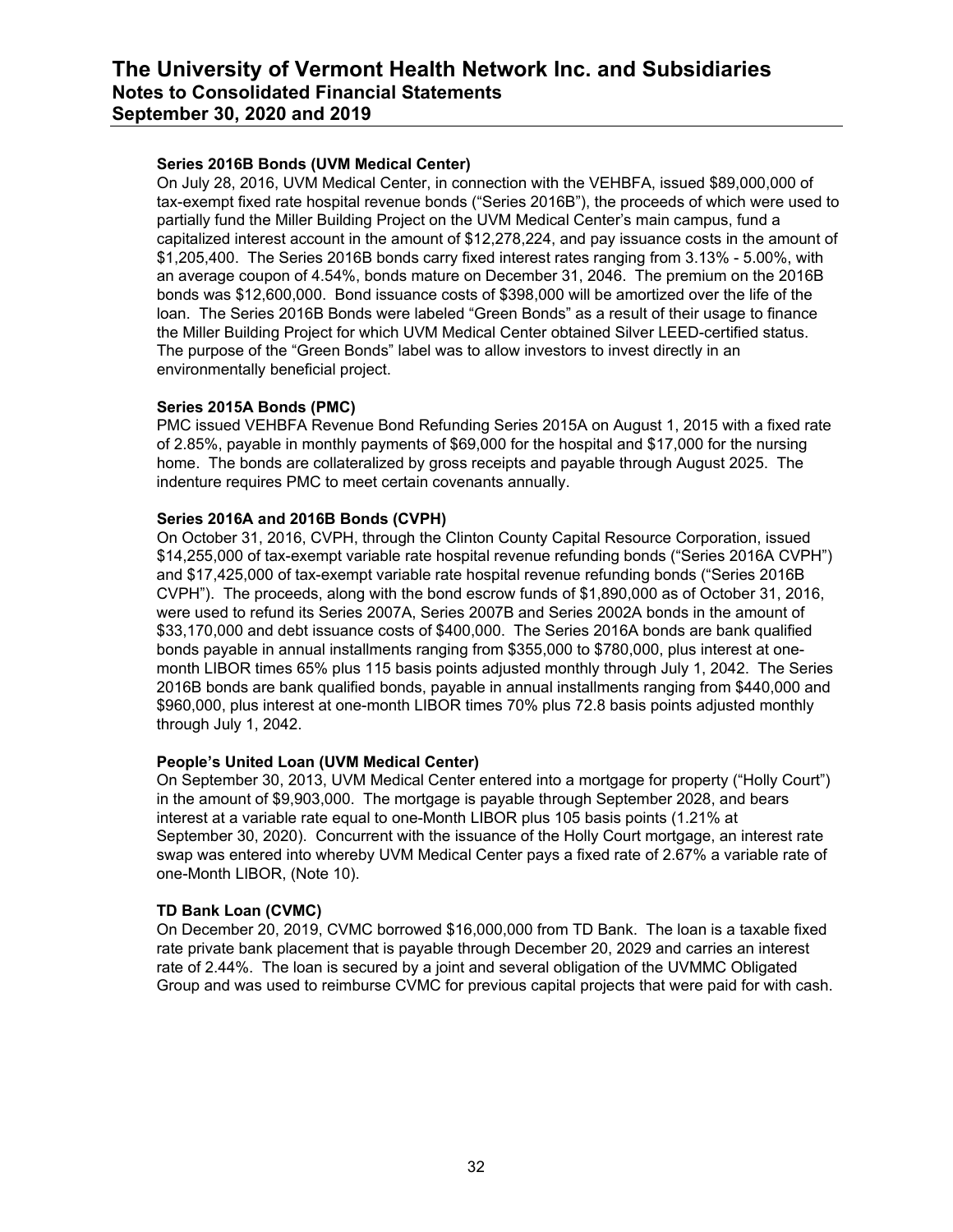#### **Bank of America Loan (UVM Health Network)**

On April 27, 2020, UVM Health Network borrowed \$75,000,000 from Bank of America. The loan is a taxable fixed rate private bank placement that is payable through April 1, 2030 and carries an interest rate of 2.90%. The loan is secured by a joint and several obligation of the UVMMC Obligated Group and is to be used for future capital projects and/or working capital needs across the network.

#### **TD Bank Loan (UVM Health Network)**

On June 26, 2020, UVM Health Network borrowed \$75,000,000 from TD Bank. The loan is a taxable fixed rate private bank placement that is payable through June 1, 2035 and carries an interest rate of 2.09%. The loan is secured by a joint and several obligation of the UVMMC Obligated Group and is to be used for future capital projects and/or working capital needs across the UVM Health Network

#### **Scheduled Maturities of Long-Term Debt**

As of September 30, 2020, scheduled maturities of long-term debt, not including a net unamortized premium of \$31,122,000 for the next five years and thereafter are as follows:

*(in thousands)*

#### **Years Ending September 30,**

|            |  | $\overline{\phantom{a}}$ |  |  |  |  |               |
|------------|--|--------------------------|--|--|--|--|---------------|
| 2021       |  |                          |  |  |  |  | \$<br>34,064  |
| 2022       |  |                          |  |  |  |  | 33,693        |
| 2023       |  |                          |  |  |  |  | 35,968        |
| 2024       |  |                          |  |  |  |  | 39,537        |
| 2025       |  |                          |  |  |  |  | 36,023        |
| Thereafter |  |                          |  |  |  |  | 534,534       |
|            |  |                          |  |  |  |  | \$<br>713,819 |

#### **Loan Covenants**

Under the terms of the Master Trust Indenture agreement, the Obligated Group is required to meet certain covenant requirements, as is AHMC and PMC for its respective long-term debt. In addition, the indenture provides for restrictions on, among other things, additional indebtedness and dispositions of property of the Obligated Group.

#### **Lines of Credit**

AHMC has an uncollateralized line of credit in the amount of \$1,500,000 at September 30, 2020. The interest rate is set at a floating rate equal to prime plus 100 basis points (4.25% at September 30, 2020). At September 30, 2020, AHMC had no borrowings under the line of credit. The revolving line of credit is interest only payments with accrued interest and principal due upon maturity. The maturity date for the line of credit is October 31, 2021.

HH&H has a revolving \$1,500,000 line of credit payable on demand with a Community Bank N.A., collateralized by the HH&H personal property (accounts receivable, machinery, equipment, furniture and fixtures), with a variable interest rate equal to the prime rate with a 4.75% floor. There is no outstanding balance of September 30, 2020. The maturity date for the line of credit is February 28, 2023.

As of September 30, 2020, UVM Health Network has two available lines of credit in the amounts of \$20,000,000, and \$30,000,000. The \$20,000,000 line is with TD Bank and is less the face value of all Letters of Credit that may be issued by the lender for the benefit of the health network. The Line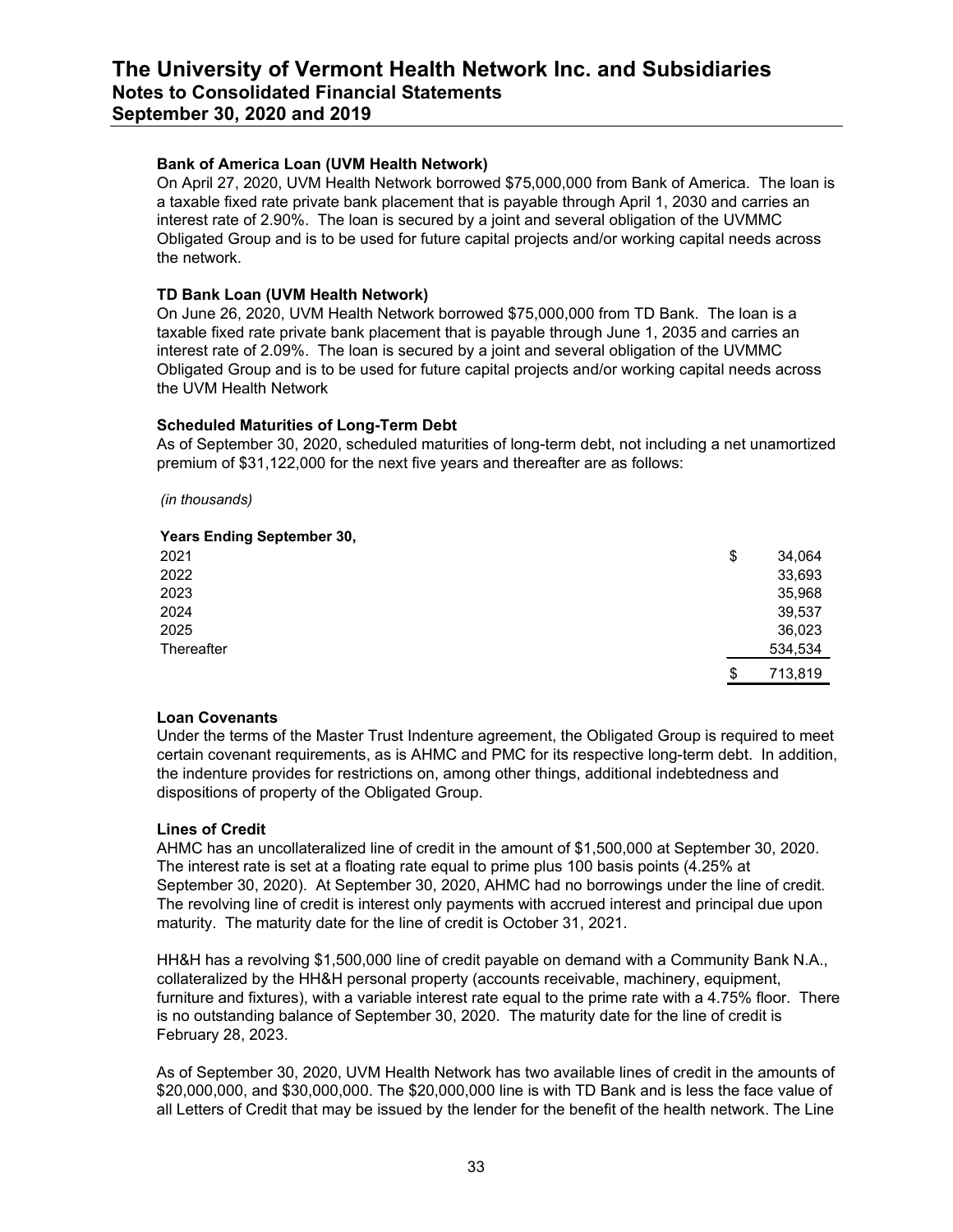of Credit is available to each member of the Obligated Group. The Line of Credit is collateralized by a joint and several obligation of the UVM Health Network and each Member of the Obligated Group. The interest rate is set at a floating rate equal to 1 Month LIBOR plus 40 Basis Points (0.55% at September 30, 2020) adjusting monthly. At September 30, 2020, CVPH had borrowings of \$4,500,000. The maturity date for the line of credit is October 1, 2023. The \$30,000,000 line of credit is with Bank of America and is available to each member of the Obligated Group. The Line of Credit is collateralized by a joint and several obligation of the UVM Health Network and each Member of the Obligated Group. The interest rate is set at a floating rate equal to 1 Month LIBOR plus 30 Basis Points (0.45% at September 30, 2020), adjusting monthly. As of September 30, 2020 there were no advances on the line of credit. The line also carries an unused fee of 0.05% per annum, payable quarterly in arrears, and the maturity date is October 15, 2021.

#### **Guarantor**

As of September 30, 2020, UVM Medical Center is the guarantor of the letter of credit at AHMC for the Series 2013A bonds, the 2018 TD Bank loan at AHMC, and 50% guarantor of a line of credit between OneCare Vermont and TD Bank.

#### **10. Interest Rate Swap Agreements**

For certain variable rate debt, interest rate swap agreements are used to manage interest rate risk and hedge the risk of cash flow volatility. The table below details UVM Health Network's swap agreements. None of the swap agreements require collateral posting. Both UVM Health Network and the counterparties in the interest rate swap agreements are exposed to credit risk in the event of nonperformance or early termination of the agreements. In addition, each agreement may be terminated following the occurrence of certain events, at which time UVM Health Network or the counterparty may be required to make a termination payment to the other.

| Swap                    | <b>Bond Series</b> | <b>Notional</b><br>Amount<br>September 30.<br>2020<br>(S in 000's) | <b>Notional</b><br>Amount<br>September 30.<br>2019<br>(S in 000's) | Counterparty        | <b>Expiration Date</b> | <b>Pav Fixed</b> | <b>Receive Floating</b> |
|-------------------------|--------------------|--------------------------------------------------------------------|--------------------------------------------------------------------|---------------------|------------------------|------------------|-------------------------|
| LIBOR Swap (Series B-1) | 2008A              | \$<br>27.595                                                       | \$<br>27.595                                                       | Citibank, NA        | October 28, 2032       | 3.76 %           | 66.5% of LIBOR + 32bps  |
| LIBOR Swap (Series B-2) | 2008A              | 27.595                                                             | 27.595                                                             | Citibank, NA        | November 4, 2032       | 3.76 %           | 66.5% of LIBOR + 32bps  |
| LIBOR Swap              | Holly Court Loan   | 6.028                                                              | 6.653                                                              | Peoples United Bank | October 2, 2028        | 2.67 %           | 1 Month LIBOR           |
| LIBOR Swap              | Series 2007B       | 9.990                                                              | 10.250                                                             | Kev Bank            | July 1, 2042           | 4.06 %           | 68.0% of LIBOR          |
| LIBOR Swap              | Series 2007A       | 15.765                                                             | 16.165                                                             | Kev Bank            | July 1, 2042           | 4.00 %           | 65.0% of LIBOR          |
| SIFMA Swap              | Series 2011        | 4.135                                                              | 4.390                                                              | Kev Bank            | December 1, 2021       | 3.24%            | 65.0% of LIBOR          |

The fair value of interest rate swap agreements, all of which are recorded as other long-term liabilities at September 30, is as of follows:

| (in thousands)   | 2020           | 2019            |
|------------------|----------------|-----------------|
| 2008A Swaps      | \$<br>(15,085) | \$<br>(12, 828) |
| Holly Court Loan | (592)          | (382)           |
| 2007B Swap       | (4, 343)       | (3,720)         |
| 2007A Swaps      | (6, 810)       | (5,847)         |
| 2011 Swap        | (160)          | (212)           |
|                  | \$<br>(26,990) | \$<br>(22, 989) |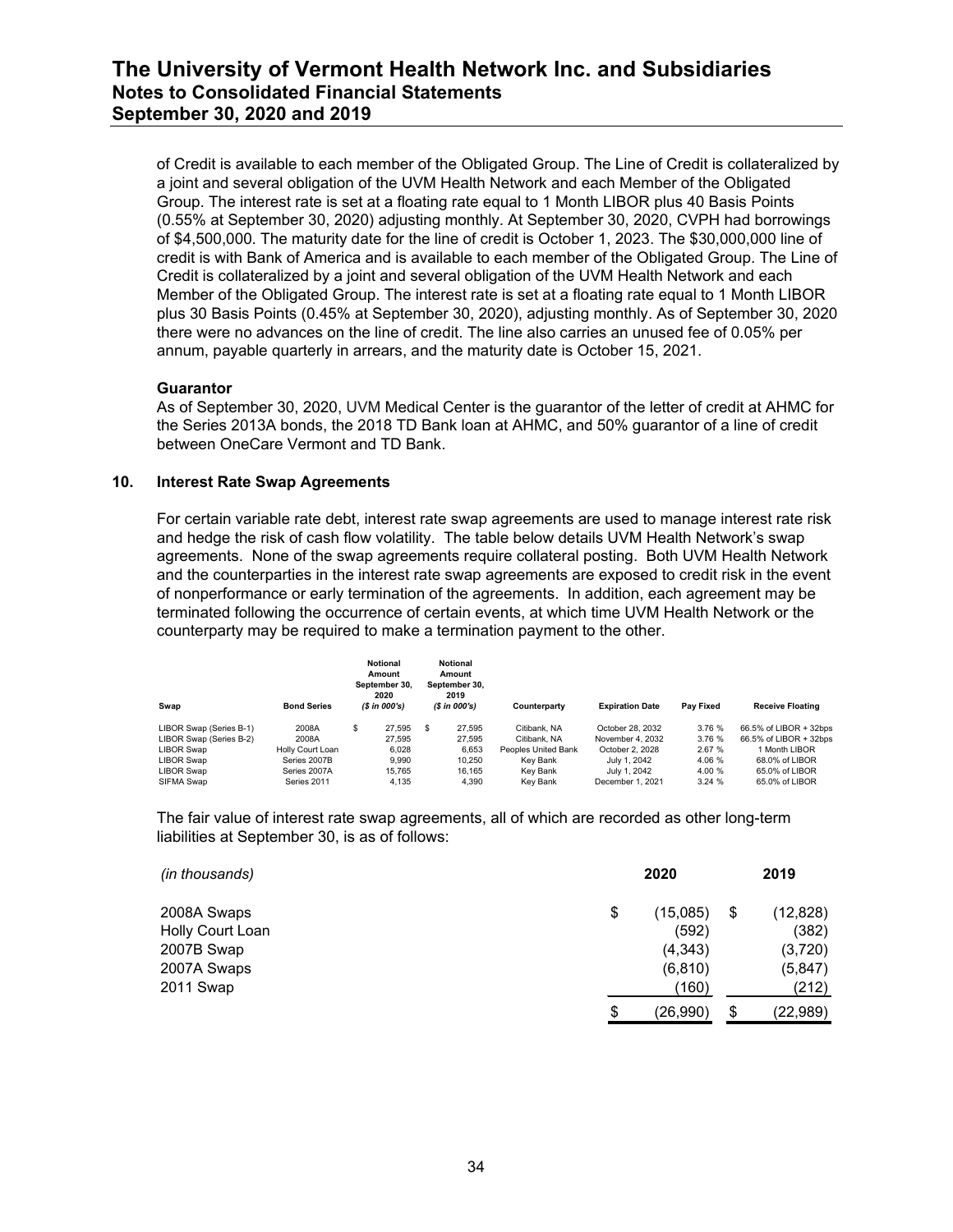The effect of interest rate swap agreements on the consolidated statements of operations and changes in net assets for 2020 and 2019 are as follows:

|                  | <b>Amount of Gain/(Loss)</b><br>Recognized in<br><b>Statements of Operations</b> |         |    |          |  |  |  |
|------------------|----------------------------------------------------------------------------------|---------|----|----------|--|--|--|
| (in thousands)   |                                                                                  | 2020    |    |          |  |  |  |
| 2008A Swaps      | \$                                                                               | (2,257) | \$ | (5, 434) |  |  |  |
| Holly Court Loan |                                                                                  | (210)   |    | (462)    |  |  |  |
| 2007B Swap       |                                                                                  | (623)   |    | (1, 354) |  |  |  |
| 2007A Swaps      |                                                                                  | (963)   |    | (2,093)  |  |  |  |
| 2011 Swap        |                                                                                  | 52      |    | (24)     |  |  |  |
|                  | S                                                                                | (4,001) | \$ | (9, 367) |  |  |  |

UVM Health Network also made payments on the interest rate swap agreements of \$2,460,000 and \$1,764,000 for the years ended September 30, 2020 and 2019, which are included in interest expense on the statements of operations.

#### **11. Leases**

As discussed in Note 3, on October 1, 2019, the UVM Health Network adopted new guidance for the accounting and reporting of leases. The UVM Health Network has operating and finance leases primarily for real estate, including medical office buildings, corporate and other administrative offices, as well as medical and office equipment. The UVM Health Network determines if an arrangement is a lease at inception of the contract. When evaluating contracts for embedded leases, the UVM Health Network exercises judgment to determine if there is an explicit or implicit identified asset in the contract and if the UVM Health Network controls the use of that asset. As permitted under the transition guidance in ASC 842, the UVM Health Network elected a package of practical expedients which, among other provisions, allowed the UVM Health Network to carry forward historical lease classifications. As a practical expedient, the UVM Health Network has made an accounting policy election for all asset classes not to separate lease components from nonlease components in the event that the agreement contains both. Additionally, UVM Health Network elected the package of practical expedients which allowed an entity not to reassess whether any expired or existing contracts are or contain leases, the lease classification for any expired or existing leases, and initial direct costs for any existing leases.

Under ASC 842 transition guidance, the UVM Health Network elected the hindsight practical expedient to determine the lease term for existing leases, which permits companies to consider available information prior to the effective date of the new guidance as to the actual or likely exercise of options to extend or terminate the lease. Certain real estate leases have renewal options and the lease term includes options to extend or terminate the lease when it is reasonably certain that the UVM Health Network will exercise that option. Real estate lease agreements typically have initial terms of five to ten years, and equipment lease agreements typically have initial terms of three years.

Lease expense for operating lease payments is recognized on a straight-line basis over the term of the lease. Operating right-of-use assets and lease liabilities are recognized based on the present value of lease payments over the remaining lease term. Since the UVM Health Network's leases do not have a readily determinable implicit discount rate, the UVM Health Network uses the risk free rate as it elected to apply the expedient available to nonpublic business entities to calculate the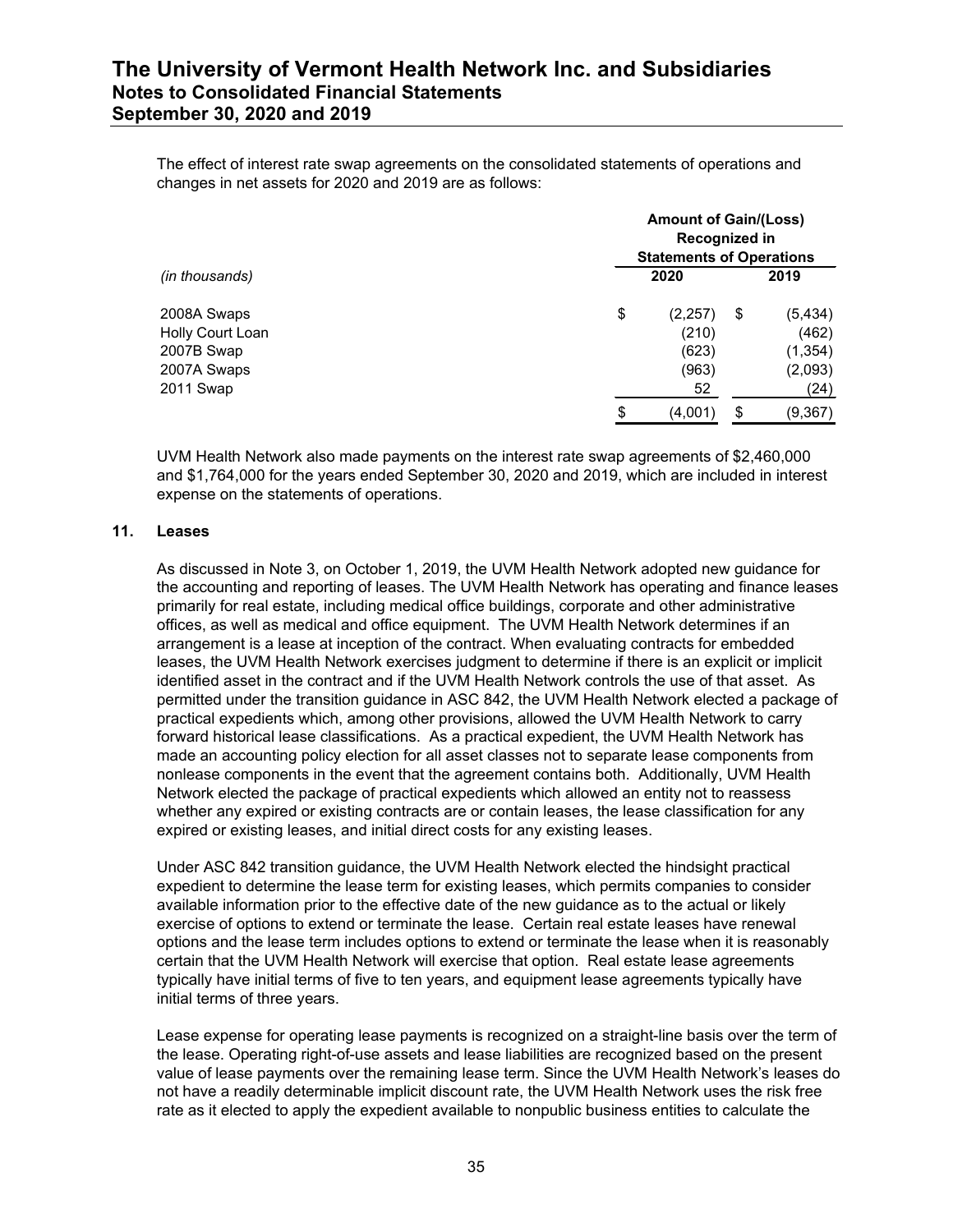present value of lease payments. The UVM Health Network includes both the lease and nonlease components for purposes of calculating the right-of-use asset and related lease liability (if the nonlease components are fixed). For finance leases, interest expense on the lease liability is recognized using the effective interest method and amortization of the right-to-use asset is recognized on a straight-line basis over the shorter of the estimated useful life of the asset or the lease term. The UVM Health Network elected not to apply the requirements of ASC 842 to shortterm leases (i.e., a lease term of 12 months or less at the commencement date). In these cases, lease payments are charged to profit or loss.

The table below presents certain information related to the lease costs for finance and operating leases:

|                                     | 2020         |
|-------------------------------------|--------------|
| Operating lease cost                | \$<br>16,979 |
| Finance lease cost:                 |              |
| Amortization of right-of-use assets | 2,505        |
| Interest on lease liabilities       | 131          |
| Total finance lease cost            | 2,636        |
| Short term lease cost               | 618          |
| Variable lease cost                 | 4,674        |
| Total lease cost                    | 24,907       |
|                                     |              |

Prior to the adoption of the new lease standard, operating lease rent expense, inclusive of common area maintenance charges was \$19,412,000 for the year ended September 30, 2019.

Supplemental consolidated balance sheet information related to operating and finance leases at September 30, 2020 is as follows:

| <b>Classification on the Consolidated Balance Sheet</b>         | 2020         |
|-----------------------------------------------------------------|--------------|
|                                                                 |              |
| Operating lease right of use assets, net                        | \$<br>70,389 |
| Finance lease right of use assets, net                          | 3,911        |
|                                                                 | 74,300       |
|                                                                 |              |
|                                                                 |              |
| Operating lease liabilities obligations                         | \$<br>14,317 |
| Finance lease liabilities obligations                           | 1,916        |
|                                                                 |              |
| Operating lease liabilities obligations, net of current portion | 56,461       |
| Finance lease liabilities obligations, net of current portion   | 1,736        |
|                                                                 | 74,430       |
|                                                                 |              |
|                                                                 | 7.44         |
|                                                                 | 2.92         |
|                                                                 |              |
|                                                                 | 0.98%        |
|                                                                 | 2.17%        |
|                                                                 |              |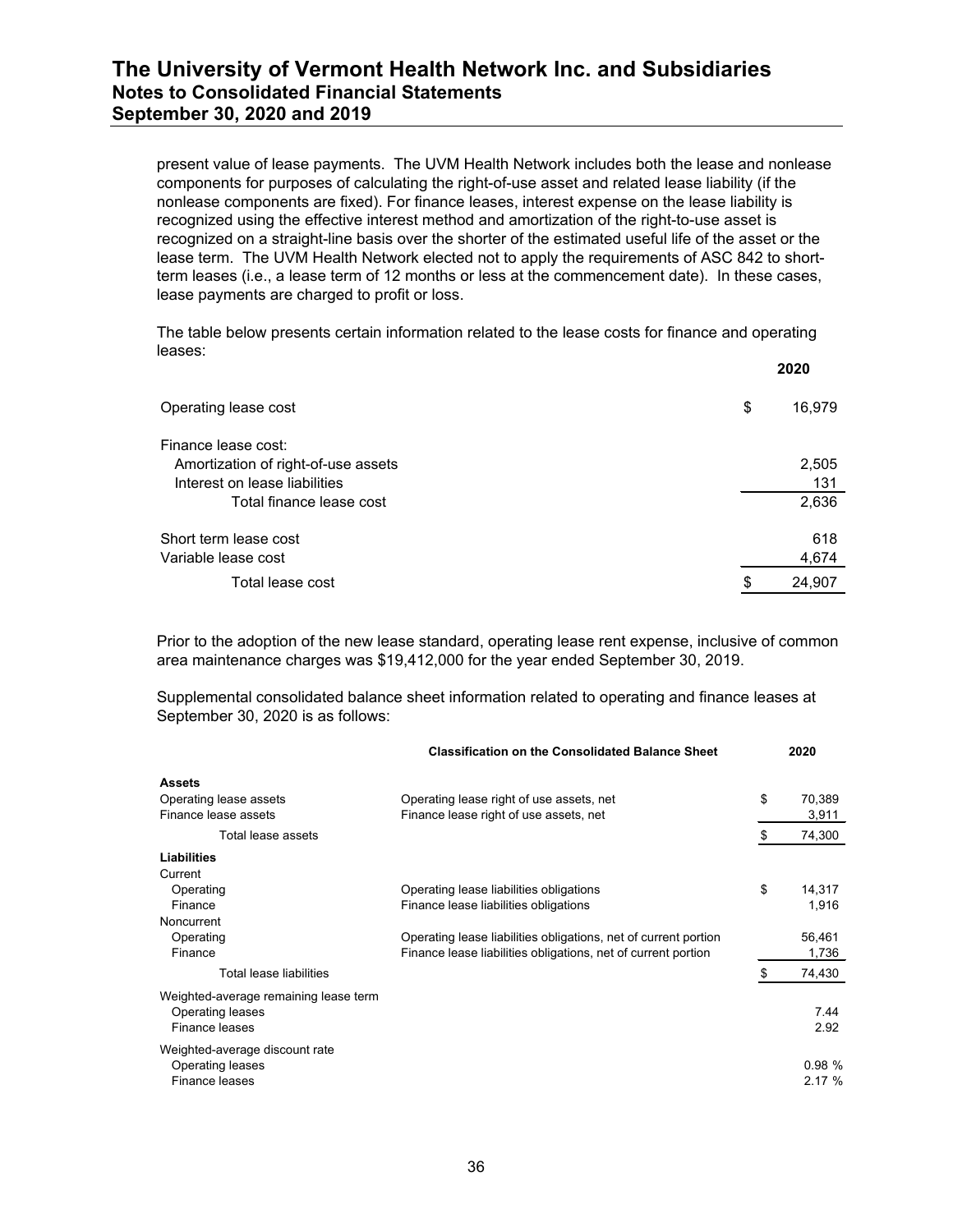| The table below presents supplemental cash flow information related to leases: |  |
|--------------------------------------------------------------------------------|--|
|                                                                                |  |

|                                                                           |    | 2020   |
|---------------------------------------------------------------------------|----|--------|
| Cash paid for amounts included in the measurement of lease liabilities    |    |        |
| Operating cash flows for operating leases                                 | \$ | 16.294 |
| Operating cash flows for finance leases                                   |    | 131    |
| Financing cash flows for finance leases                                   |    | 2,701  |
| Right-of-use assets recorded in exchange for operating lease liaibilities | S  | 85,082 |
| Right-of-use assets recorded in exchange for finance lease liaibilities   |    | 655    |

Of the right-of-use assets recorded in exchange for operating lease liabilities reported above, \$75,987,000 were leases the Network entered into prior to October 1, 2019, and recognized as part of the adoption of ASC 842.

Future minimum lease payments at September 30, 2020 is as follows:

|                              | <b>Finance</b> | Operating |        | <b>Total</b> |        |
|------------------------------|----------------|-----------|--------|--------------|--------|
| 2021                         | \$<br>1,987    | \$        | 15,189 | \$           | 17,176 |
| 2022                         | 712            |           | 11,789 |              | 12,501 |
| 2023                         | 521            |           | 10,174 |              | 10,695 |
| 2024                         | 489            |           | 8,964  |              | 9,453  |
| 2025                         | 75             |           | 6,997  |              | 7,072  |
| Thereafter                   |                |           | 23,891 |              | 23,891 |
| Total minimum lease payments | 3,784          |           | 77,004 |              | 80,788 |
| Less: Imputed interest       | 132            |           | 6,226  |              | 6,358  |
| Total lease liabilities      | \$<br>3,652    | \$        | 70,778 | \$           | 74,430 |

As of September 30, 2019, prior to the adoption of ASC 842, the minimum aggregate lease commitments under noncancelable leases were as follows:

|                              | Capital     | Operating    | <b>Total</b> |
|------------------------------|-------------|--------------|--------------|
| 2020                         | \$<br>2,704 | \$<br>18,992 | \$<br>21,696 |
| 2021                         | 1,745       | 14,607       | 16,352       |
| 2022                         | 562         | 10,669       | 11,231       |
| 2023                         | 393         | 8,567        | 8,960        |
| 2024                         | 374         | 7,269        | 7,643        |
| Thereafter                   | 30          | 18,553       | 18,583       |
| Total minimum lease payments | \$<br>5,808 | \$<br>78,657 | \$<br>84,465 |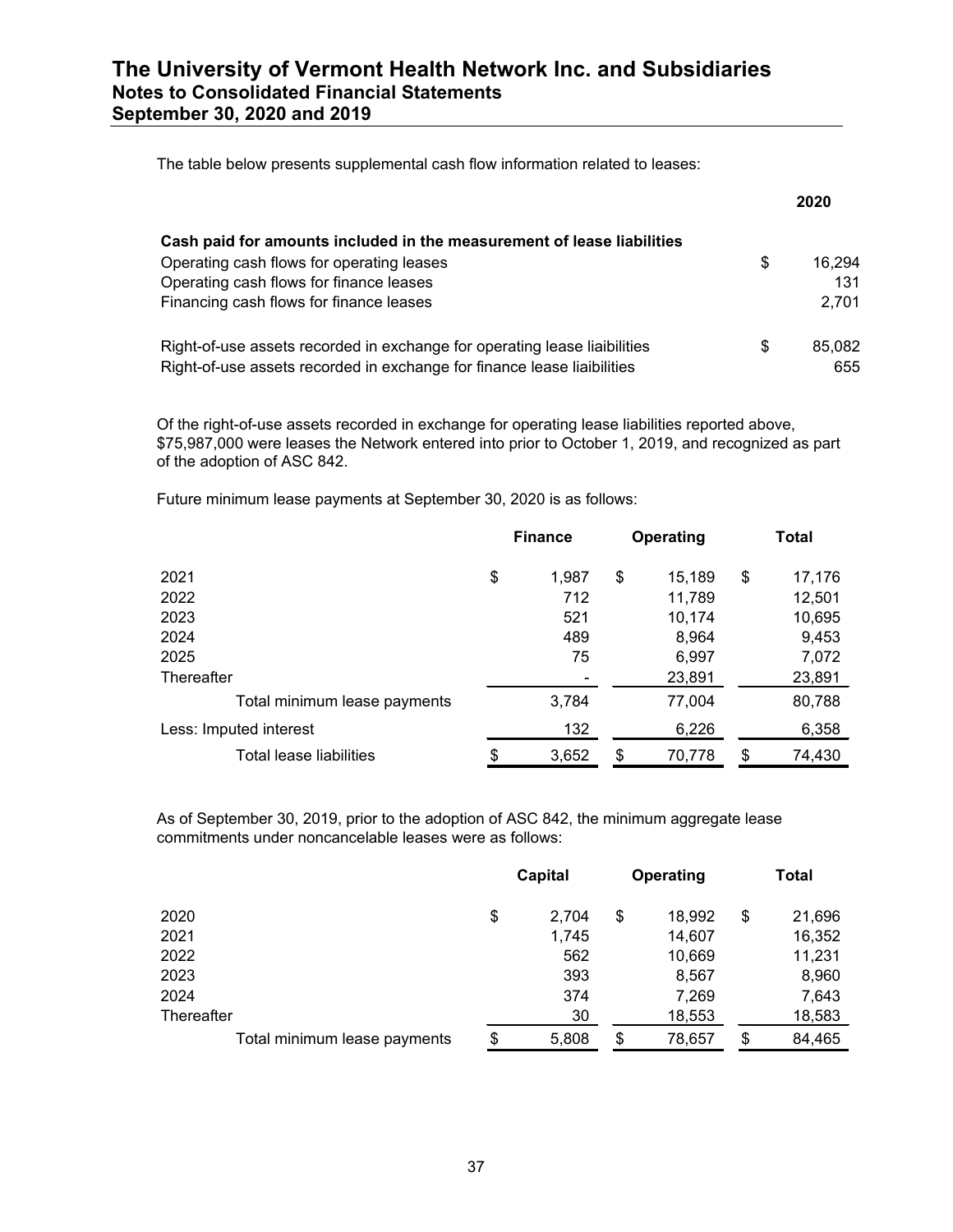#### **12. Net Assets**

#### **Net Assets with Donor Restrictions**

At September 30, 2020 and 2019, net assets with donor restrictions are available for the following purposes:

| (in thousands)                                  |    | 2020    |   | 2019    |
|-------------------------------------------------|----|---------|---|---------|
| Indigent care                                   | \$ | 19.166  | S | 17,623  |
| Education and research                          |    | 30.851  |   | 26,500  |
| Children's programs                             |    | 8.975   |   | 8,533   |
| Capital projects and other health care services |    | 52.073  |   | 50,208  |
| Long-term care services at Woodridge            |    | 1,641   |   | 1,628   |
|                                                 | S  | 112.706 |   | 104.492 |

At September 30, 2020 and 2019, net assets with donor restrictions include approximately \$27,410,000 and \$25,583,000, respectively, of accumulated gains, which are subject to Board appropriation in accordance with state law.

#### **Endowment Funds**

UVM Health Network's endowment funds consist of 151 funds established for a variety of purposes. UVM Health Network does not currently have any unrestricted funds designated by the Board to function as endowment. Accordingly, for the purposes of this disclosure, endowment funds include only donor-restricted endowment funds. As required by GAAP, net assets associated with endowment funds are classified and reported based on the existence or absence of donor-imposed restrictions.

#### **Interpretation of Relevant Law**

UVM Health Network has interpreted relevant state laws for the states in which it operates as requiring realized and unrealized gains of net assets with donor restrictions to be retained in a with donor restrictions net asset classification until appropriated by the Board and expended. These state laws allow the Board to appropriate the net appreciation of net assets with donor restrictions as is prudent considering UVM Health Network's long and short-term needs, present and anticipated financial requirements, and expected total return on its investments, price level trends, and general economic conditions. In the years ended September 30, 2020 and 2019, \$2,098,000 and \$1,250,000, respectively, was appropriated.

As a result of this interpretation, UVM Health Network classifies net assets with donor restrictions as the original value of the gifts donated to the endowment when explicit donor stipulations requiring permanent maintenance of the historical fair value are present, and (b) the original value of subsequent gifts to the endowment when explicit donor stipulations requiring permanent maintenance of the historical fair value are present. The remaining portion of the donor-restricted endowment fund is comprised of accumulated gains not required to be maintained in perpetuity. These amounts are classified as net assets with donor restrictions until those amounts are appropriated for expenditure in a manner consistent with the donor's stipulations. UVM Health Network considers the following factors in making a determination to appropriate or accumulate donor-restricted endowment funds: duration and preservation of the fund, purposes of the donorrestricted endowment funds, general economic conditions, the possible effect of inflation and deflation, the expected total return from income and the appreciation of investments, other resources of UVM Health Network, and the investment policies of UVM Health Network.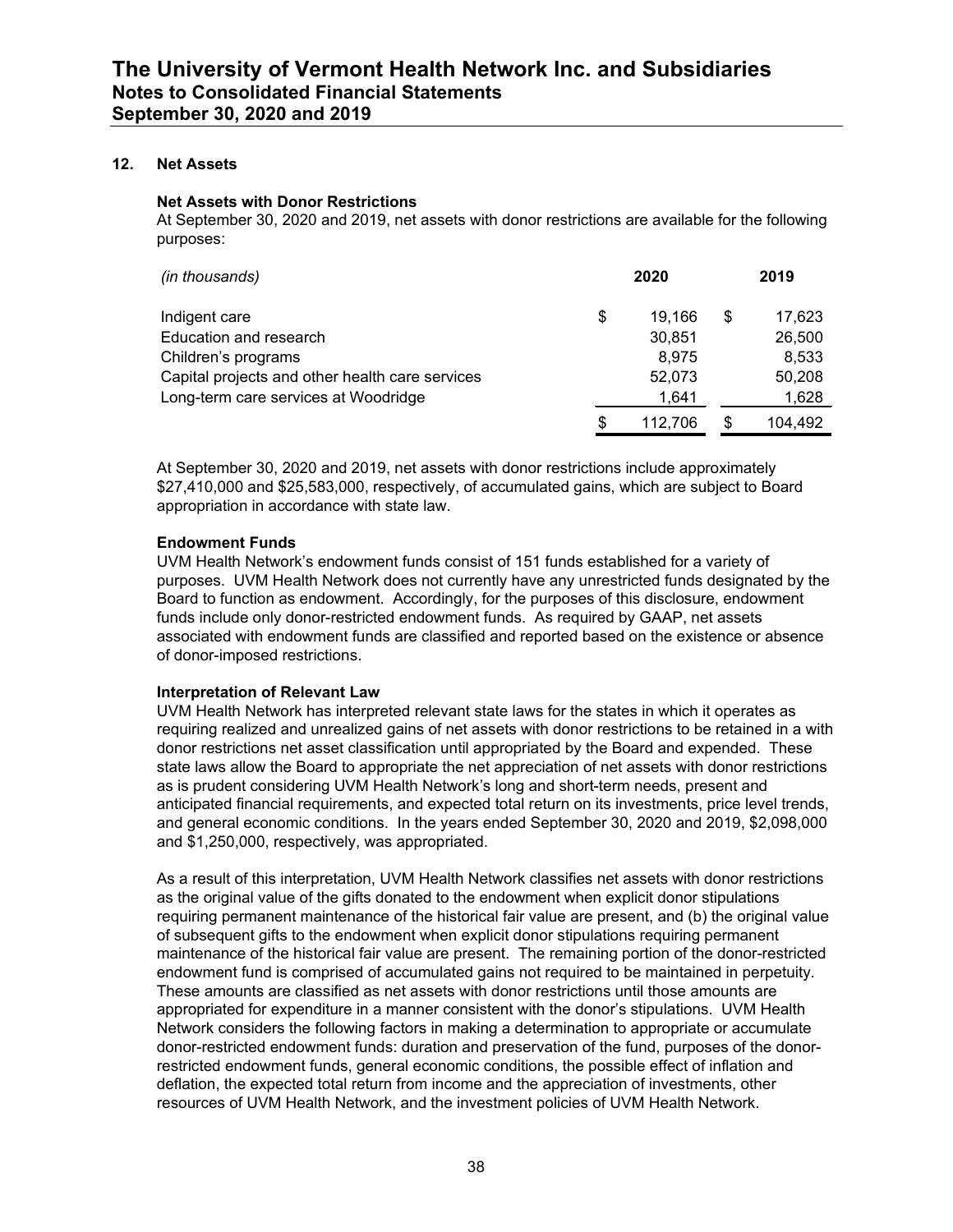#### **Endowment Net Asset Composition and Changes in Endowment Net Assets**

The following is a summary of the endowment net asset composition at September 30, 2020 and 2019, and the changes therein for the years then ended:

| (in thousands)                                     | 2020         |   | 2019    |
|----------------------------------------------------|--------------|---|---------|
| Changes in the fair value of endowment investments |              |   |         |
| Investment returns, net                            | \$<br>3.784  | S | 2.876   |
| Appropriations of endowment assets for expenditure | (2,098)      |   | (1,250) |
| Other                                              | 423          |   | 114     |
| Net change in endowment investments                | 2,109        |   | 1,740   |
| <b>Endowment investments at</b>                    |              |   |         |
| Beginning of year                                  | 60,202       |   | 58,462  |
| End of year                                        | \$<br>62,311 | S | 60,202  |

#### **Beneficial Interest in Perpetual Trusts**

The above amounts exclude UVM Health Network's beneficial interest in perpetual trusts, which are not within management's investment control. Such beneficial interests totaled \$18,268,000 and \$17,795,000 at September 30, 2020 and 2019, respectively.

#### **Charitable Remainder Trust**

UVM Health Network has received an irrevocable charitable remainder trust for which UVM Health Network does not serve as trustee. For this trust, UVM Health Network recorded its beneficial interest in those assets as contribution revenue and pledges receivable at the present value of the expected future cash inflows. Trusts are recorded at the date UVM Health Network has been notified of the trust's existence and sufficient information regarding the trust has been accumulated to form the basis for an accrual. Changes in the value of these assets are recorded in net assets with donor restrictions.

#### **Funds With Deficiencies**

From time to time, the fair value of assets associated with individual donor restricted endowment funds may fall below the level that the donor requires UVM Health Network to retain as a fund of perpetual duration. The UVM Health Network has a policy that does not allow the spending from underwater endowments. At September 30, 2020 and 2019, there were no funds with deficiencies.

#### **Investment Return Objectives and Spending Policy**

UVM Health Network has adopted investment and spending policies for endowment assets that attempt to provide a predictable stream of funding to the programs supported by its endowment while seeking to maintain the purchasing power of the endowment assets. Endowment assets include those assets of donor-restricted funds that the organization must hold in perpetuity or for a donor-specified period(s). Under this policy, the endowment assets are invested in a manner to generate returns at least equal to and preferably greater than the consumer price index. To satisfy its return objective, UVM Health Network targets a diversified asset allocation that provides for a balanced portfolio.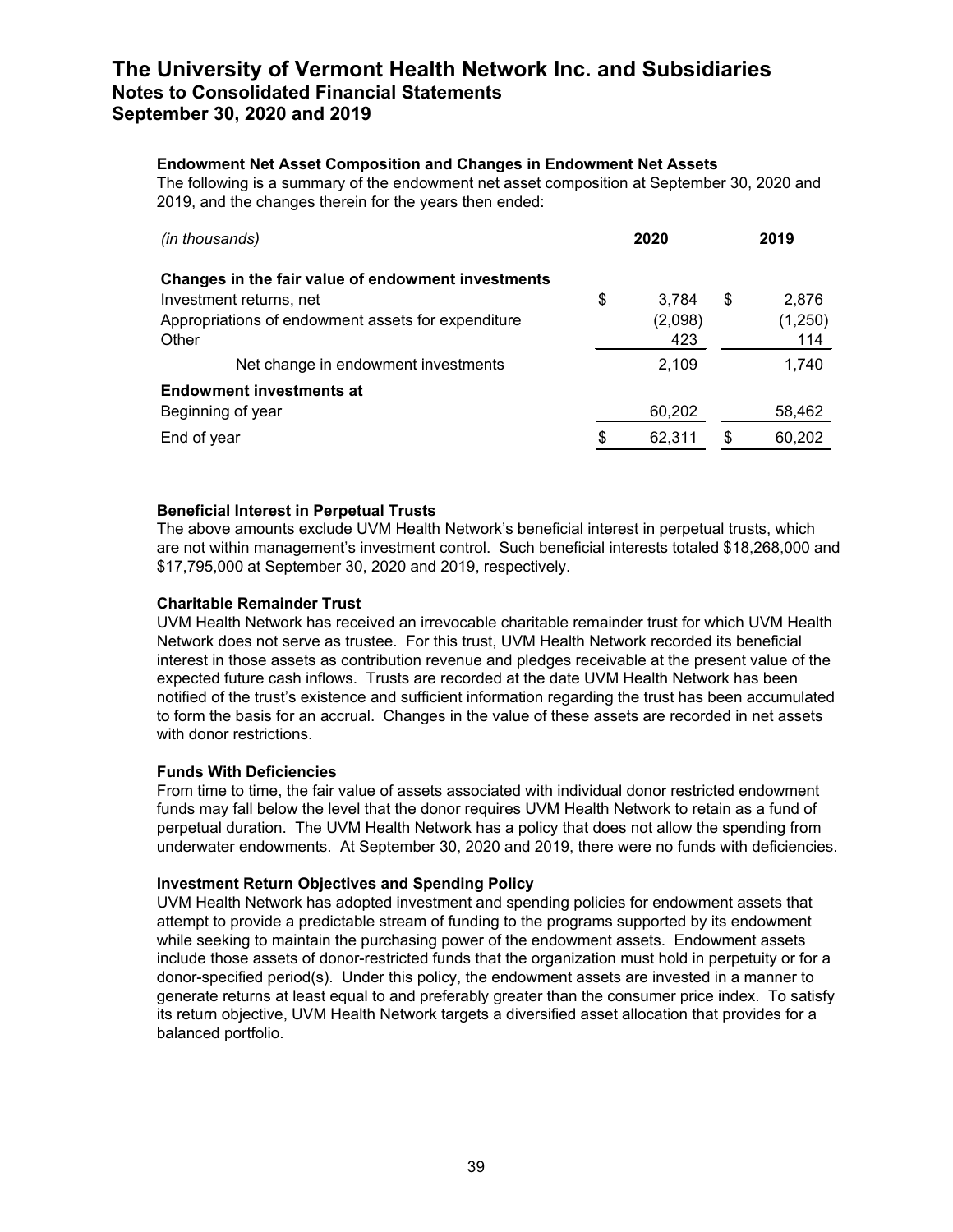#### **13. Malpractice and Other Contingencies**

UVM Health Network is insured against malpractice losses under a claims-made insurance policy with VMCIC, its wholly owned subsidiary. VMCIC has reinsurance with commercial carriers for coverage above a self-insured per claim retainage amount of:

| UVM Medical Center | \$ 5.000.000 | per occurrence limit |
|--------------------|--------------|----------------------|
| <b>CVMC</b>        | 1.000.000    | per occurrence limit |
| <b>CVPH</b>        | \$ 2.000.000 | per occurrence limit |
| ECH                | \$ 2.000.000 | per occurrence limit |
| PMC.               | \$ 1.000.000 | per occurrence limit |

The annual aggregate is \$20,000,000 for Professional Liability.

VMCIC has a Commercial General Liability policy with coverage limits per claim retainage amount of:

| UVM Medical Center | \$2.000.000  | per occurrence limit |
|--------------------|--------------|----------------------|
| CVMC               | 1.000.000    | per occurrence limit |
| <b>CVPH</b>        | \$ 1.000.000 | per occurrence limit |
| ECH                | 1.000.000    | per occurrence limit |
| <b>PMC</b>         | \$ 1.000.000 | per occurrence limit |

The annual aggregate is \$10,000,000 for Commercial General Liability.

VMCIC provides claims-made coverage to certain affiliates of UVM Health Network for periods prior to the merger that created UVM Health Network.

UVM Health Network, excluding AHMC, PMC, and HH&H (discussed below), is also self-insured for workers' compensation claims, and maintains an excess insurance policy to limit its exposure on claims up to \$1,000,000 and \$750,000 per occurrence for UVM Medical Center and CVPH, respectively, in the year ended September 30, 2020, with a \$50,000,000 aggregate limit for UVM Medical Center. CVPH's workers' compensation claim reserve is secured by a letter of credit and reimbursement agreement in the amount of \$10,358,000 which has an expiration date of November 1, 2021.

The workers compensation insurance policy year for AHMC is from September 1 – September 1 each year. AHMC's potential workers' compensation exposure covers the period between September 1, 2012 and September 30, 2020. A related liability of approximately \$764,000 has been recorded as of September 30, 2020 and 2019, respectively.

The workers' compensation insurance policy year for PMC is from October 1 – October 1. The policy coverage is \$500,000 per employee. There is no liability recorded related to this policy.

HH&H insures its medical malpractice risks on a claims-made basis. There were no known malpractice claims outstanding at September 30, 2020, nor were there any unasserted claims or incidents which require loss accrual. HH&H intends to renew coverage on a claims-made basis and anticipates that such coverage will be available.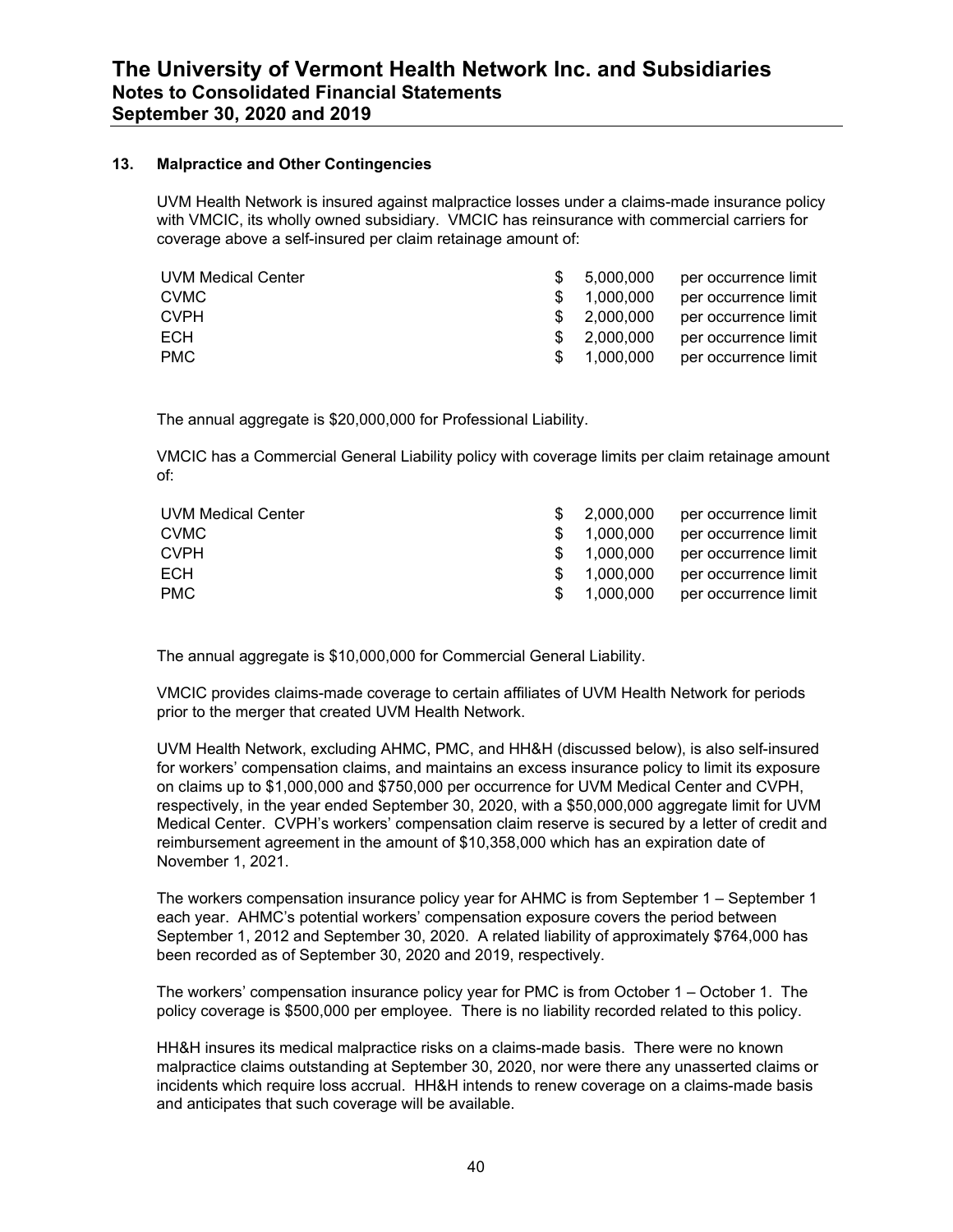Malpractice insurance coverage of AHMC is provided on an occurrence basis. AHMC intends to renew its coverage on an occurrence basis and has no reason to believe that it may be prevented from renewing such coverage. All known asserted and unasserted claims alleging malpractice have been communicated to the insurer who is responsible for resolving the claim and the related cost of litigation.

The reserves for outstanding losses at UVM Medical Center, CVMC, CVPH and ECH have been discounted at a rate of 3.0% and 1.75% at September 30, 2020 and 2019, resulting in a decrease in the reserve for professional liability of approximately \$2,890,000 and \$2,770,000 at September 30, 2020 and 2019, respectively, and a decrease in the reserve for workers' compensation of approximately \$260,000 and \$315,000 at September 30, 2020 and 2019, respectively.

As a result of changes in estimates of incurred events in prior years, primarily professional liability, the estimate of incurred losses decreased by approximately \$1,876,000 and \$2,273,000 for the years ended September 30, 2020 and 2019, respectively.

#### **Employee Health and Dental Insurance**

UVM Medical Center, CVPH, CVMC, and PMC maintain self-insured plans for employee health insurance. Under the terms of the plans, employees and their dependents are eligible for participation and, as such, UVM Medical Center, CVPH, CVMC, and PMC are responsible for paying claims and third party administrator costs. UVM Medical Center, CVPH, and CVMC maintained a stop-loss insurance policy for its medical plan to limit its exposure on nondomestic claims to the first \$650,000, \$400,000, and \$400,000, respectively, per member per plan year ending September 30, 2020, of which \$100,000 of each entity's exposure is covered by VMCIC. PMC maintained a stop-loss insurance policy for its medical plan to limit its exposure on all claims to the first \$175,000 per member per plan year. In addition, UVM Medical Center, CVMC and PMC maintain self-insured plans for employee dental.

#### **Other Contingencies**

UVM Health Network and its subsidiaries are parties in various legal proceedings and potential claims arising in the ordinary course of business. In addition, the health care industry as a whole is subject to numerous laws and regulations of federal, state, and local governments. Compliance with these laws and regulations is subject to government review and interpretation, as well as regulatory actions, which could result in the imposition of significant fines and penalties, as well as significant repayments of previously billed and collected revenue from patient services. Management does not believe that these matters will have a material adverse effect on UVM Health Network's consolidated balance sheet or results of operations.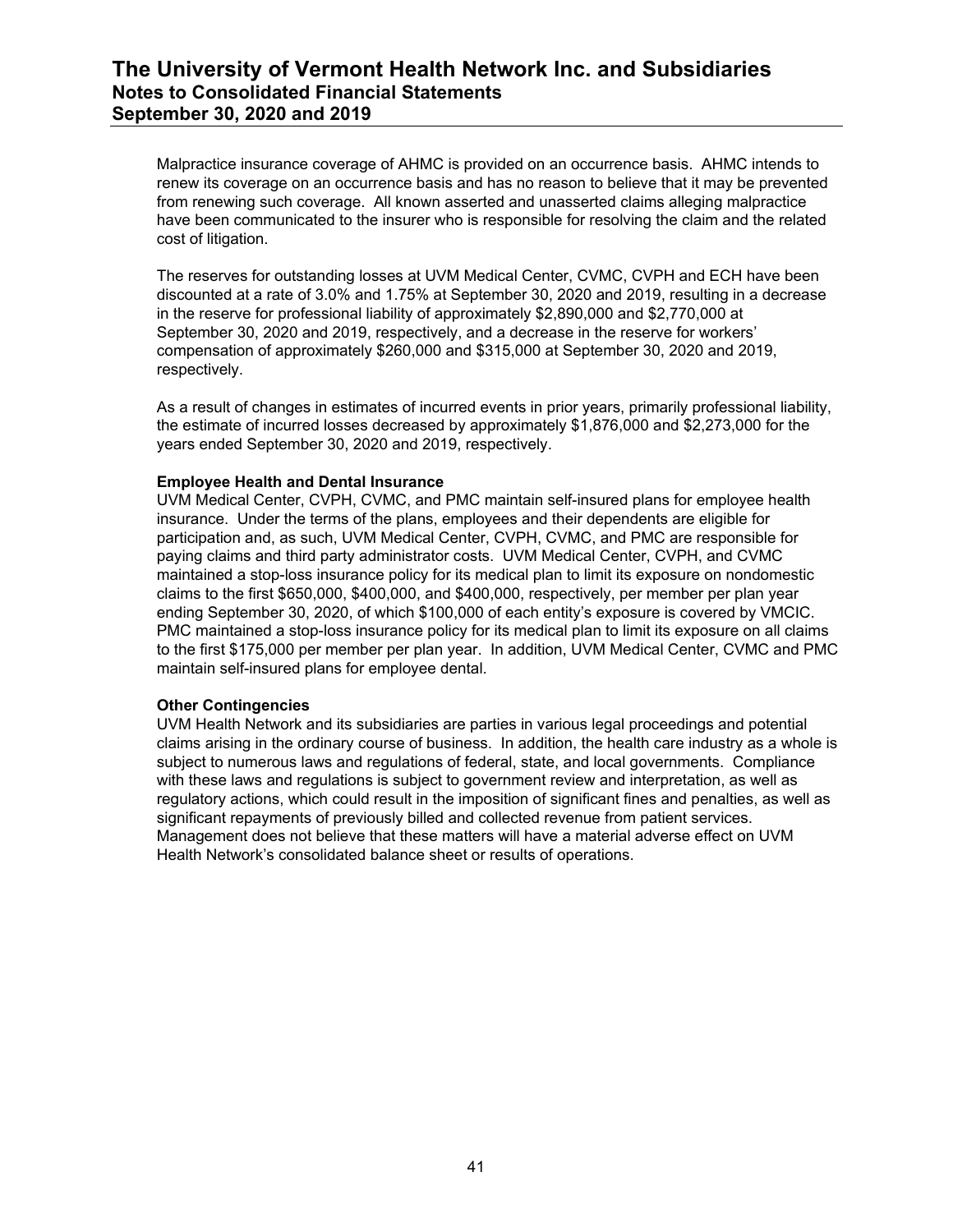#### **14. Pension Plans**

Substantially all employees of UVM Health Network are covered under various noncontributory defined benefit pension plans, various defined contribution pension plans, or combinations thereof. Total expense for these plans consists of the following:

|                            | <b>Years Ending September 30,</b> |         |  |        |  |
|----------------------------|-----------------------------------|---------|--|--------|--|
| (in thousands)             |                                   | 2020    |  | 2019   |  |
| Defined benefit plans      | \$.                               | (1,363) |  | 2,628  |  |
| Defined contribution plans |                                   | 42.686  |  | 43,311 |  |
|                            |                                   | 41.323  |  | 45.939 |  |

Information regarding UVM Health Network benefit obligations, plan assets, funded status, expected cash flows and net periodic benefit cost for the pension plan follows within this footnote.

| <b>Benefit Obligations</b>                        |                  |                  |
|---------------------------------------------------|------------------|------------------|
| (in thousands)                                    | 2020             | 2019             |
| <b>Changes in benefit obligations</b>             |                  |                  |
| Projected benefit obligations - beginning of year | \$<br>(449, 678) | \$<br>(397, 645) |
| Service cost                                      | (1,998)          | (3,430)          |
| Interest cost                                     | (14, 211)        | (17, 022)        |
| Benefits paid                                     | 20,694           | 19,227           |
| <b>Actuarial loss</b>                             | (17, 356)        | (52, 831)        |
| Administrative expenses paid                      | 891              | 2,023            |
| Projected benefit obligation - end of year        | (461,658)        | (449,678)        |
| Accumulated benefit obligation                    | (345, 154)       | (447, 480)       |
| <b>Changes in plan assets</b>                     |                  |                  |
| Fair value of plan assets - beginning of year     | 356,788          | 334,788          |
| Actual gain on plan assets                        | 36,617           | 33,471           |
| Contributions                                     | 12,216           | 9,779            |
| Benefits paid                                     | (20, 694)        | (19, 227)        |
| Administrative expenses paid                      | (891)            | (2,023)          |
| Fair value of plan assets - end of year           | 384,036          | 356,788          |
| Funded status of the plan (long-term)             | (77, 622)        | (92, 890)        |
|                                                   |                  |                  |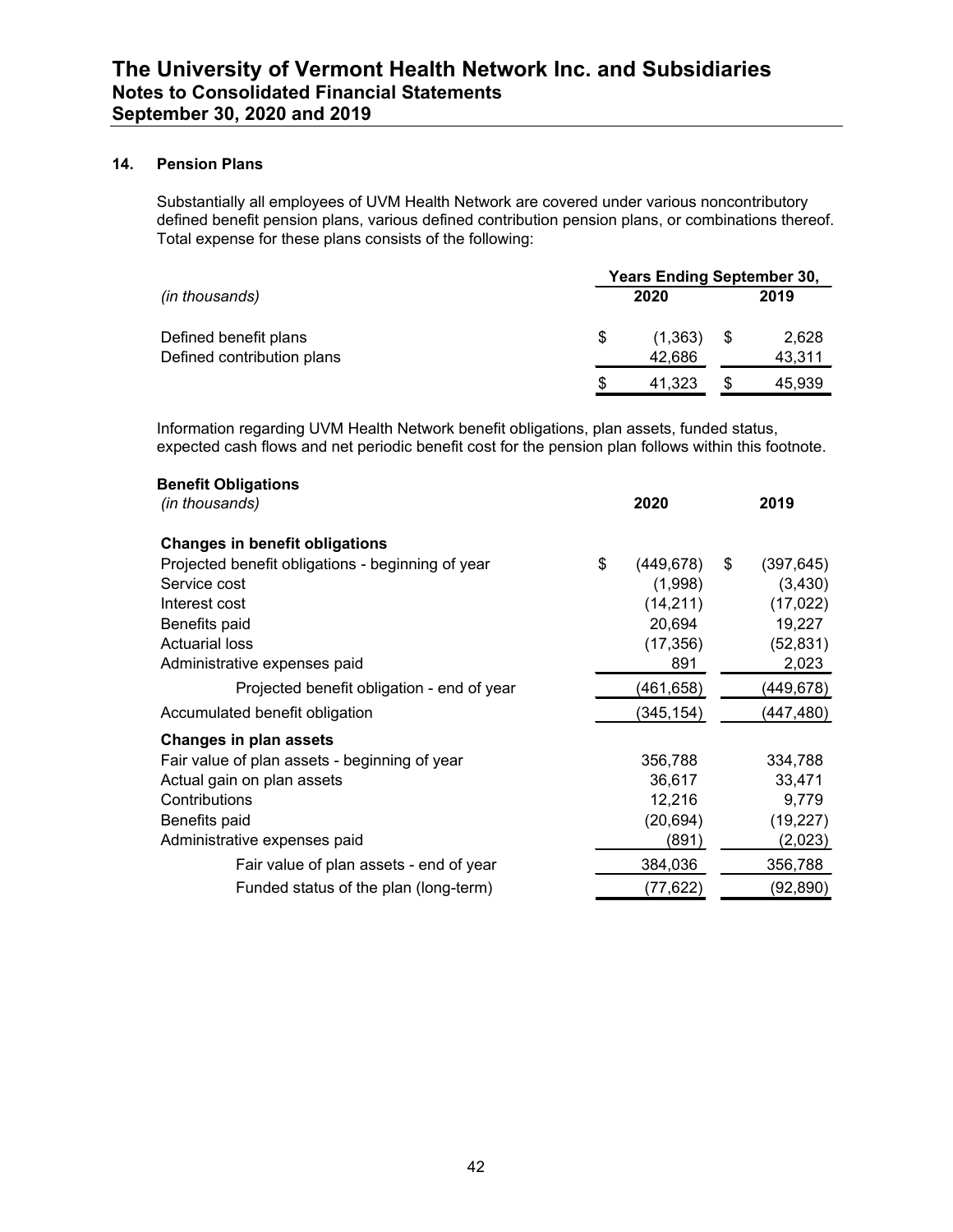The reconciliation of the unrecognized actuarial losses for the years ended September 30, 2020 and 2019 is as follows:

| (in thousands)                                                                                                | 2020 |                           |     | 2019                    |
|---------------------------------------------------------------------------------------------------------------|------|---------------------------|-----|-------------------------|
| Unrecognized actuarial losses - beginning of year                                                             | S    | 84.944                    | \$. | 47.761                  |
| Net gain amortized during year<br>Net prior service cost amortized during year<br>Net (gain)/loss during year |      | (5,958)<br>(165)<br>4.457 |     | (1,740)<br>21<br>38,902 |
| Unrecognized actuarial losses - end of year                                                                   | \$   | 83.278                    | S   | 84.944                  |

The components of the net periodic benefit cost for the years ended September 30, 2020 and 2019 are as follows:

| (in thousands)                        |    |          | 2019 |           |  |
|---------------------------------------|----|----------|------|-----------|--|
| Service cost                          | \$ | 1.998    | S    | 3,430     |  |
| Interest cost                         |    | 14.211   |      | 17,022    |  |
| Expected return on plan assets        |    | (20,065) |      | (19, 544) |  |
| Amortization of unrecognized net loss |    | 2.493    |      | 1.720     |  |
| Net periodic benefit cost             | S  | (1,363   |      | 2.628     |  |

The expected net periodic benefit income to be recognized in fiscal year 2021 is \$4,219,000.

The assumptions used in accounting for the defined benefit pension plan are as follows:

|                                                                      | 2020            | 2019            |
|----------------------------------------------------------------------|-----------------|-----------------|
| Weighted-average assumptions used to determine the benefit liability |                 |                 |
| Discount rates                                                       | $2.0\% - 2.8\%$ | $3.2\% - 3.3\%$ |
| Rates of increase in future compensation levels                      | $3.0\% - 3.5\%$ | $3.0\% - 3.5\%$ |
| Weighted-average assumptions used to determine expense               |                 |                 |
| Discount rates                                                       | $3.2\% - 3.3\%$ | 4.40 %          |
| Rates of increase in future compensation levels                      | $3.0\% - 3.5\%$ | $3.0\% - 3.5\%$ |
| Expected long-term rate of return on plan assets                     | $5.5\% - 7.3\%$ | $5.5\% - 7.3\%$ |

The expected long-term rate of return for the UVM Health Network Plans' total assets is based on the expected return of each of its asset categories, weighted based on the median of the allocation for each class. Equity securities are expected to return 9% to 11% over the long-term, while cash and fixed income is expected to return between 5% and 6%. Based on historical experience, UVM Health Network expects that the plans' asset managers will provide a modest (0.5% to 1.0% per annum) premium to their respective market benchmark indices.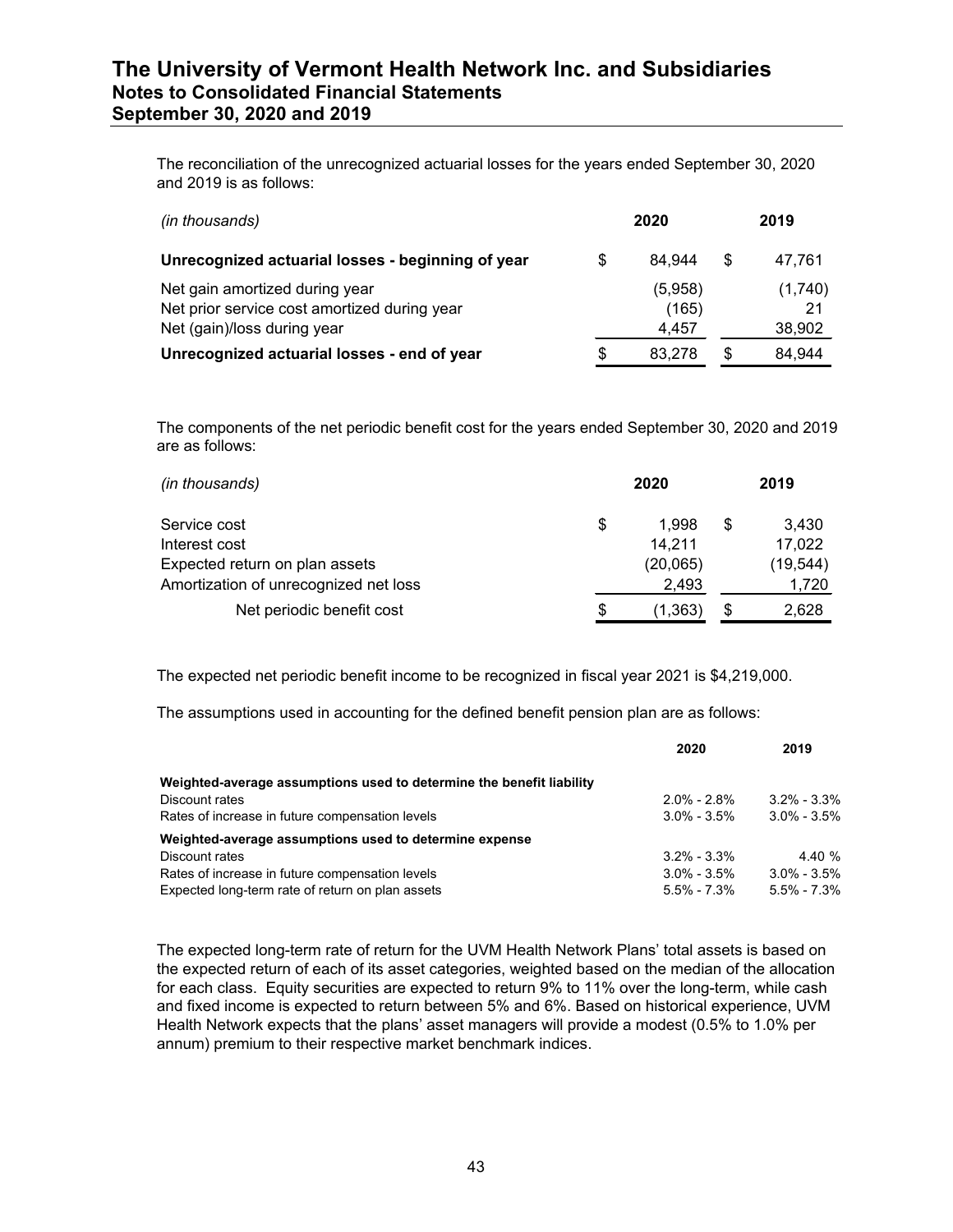#### **Plan Assets**

UVM Health Network's pension plans weighted-average asset allocations as of September 30, 2020 and 2019, by asset category, are as follows:

|                                | 2020  | 2019 |  |  |
|--------------------------------|-------|------|--|--|
| <b>Asset category</b>          |       |      |  |  |
| Money market                   | 4 %   | 3%   |  |  |
| <b>Mutual funds</b>            |       |      |  |  |
| Bond funds                     | 9%    | 9%   |  |  |
| International equity funds     | 19 %  | 19%  |  |  |
| Domestic equity funds          | 23 %  | 23 % |  |  |
| Real estate funds              | 3%    | 3%   |  |  |
| Total mutual funds             | 54 %  | 54 % |  |  |
| U.S. treasury obligation funds | 7%    | 12 % |  |  |
| Bonds and notes                | 35 %  | 31 % |  |  |
|                                | 100 % | 100% |  |  |

The following table presents information, as of September 30, 2020 and 2019, about UVM Health Network's pension assets that are measured at fair value on a recurring basis:

|                            | 2020 |                                                                     |    |                                                                 |                   |         |  |  |  |  |  |  |  |
|----------------------------|------|---------------------------------------------------------------------|----|-----------------------------------------------------------------|-------------------|---------|--|--|--|--|--|--|--|
| (in thousands)             |      | Quoted<br><b>Prices</b><br>in Active<br><b>Markets</b><br>(Level 1) |    | <b>Other</b><br><b>Observable</b><br><b>Inputs</b><br>(Level 2) | <b>Fair Value</b> |         |  |  |  |  |  |  |  |
| Money market               | \$   | 12,125                                                              | \$ |                                                                 | \$                | 12,125  |  |  |  |  |  |  |  |
| Mutual funds               |      |                                                                     |    |                                                                 |                   |         |  |  |  |  |  |  |  |
| Bond funds                 |      | 35,353                                                              |    |                                                                 |                   | 35,353  |  |  |  |  |  |  |  |
| International equity funds |      | 73,394                                                              |    |                                                                 |                   | 73,394  |  |  |  |  |  |  |  |
| Domestic equity funds      |      | 90,108                                                              |    |                                                                 |                   | 90,108  |  |  |  |  |  |  |  |
| Real estate funds          |      | 11,477                                                              |    |                                                                 |                   | 11,477  |  |  |  |  |  |  |  |
| Total mutual funds         |      | 210,332                                                             |    |                                                                 |                   | 210,332 |  |  |  |  |  |  |  |
| U.S. Treasury              |      | 26,837                                                              |    |                                                                 |                   | 26,837  |  |  |  |  |  |  |  |
| Bonds and notes            |      |                                                                     |    | 134,742                                                         |                   | 134,742 |  |  |  |  |  |  |  |
|                            | \$   | 249,294                                                             | \$ | 134,742                                                         | \$                | 384,036 |  |  |  |  |  |  |  |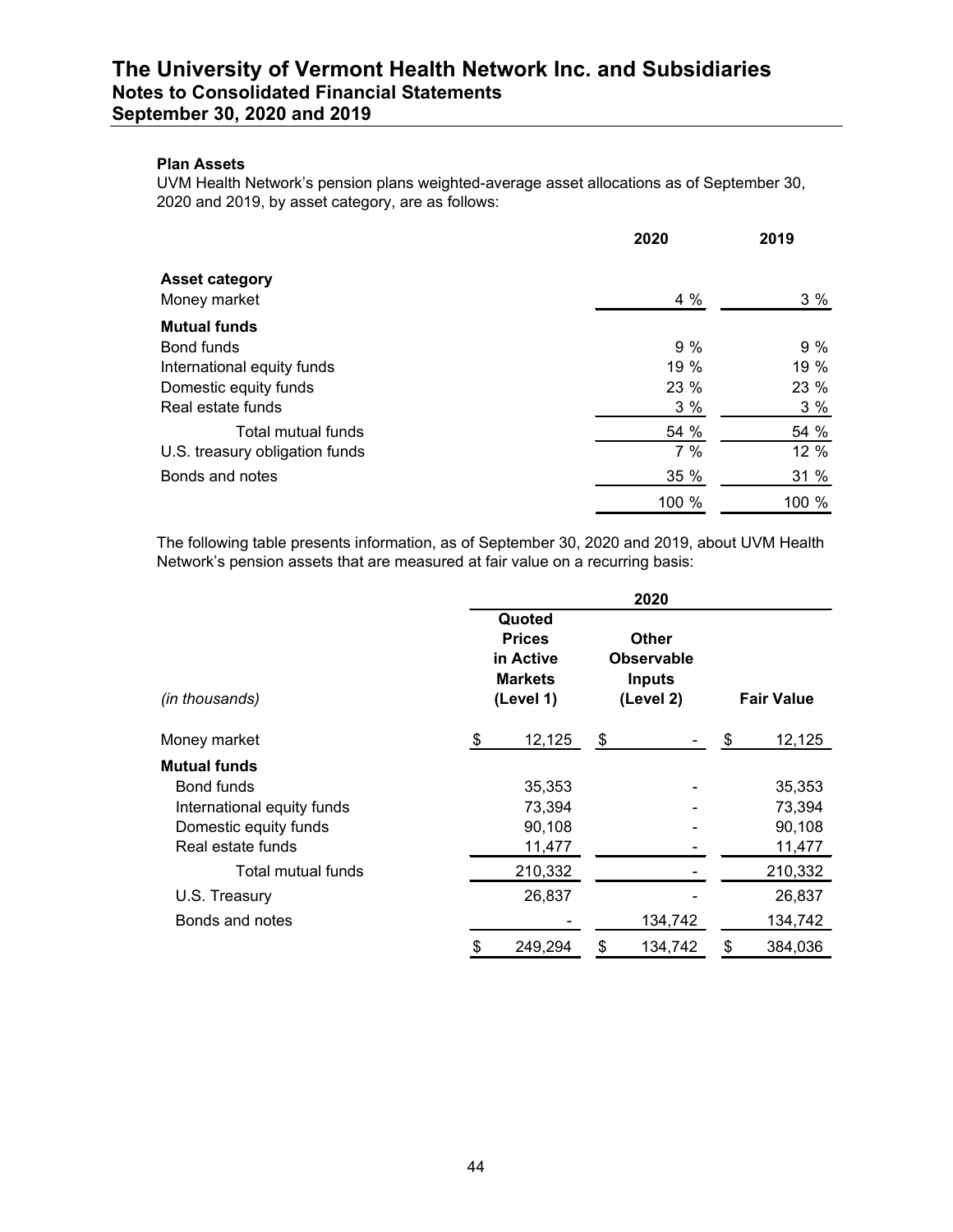|                                | 2019                                                                |    |                                                                 |    |                   |  |  |  |  |  |  |
|--------------------------------|---------------------------------------------------------------------|----|-----------------------------------------------------------------|----|-------------------|--|--|--|--|--|--|
| (in thousands)                 | Quoted<br><b>Prices</b><br>in Active<br><b>Markets</b><br>(Level 1) |    | <b>Other</b><br><b>Observable</b><br><b>Inputs</b><br>(Level 2) |    | <b>Fair Value</b> |  |  |  |  |  |  |
| Money market                   | \$<br>8,786                                                         | \$ |                                                                 | \$ | 8,786             |  |  |  |  |  |  |
| <b>Mutual funds</b>            |                                                                     |    |                                                                 |    |                   |  |  |  |  |  |  |
| Bond funds                     | 33,912                                                              |    |                                                                 |    | 33,912            |  |  |  |  |  |  |
| U.S. treasury obligation funds | 1,577                                                               |    |                                                                 |    | 1,577             |  |  |  |  |  |  |
| International equity funds     | 67,446                                                              |    |                                                                 |    | 67,446            |  |  |  |  |  |  |
| Domestic equity funds          | 83,250                                                              |    |                                                                 |    | 83,250            |  |  |  |  |  |  |
| Real estate funds              | 12,340                                                              |    |                                                                 |    | 12,340            |  |  |  |  |  |  |
| Total mutual funds             | 198,525                                                             |    |                                                                 |    | 198,525           |  |  |  |  |  |  |
| U.S. Treasury                  | 39,934                                                              |    |                                                                 |    | 39,934            |  |  |  |  |  |  |
| Bonds and notes                |                                                                     |    | 109,543                                                         |    | 109,543           |  |  |  |  |  |  |
|                                | \$<br>247,245                                                       | \$ | 109,543                                                         | \$ | 356,788           |  |  |  |  |  |  |

As of September 30, 2020 and 2019, there were no Level 3 investments. There were no transfers between levels for the years ended September 30, 2020 and 2019.

The investment strategy established for pension plan assets is to meet present and future benefit obligations to all participants and beneficiaries, cover reasonable expenses incurred to provide such benefits, and provide a total return that maximizes the ratio of assets to liabilities by maximizing investment return at the appropriate level of risk.

#### **Cash Flows - Contributions**

UVM Health Network expects to contribute \$9,900,000 to its pension plans in the year ending September 30, 2021.

#### **Cash Flows - Estimated Future Benefit Payments**

The following benefit payments, which reflect expected future service as appropriate, are expected to be paid:

#### **Years Ending September 30,**

| __        |              |
|-----------|--------------|
| 2021      | \$<br>23,814 |
| 2022      | 15,895       |
| 2023      | 16,614       |
| 2024      | 17,374       |
| 2025      | 18,091       |
| 2026-2030 | 95,181       |
|           |              |

#### **Multi-Employer Defined Benefit Plan**

UVM Health Network participates in multi-employer defined benefit pension plans. UVM Health Network makes cash contributions to these plans under the terms of collective-bargaining agreements that cover its union employees based on a fixed rate and hours of service per week worked by the covered employees. The risks of participating in these multi-employer plans are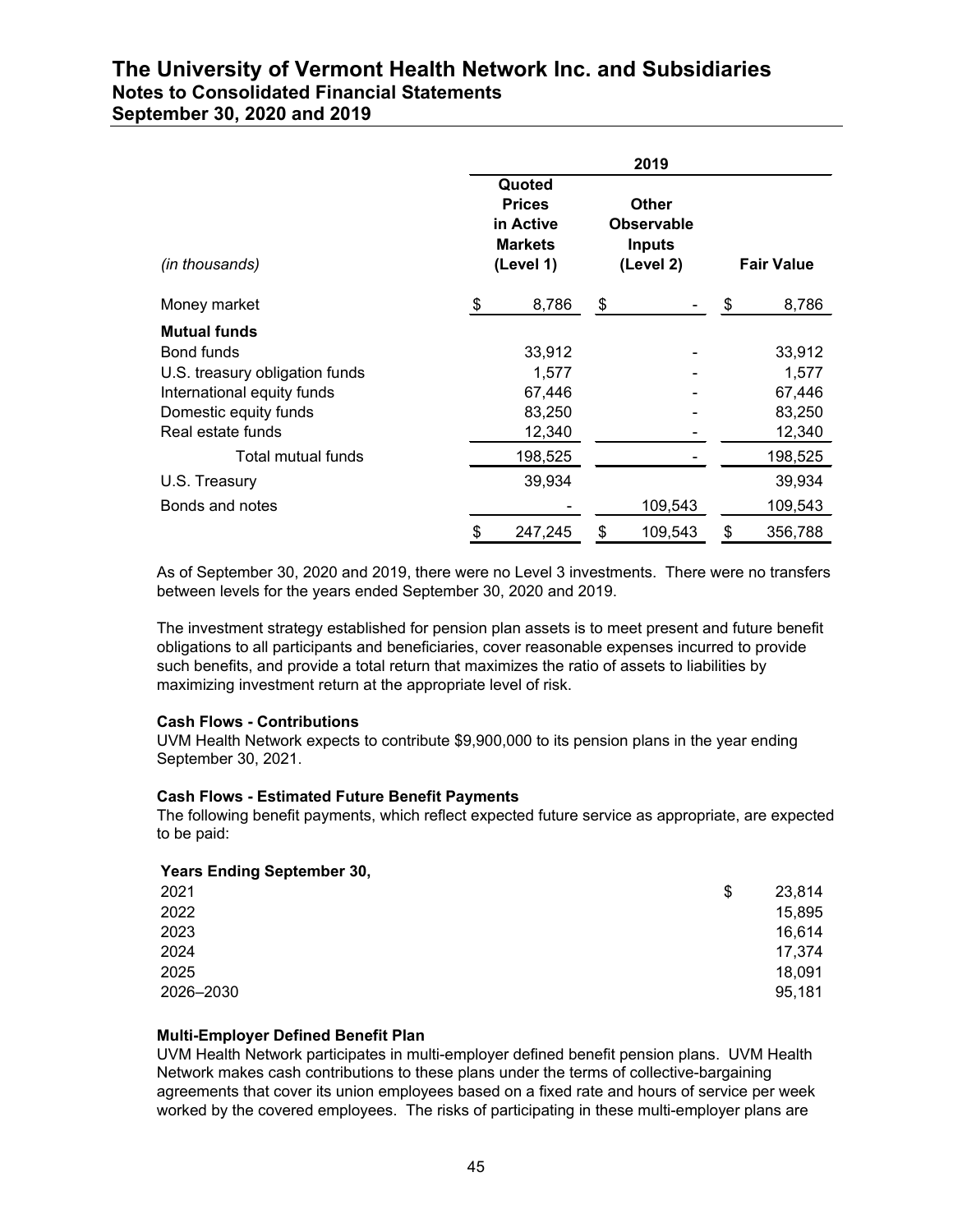different from other single-employer plans in the following aspects: (1) assets contributed to the multi-employer plan by one employer may be used to provide benefits to employees of other participating employers; (2) if a participating employer stops contributing to the plan, the unfunded obligations of the plan may be borne by the remaining participating employers; and (3) if UVM Health Network chooses to stop participating in some of its multi-employer plans, UVM Health Network may be required to pay those plans an amount based on the underfunded status of the plan, referred to as a withdrawal liability. The measurement dates for the following plans are as of June 30 and December 31, as applicable.

As required by collective bargaining agreements, UVM Health Network is obligated to contribute to the 1199 SEIU multi-employer plan on behalf of union employees at a contribution rate required by the Trustees for participation in the fund, in the amounts and on the dates determined by the Trustees.

UVM Health Network has contributed cash and recorded expenses of \$7,476,000 and \$7,416,000 for the multi-employer defined benefit plans for the years ended September 30, 2020 and 2019, respectively.

The following table includes additional disclosure information related to the following pension funds:

**Expiration**

|                                                    |                                          |                       | <b>Zone Status</b><br><b>Pension Protection Act</b> | <b>FIP/RP Status</b>    |                                    | Expiration<br>Date of<br>Collective- |
|----------------------------------------------------|------------------------------------------|-----------------------|-----------------------------------------------------|-------------------------|------------------------------------|--------------------------------------|
| Pension<br>Fund                                    | <b>EIN/Pension</b><br><b>Plan Number</b> | September 30,<br>2020 | September 30,<br>2019                               | Pending/<br>Implemented | <b>Surcharge</b><br><b>Imposed</b> | <b>Bargaining</b><br>Agreement       |
| 1199 SEIU Health<br>Care Employees<br>Pension Fund | 13-3604862-001                           | not available         | Green                                               | June 26, 2009           | No                                 | April 30, 2022                       |
| 1199 SEIU Health<br>Care Employees<br>Pension Fund | 16-1112391                               | not available         | Green                                               | N/A                     | No                                 | June 30, 2022                        |

Members of the UVM Health Network were not listed on the Plans' Forms 5500 as providing more than 5 percent of the total contributions.

#### **Postretirement Health Benefits**

In addition to providing pension benefits, UVM Medical Center sponsors a defined benefit postretirement health care plan for retired employees. Substantially all of UVM Medical Center's employees who are at least age 55 with 15 years of service and all employees who are eligible for retirement may become eligible for such benefits. The postretirement health care plan is contributory with retiree contributions adjusted annually. The marginal cost method is used for accounting purposes for postretirement healthcare benefits.

As of September 30, 2020 and 2019, the premiums paid by retirees did not exceed the costs and an accumulated postretirement benefit obligation of \$0, respectively, was recorded. The plan does not have any assets as of September 30, 2020 and 2019. Net assets without donor restrictions at September 30, 2020 and 2019 include unrecognized actuarial (gain)/loss of \$0 and (\$5,128,000), respectively. The expected amortization of the unrecognized gains to be recognized in postretirement benefit obligation expenses in the year ending September 30, 2021 is \$263,000. Assumptions used in accounting for the plan include a discount rate of 3.15%, a current health care cost trend rate of 6.50%, an ultimate health care cost trend rate of 4.75%, the year of ultimate trend rate of 2026, and census data as of January 1, 2020.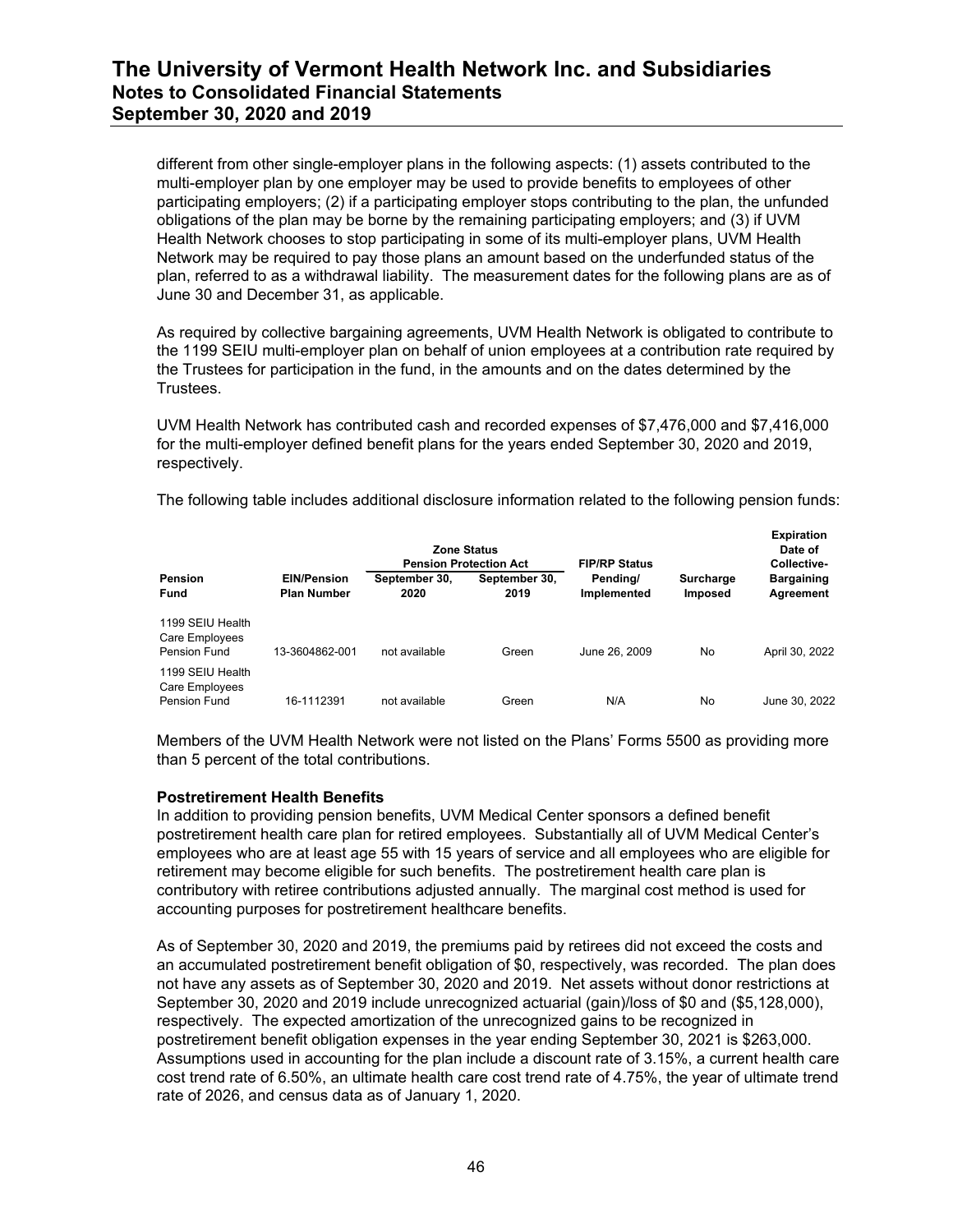#### **15. Concentrations of Credit Risk**

UVM Health Network grants credit without collateral to its patients, most of whom are local residents and are insured under third-party agreements. The mix of net receivables from patients and third-party payers at September 30, 2020 and 2019 is as follows:

|                              | 2020  | 2019    |
|------------------------------|-------|---------|
| Medicare                     | 25 %  | 27%     |
| Medicaid                     | 8     | 9       |
| <b>Contracted Commercial</b> | 40    | 39      |
| Noncontracted Insurers       | 16    | 15      |
| Patients                     | 11    | 10      |
|                              | 100 % | 100 $%$ |

#### **16. Transactions With UVM**

UVM Medical Center's Affiliation Agreement with UVM was renewed as of December 2018, and extends through June 30, 2021. The Affiliation Agreement expresses the shared goals of UVM and UVM Medical Center for teaching, clinical care and research, documents the many points of close collaboration between the two organizations, provides the underpinnings for UVM Medical Center's status as an academic medical center, and obligates UVM Medical Center to provide substantial, annual financial support to UVM. The current Affiliation Agreement provides for three components of financial support to UVM: (1) payments by UVM Medical Center, known as the "commitment," to fund two costs: (a) a portion of the salary, benefits and related expenses paid through UVM to physician-faculty who are jointly employed by both UVM and UVM Medical Group and, (b) a portion of the cost of UVM facilities, utilities and other campus operating expenses that are not paid or reimbursed by any form of federal funding; (2) an academic support payment paid by UVM Medical Center and, (3) a Dean's Tax paid by UVM Medical Group. The amounts of the commitment approximated \$45,512,000 and \$46,198,000 in the years ended September 30, 2020 and 2019, respectively. In addition, UVM Medical Center reimburses UVM for equipment rental, research, and certain other administrative expenses through the commitment.

UVM Medical Center made academic support payments to UVM in monthly installments. The amount of the academic support payment was \$8,346,000 and \$8,166,000 in the years ended September 30, 2020 and 2019, respectively. Under the current affiliation agreement, the base payments for the academic support payments increased to \$8,346,000 in fiscal year 2020, with an inflationary increase in the years thereafter.

Under the Affiliation Agreement, the Dean's Tax is paid to UVM by UVM Medical Center in an amount equal to 2.3% of the Medical Group's net patient service revenues exclusive of all Medicaid revenues for that fiscal year. The amount of the Dean's Tax approximated \$4,573,000 and \$4,552,000 in the years ended September 30, 2020 and 2019, respectively. A guaranteed payment of \$1,000,000 in Dean's Taxes on UVM Medical Group patient service revenues of community-based physicians was recorded in the years ended September 30, 2020 and 2019.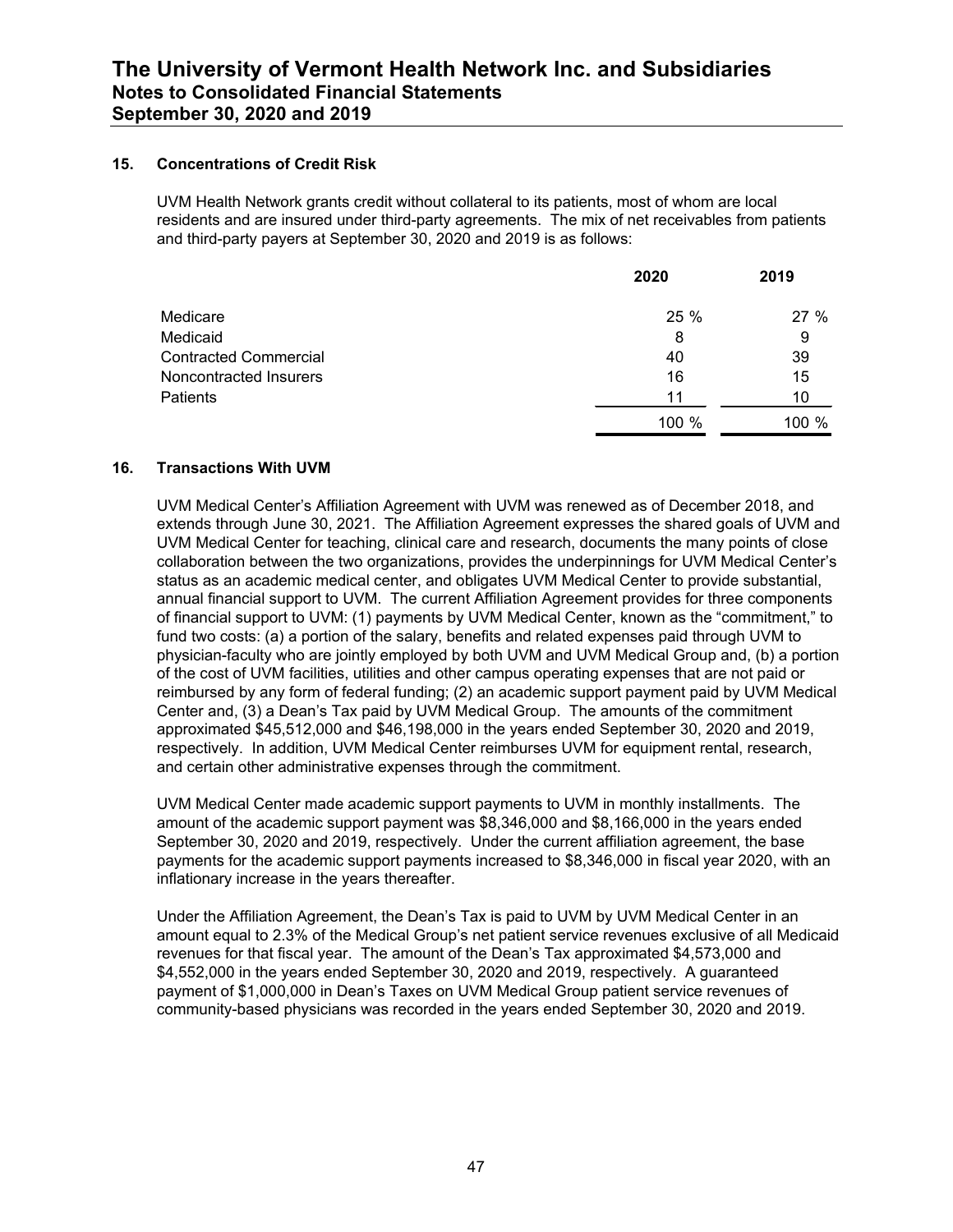#### **17. Functional Expenses**

UVM Health Network provides general health care services to residents within its geographic location. Expenses related to providing these services for the years ended September 30, 2020 and 2019, are as follows:

|                                           |                                     | 2020                                    |                 |
|-------------------------------------------|-------------------------------------|-----------------------------------------|-----------------|
|                                           | <b>Healthcare</b><br><b>Service</b> | <b>Administrative</b><br><b>Support</b> | <b>Total</b>    |
| Salary, payroll taxes and fringe benefits | \$<br>1,203,401                     | \$<br>219,580                           | \$<br>1,422,981 |
| Supplies and other                        | 465.672                             | 127,671                                 | 593.343         |
| Purchased services                        | 74.970                              | 50.188                                  | 125.158         |
| <b>Provider Tax</b>                       | 88,781                              |                                         | 88,781          |
| Depreciation and amortization             | 70,205                              | 31,850                                  | 102,055         |
| Interest expense                          | 13,352                              | 9,981                                   | 23,333          |
|                                           | 1.916.381                           | 439.270                                 | 2,355,651       |
| Other components of pension income        |                                     | (3,361)                                 | (3,361)         |
|                                           | \$<br>1.916.381                     | \$<br>435.909                           | \$<br>2.352.290 |

|                                                 |                                     | 2019                                    |                 |
|-------------------------------------------------|-------------------------------------|-----------------------------------------|-----------------|
|                                                 | <b>Healthcare</b><br><b>Service</b> | <b>Administrative</b><br><b>Support</b> | <b>Total</b>    |
| \$<br>Salary, payroll taxes and fringe benefits | 1.163.170                           | \$<br>211.417                           | \$<br>1.374.587 |
| Supplies and other                              | 456.631                             | 123.718                                 | 580.349         |
| Purchased services                              | 70,936                              | 56,602                                  | 127,538         |
| Provider Tax                                    | 92.446                              |                                         | 92.446          |
| Depreciation and amortization                   | 64.010                              | 25.436                                  | 89.446          |
| Interest expense                                | 12,189                              | 7,472                                   | 19,661          |
|                                                 | 1,859,382                           | 424.645                                 | 2,284,027       |
| Other components of pension income              |                                     | (802)                                   | (802)           |
|                                                 | 1,859,382                           | \$<br>423.843                           | \$<br>2,283,225 |

Expenses are presented by functional classification in accordance with the overall service mission of the organization. Each functional classification displays all expenses related to the underlying operations by natural classification. Depreciation expense is allocated based on square footage occupancy. Interest expense on external debt is allocated to the functional categories which have benefited from the proceeds of the external debt. Plant operations and maintenance represents space related costs which are allocated to the functional categories directly and/or based on the square footage occupancy.

#### **18. COVID-19**

In March 2020, the World Health Organization declared the COVID-19 outbreak a pandemic and the United States federal government declared COVID-19 a national emergency. The UVM Health Network quickly developed and implemented an emergency response to the situation to ensure the safety of its patients and staff across the Network. A key decision was made to postpone elective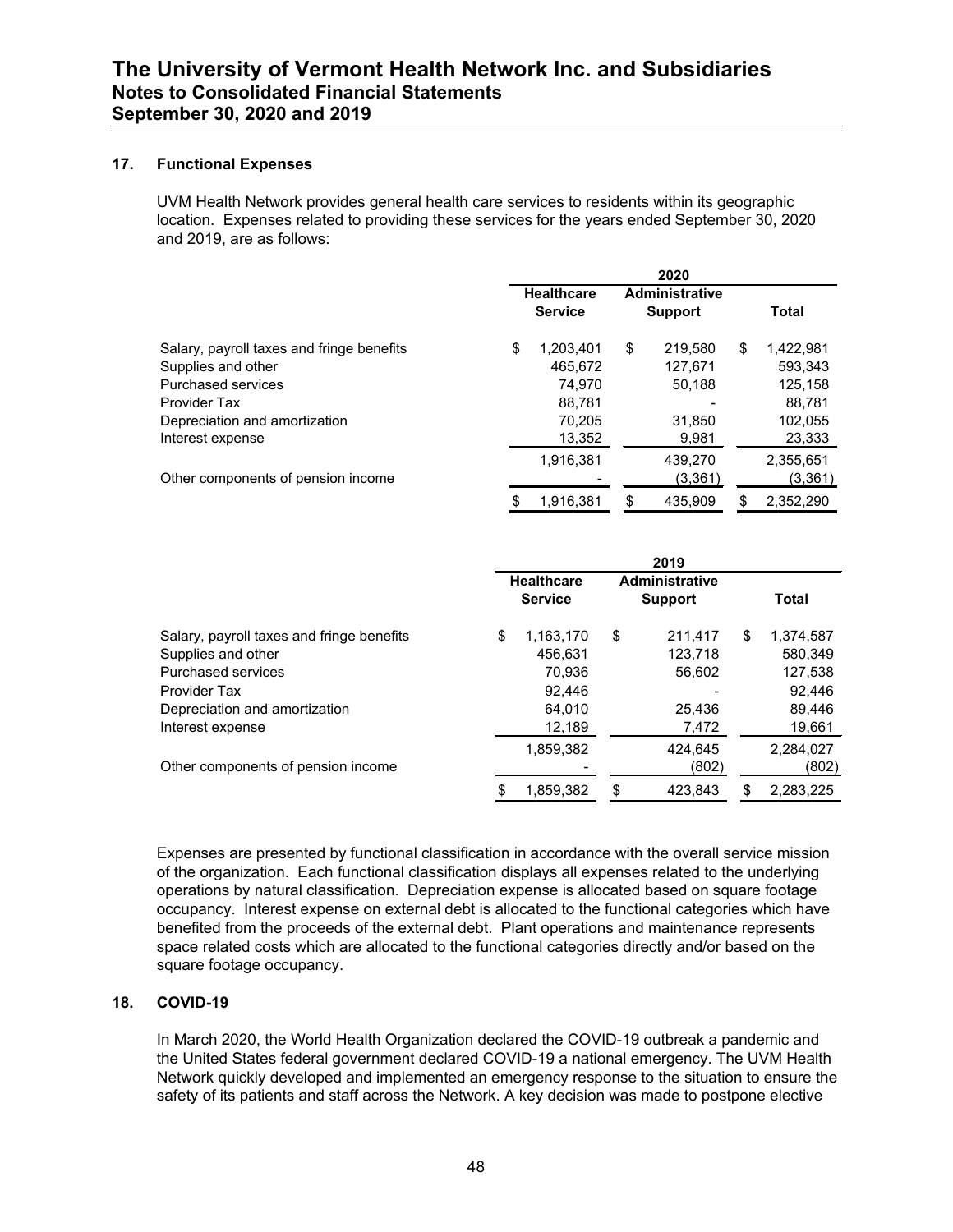and non-urgent care in mid-March. Several factors drove that decision, including efforts to reduce the spread of COVID-19; conservation of personal protective equipment ("PPE"), and at the urging of the CDC and U.S. Surgeon General who in March urged all hospitals to reduce the number of elective procedures and visits.

On March 27, 2020, the President of the United States signed into law the Coronavirus Aid, Relief, and Economic Security Act ("CARES Act") to provide economic assistance to a wide array of industries to ease the financial impact of COVID-19. As part of the CARES Act, the Centers for Medicare and Medicaid Services ("CMS") expanded its Accelerated and Advance Payment Program which allows participants to receive expedited payments during periods of national emergencies.

As of September 30, 2020, the UVM Health Network has received approximately \$151,600,000 in governmental assistance including funding under the CARES Act. This includes recognition of approximately \$99,400,000 of stimulus revenue recorded as a component of net assets released from restriction in the consolidated statements of operations and changes in net assets as a result of satisfying the conditions of general and targeted grant funding under the Provider Relief Fund established by the CARES Act. The UVM Health Network recognized revenue related to the CARES Act provider relief funding based on information contained in laws and regulations, as well as interpretations issued by the HHS, governing the funding that was publicly available as of September 30, 2020. The UVM Health Network recorded approximately \$107,063,000 attributable to the Medicare Accelerated and Advance Payment Program representing working capital financing to be repaid through the provision of future services. These funds are recorded as a contract liability as a payment received before performing services in fiscal year 2021 and 2022. This amount is reported as a contract liability in the consolidated balance sheet as of September 30, 2020.

Subsequent to September 30, 2020, the UVM Health Network received additional Medicare Accelerated payments of \$46,374,000.

Additionally, the CARES Act provides for payroll tax relief, including employee retention tax credits and the deferral of all employer Social Security tax payments to help employers in the face of economic hardship related to the COVID-19 pandemic. As of September 30, 2020, the UVM Health Network deferred approximately \$22,984,000 attributable to the employer portion of Social Security taxes and \$630,000 of employee retention tax credits. UVM Health Network Leadership has also taken advantage of additional Federal and State programs including the Front-Line Employees Hazard Pay Grant Program and FEMA funding to help offset some of the incremental costs being incurred to provide comprehensive and safe care during the pandemic.

#### **19. Subsequent Events**

The UVM Health Network has assessed the impact of subsequent events through January 28, 2021, the date the audited consolidated financial statements were issued and has concluded that there were no such events that require adjustment to the audited consolidated financial statements or disclosure in the notes to the audited financial statements other than noted below. In September 2020, HHS issued a change to its initial reporting methodology for the CARES Act provider relief funding. Since then, HHS has issued frequent clarifications to the reporting requirements.

As of the date of this report, the most current guidance from HHS requires CARES act funding recipients to first identify healthcare related expenses attributable to the COVID-19 pandemic that another source has not reimbursed. If those expenses do not exceed the funding received,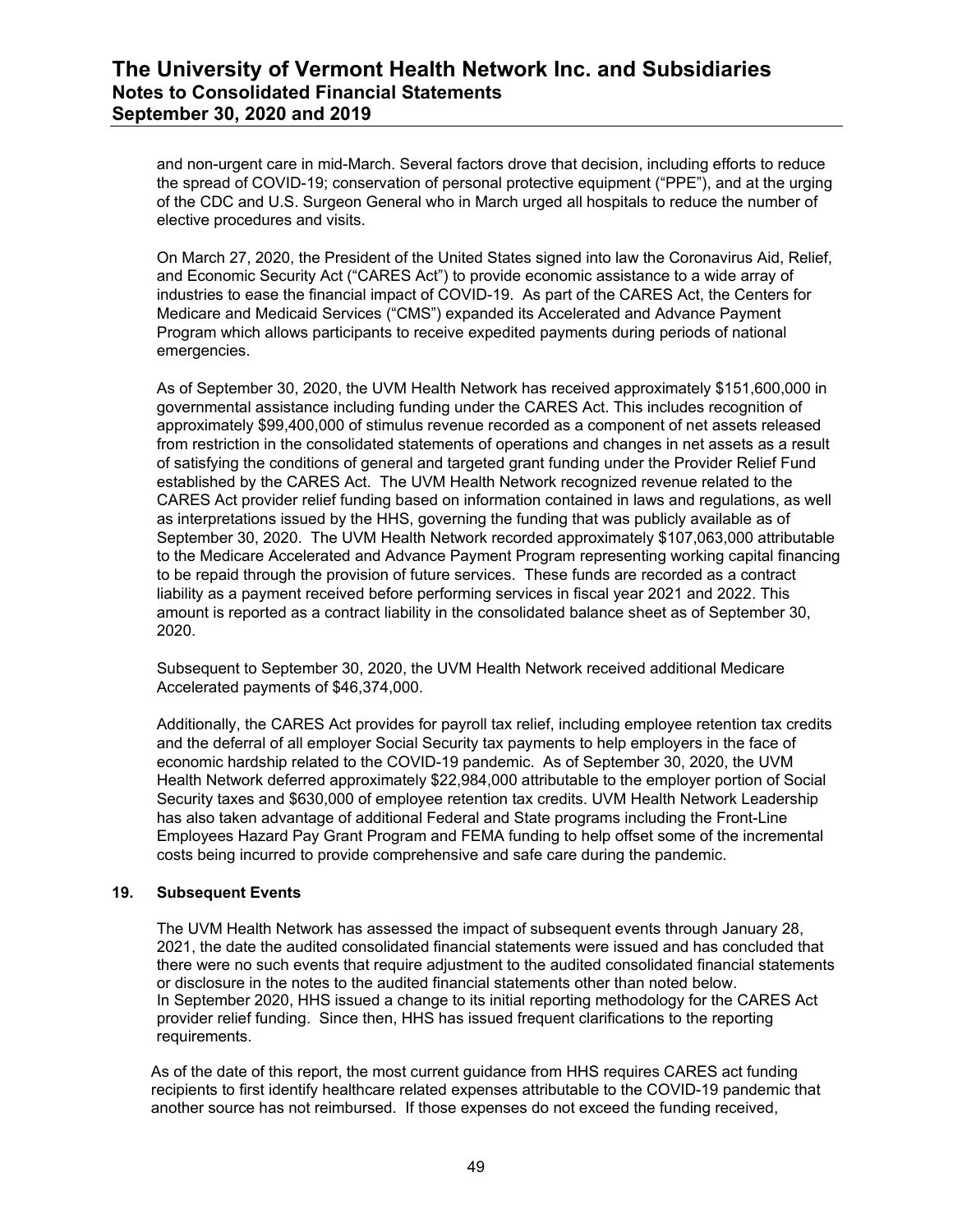recipients will need to demonstrate that the remaining provider relief funds were used for a negative change in calendar year 2020 patient care operating revenue either compared to calendar year 2019 or budget approved prior to March 2020. HHS is entitled to recoup amounts in excess of these amounts. Due to the expectation of continued refinements to the reporting requirements and the potential changes to HHS regulations, there is at least a reasonable possibility that the amounts recorded under the CARES Act provider relief fund by the UVM Health Network may change in future periods.

There also has been additional guidance issued by HHS regarding payments received from the Medicare Accelerated and Advance Payment Program. As of the date of this report, the most current guidance calls for repayment of the accelerated funding to begin one year after receipt of the payments. Repayments are expected to occur by withholding a certain percentage of Medicare claim amounts that would otherwise be due. The current guidance calls for a maximum recoupment period of 29 months from receipt of the accelerated payments, at which time any remaining funds will be subject to a 4% annual interest assessment.

On October 28, 2020, the UVM Health Network experienced an information technology security incident. As a result of this cyberattack, UVM Health Network suspended user access to our information technology applications. While our information technology applications were offline, patient care was delivered safely and effectively utilizing established back-up processes, including offline documentation methods. Since that time, most of our information technology applications have been restored, thereby re-establishing connections to major systems and applications, including electronic medical records. We have worked diligently to restore our information technology infrastructure and business operations as quickly as possible. In parallel, we immediately began investigating the nature and potential impact of the security incident and engaged third-party information technology and forensic vendors to assist. Although the investigation remains ongoing, no evidence of unauthorized access, copying or misuse of any patient or employee data has been identified to date. Although we are unable to quantify the ultimate impact of this information technology incident, it could have an adverse effect on our future results of operations.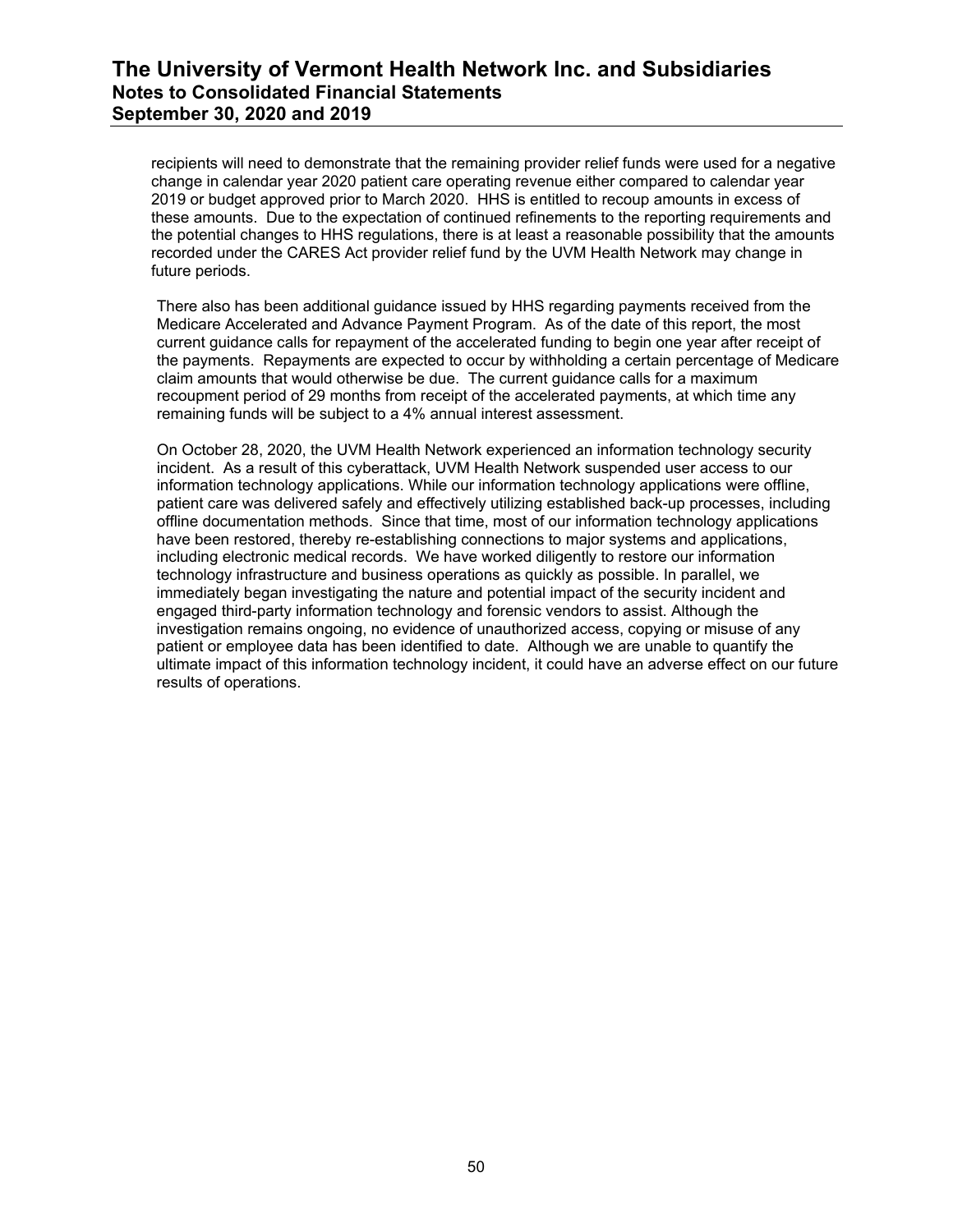**Supplemental Consolidating Information**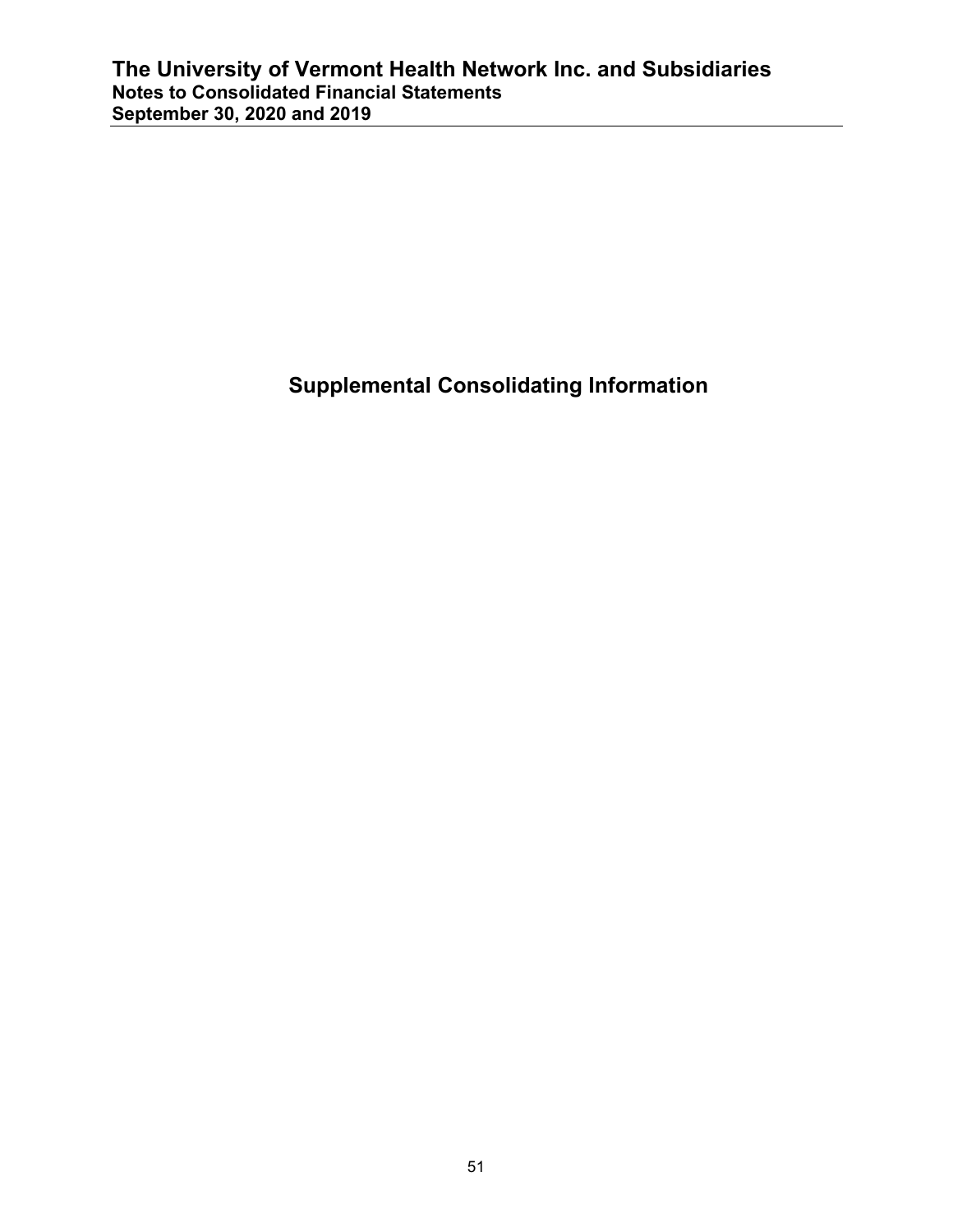#### **1. Basis of Presentation**

The following supplemental consolidating information includes the consolidating balance sheets and the consolidating statements of operations of the individual consolidated subsidiaries of UVM Health Network Inc. as of and for the fiscal year ended September 30, 2020. All intercompany accounts and transactions between subsidiaries have been eliminated. The consolidating information presented has been prepared in accordance with accounting principles generally accepted in the United States of America consistent with the consolidated financial statements. The consolidating information is presented for purposes of additional analysis of the consolidated financial statements and is not required as part of the basic financial statements.

The following supplemental information also includes the consolidating balance sheet and statement of operations of the University of Vermont Medical Center Obligated Group as of and for the fiscal year ended September 30, 2020. The University of Vermont Medical Center Obligated Group consists of UVM Health Network, UVM Medical Center, CVMC, CVPH, and ECH. All intercompany accounts and transactions between these subsidiaries have been eliminated. The consolidating information presented has been prepared in accordance with accounting principles generally accepted in the United States of America consistent with the consolidated financial statements. The consolidating information of the University of Vermont Medical Center Obligated Group is presented for purposes of additional analysis of the consolidated financial statements and is not required as part of the basic financial statements.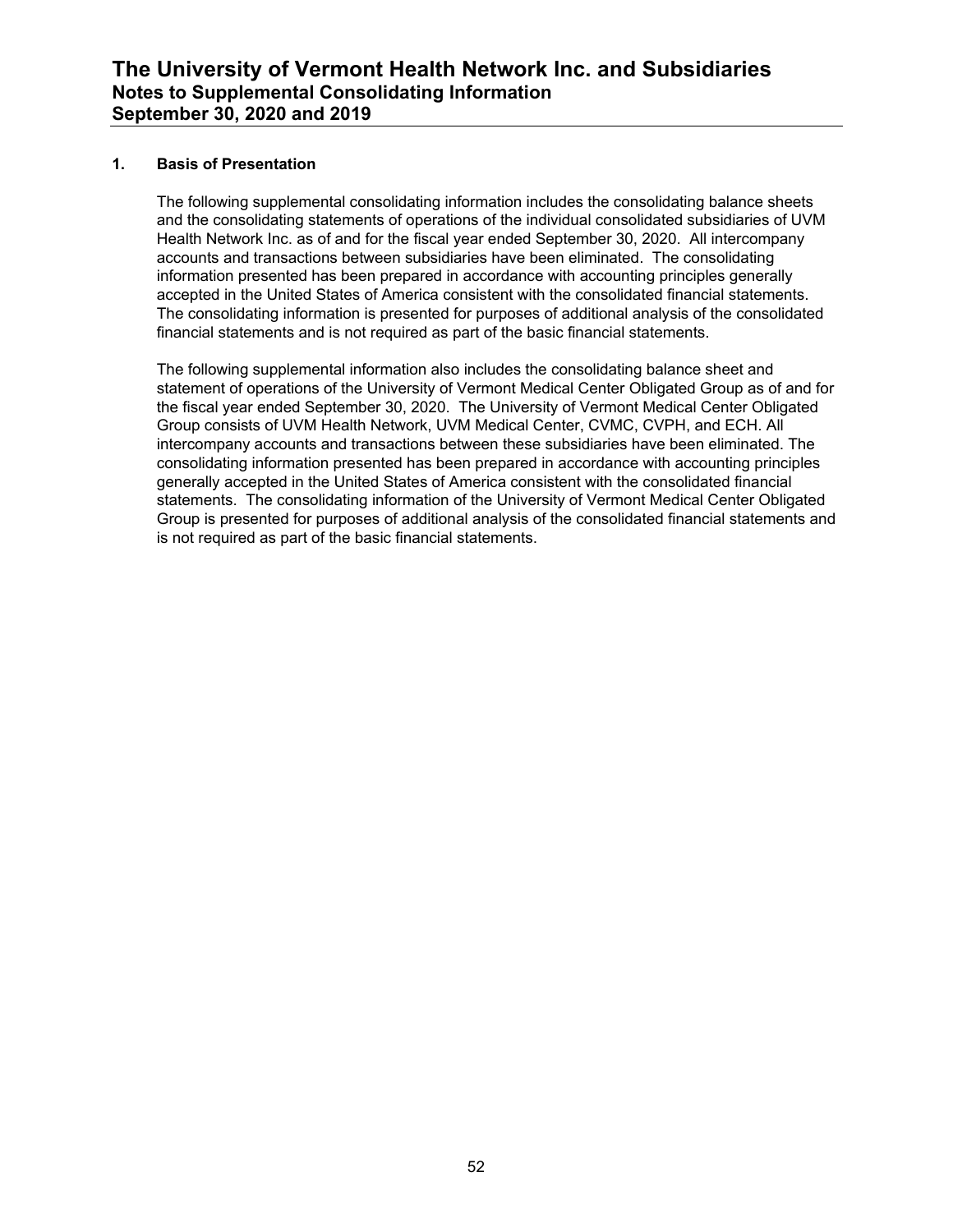### **The University of Vermont Medical Center Obligated Group Consolidating Balance Sheet September 30, 2020**

| (in thousands)                                               | Central<br>Vermont<br><b>Hospital and</b><br><b>Medical Group</b><br><b>Practice</b> |         | Woodridge<br>Rehabilitation<br>and Nursing |          | <b>CVMC</b><br><b>Eliminations</b> |     | Total<br><b>CVMC</b>     |               | <b>UVM Medical</b><br>Center |          | Champlain<br>Valley<br><b>Physicians</b><br>Hospital | Elizabethtown<br>Community<br>Hospital |        |          | <b>UVM Health</b><br><b>Network</b> |          | Obligated<br>Group<br><b>Eliminations</b> |    | <b>Total UVM</b><br>Medical<br>Center<br>Obligated<br>Group |
|--------------------------------------------------------------|--------------------------------------------------------------------------------------|---------|--------------------------------------------|----------|------------------------------------|-----|--------------------------|---------------|------------------------------|----------|------------------------------------------------------|----------------------------------------|--------|----------|-------------------------------------|----------|-------------------------------------------|----|-------------------------------------------------------------|
| Assets                                                       |                                                                                      |         |                                            |          |                                    |     |                          |               |                              |          |                                                      |                                        |        |          |                                     |          |                                           |    |                                                             |
| <b>Current assets</b>                                        |                                                                                      |         |                                            |          |                                    |     |                          |               |                              |          |                                                      |                                        |        |          |                                     |          |                                           |    |                                                             |
| Cash and cash equivalents                                    | \$                                                                                   | 27,956  | -S<br>1                                    | \$.      |                                    | S   | 27,957                   | <sup>\$</sup> | 194,792                      | -S       | 18,853                                               | -S                                     | 26,679 | <b>S</b> | 176,747                             | <b>S</b> |                                           | s  | 445,028                                                     |
| Short-term investments                                       |                                                                                      |         |                                            |          |                                    |     |                          |               | 2,594                        |          | 8,965                                                |                                        | 236    |          |                                     |          |                                           |    | 11,795                                                      |
| Current portion of assets whose use is limited or restricted |                                                                                      |         |                                            |          | ٠                                  |     |                          |               | 180                          |          |                                                      |                                        |        |          |                                     |          |                                           |    | 180                                                         |
| Patient and other trade accounts receivable, net             |                                                                                      | 21,139  | 1,241                                      |          |                                    |     | 22,380                   |               | 162,105                      |          | 43,634                                               |                                        | 4,234  |          |                                     |          |                                           |    | 232,353                                                     |
| Due from related parties                                     |                                                                                      | 6,390   |                                            |          | (6, 390)                           |     |                          |               | 38,452                       |          |                                                      |                                        |        |          | 15,572                              |          | (39, 176)                                 |    | 14,848                                                      |
| Inventories                                                  |                                                                                      | 5,082   |                                            |          |                                    |     | 5,082                    |               | 44,401                       |          | 6,387                                                |                                        | 649    |          |                                     |          |                                           |    | 56,519                                                      |
| Receivables from third-party payers                          |                                                                                      |         |                                            |          |                                    |     |                          |               | 11,007                       |          |                                                      |                                        |        |          |                                     |          |                                           |    | 11,007                                                      |
| Prepaid and other current assets                             |                                                                                      | 6.007   |                                            |          |                                    |     | 6.007                    |               | 51.238                       |          | 6.134                                                |                                        | 3.256  |          |                                     |          | 325                                       |    | 66.960                                                      |
| Total current assets                                         |                                                                                      | 66,574  | 1,242                                      |          | (6, 390)                           |     | 61,426                   |               | 504,769                      |          | 83,973                                               |                                        | 35,054 |          | 192,319                             |          | (38, 851)                                 |    | 838,690                                                     |
| Assets whose use is limited or restricted                    |                                                                                      |         |                                            |          |                                    |     |                          |               |                              |          |                                                      |                                        |        |          |                                     |          |                                           |    |                                                             |
| Board-designated assets                                      |                                                                                      | 50,952  | 3,214                                      |          | ÷,                                 |     | 54,166                   |               | 544,279                      |          | 29,094                                               |                                        | 3,156  |          |                                     |          |                                           |    | 630,695                                                     |
| Assets held by trustee under bond indenture agreements       |                                                                                      |         |                                            |          |                                    |     |                          |               | 403                          |          | 14                                                   |                                        |        |          |                                     |          |                                           |    | 417                                                         |
| <b>Restricted assets</b>                                     |                                                                                      |         |                                            |          |                                    |     |                          |               | 1,051                        |          | 5,141                                                |                                        | ÷,     |          | 701,331                             |          | (691, 312)                                |    | 16,211                                                      |
| Donor-restricted assets for specific purposes                |                                                                                      | 4,635   |                                            |          |                                    |     | 4,635                    |               | 39,916                       |          |                                                      |                                        | 1,315  |          |                                     |          |                                           |    | 45,866                                                      |
| Donor-restricted assets for permanent endowment              |                                                                                      | 3,332   |                                            |          |                                    |     | 3,332                    |               | 30,873                       |          | 1,344                                                |                                        | 344    |          |                                     |          |                                           |    | 35,893                                                      |
| Total assets whose use is limited or restricted              |                                                                                      | 58,919  | 3,214                                      |          |                                    |     | 62,133                   |               | 616,522                      |          | 35,593                                               |                                        | 4,815  |          | 701,331                             |          | (691, 312)                                |    | 729,082                                                     |
| Property and equipment, net                                  |                                                                                      | 64,461  | 3,638                                      |          |                                    |     | 68,099                   |               | 640,123                      |          | 93,738                                               |                                        | 38,351 |          |                                     |          |                                           |    | 840,311                                                     |
| Operating Lease Right of Use Assets, net                     |                                                                                      | 9,872   | 52                                         |          |                                    |     | 9,924                    |               | 31.617                       |          | 23.243                                               |                                        | 2,937  |          |                                     |          |                                           |    | 67.721                                                      |
| Finance Lease Right of Use Assets, net                       |                                                                                      |         |                                            |          |                                    |     | ٠.                       |               | 1,048                        |          | 2,863                                                |                                        |        |          |                                     |          |                                           |    | 3,911                                                       |
| Other                                                        |                                                                                      | 519     |                                            |          |                                    |     | 519                      |               | 32.894                       |          | 3.814                                                |                                        | 164    |          | 53.462                              |          |                                           |    | 90.853                                                      |
| <b>Total assets</b>                                          |                                                                                      | 200,345 | $\mathbf{\hat{S}}$<br>8,146                | S        | (6, 390)                           | \$. | 202,101                  | \$            | 1,826,973                    |          | 243,224                                              | $\mathbf{\hat{z}}$                     | 81,321 |          | 947,112                             | \$.      | (730, 163)                                | \$ | 2,570,568                                                   |
| <b>Liabilities and Net Assets</b>                            |                                                                                      |         |                                            |          |                                    |     |                          |               |                              |          |                                                      |                                        |        |          |                                     |          |                                           |    |                                                             |
| <b>Current liabilities</b>                                   |                                                                                      |         |                                            |          |                                    |     |                          |               |                              |          |                                                      |                                        |        |          |                                     |          |                                           |    |                                                             |
| Current installments of long-term debt                       | $\mathbf{s}$                                                                         | 4.329   | s.<br>503                                  | <b>S</b> |                                    | \$  | 4,832                    | -S            | 19.784                       | <b>s</b> | 7.138                                                | <b>S</b>                               | 796    | <b>S</b> |                                     | \$       |                                           | s  | 32.550                                                      |
| Accounts pavable                                             |                                                                                      | 3.687   | 46                                         |          |                                    |     | 3.733                    |               | 27.780                       |          | 2.416                                                |                                        | 1.663  |          |                                     |          |                                           |    | 35.592                                                      |
| Accrued expenses and other liabilities                       |                                                                                      | 3.313   |                                            |          |                                    |     | 3.313                    |               | 45.044                       |          | 4.647                                                |                                        | 2.685  |          |                                     |          |                                           |    | 55.689                                                      |
| Accrued payroll and related benefits                         |                                                                                      | 15,782  | 1,268                                      |          |                                    |     | 17,050                   |               | 87,993                       |          | 19,699                                               |                                        | 2,685  |          |                                     |          |                                           |    | 127,427                                                     |
| Current portion of third-party payer settlements             |                                                                                      | 12,100  |                                            |          |                                    |     | 12,100                   |               | 19,231                       |          | 4,491                                                |                                        | 2,269  |          |                                     |          |                                           |    | 38,091                                                      |
| Due to related parties                                       |                                                                                      | 5,337   | 6,392                                      |          | (6, 390)                           |     | 5,339                    |               | 798                          |          | 28,272                                               |                                        | 224    |          | 3,037                               |          | (36, 853)                                 |    | 817                                                         |
| Incurred but not reported claims                             |                                                                                      | 1,852   | 580                                        |          |                                    |     | 2,432                    |               | 9,290                        |          | 1.018                                                |                                        |        |          |                                     |          |                                           |    | 12,740                                                      |
| <b>Operating Lease</b>                                       |                                                                                      | 1,838   | 14                                         |          | ÷,                                 |     | 1,852                    |               | 7,549                        |          | 3,270                                                |                                        | 608    |          |                                     |          |                                           |    | 13,279                                                      |
| Finance Lease                                                |                                                                                      |         |                                            |          |                                    |     | ٠.                       |               | 607                          |          | 1,309                                                |                                        |        |          |                                     |          |                                           |    | 1,916                                                       |
| <b>Contract Liabilities</b>                                  |                                                                                      | 9,627   |                                            |          |                                    |     | 9,627                    |               | 76,061                       |          |                                                      |                                        | 7,870  |          |                                     |          |                                           |    | 93,558                                                      |
| <b>Total current liabilities</b>                             |                                                                                      | 57,865  | 8,803                                      |          | (6, 390)                           |     | 60,278                   |               | 294,137                      |          | 72,260                                               |                                        | 18,800 |          | 3,037                               |          | (36, 853)                                 |    | 411,659                                                     |
| Long-term debt, net of current installments                  |                                                                                      | 19,511  | 233                                        |          |                                    |     | 19,744                   |               | 438,669                      |          | 43,426                                               |                                        | 14,048 |          | 149,945                             |          |                                           |    | 665,832                                                     |
| Malpractice and workers' compensation claims,                |                                                                                      |         |                                            |          |                                    |     |                          |               |                              |          |                                                      |                                        |        |          |                                     |          |                                           |    |                                                             |
| net of current portion                                       |                                                                                      |         |                                            |          |                                    |     | $\overline{\phantom{a}}$ |               | 6,898                        |          | 7,564                                                |                                        |        |          |                                     |          |                                           |    | 14,462                                                      |
| Pension and other postretirement benefit obligations         |                                                                                      | 20,897  |                                            |          |                                    |     | 20,897                   |               | 5,596                        |          | 45,604                                               |                                        |        |          |                                     |          |                                           |    | 72,097                                                      |
| Third-party payer settlements, net of current portion        |                                                                                      |         |                                            |          |                                    |     |                          |               | 16,610                       |          |                                                      |                                        | 3,662  |          |                                     |          |                                           |    | 20,272                                                      |
| Due to related parties, long term                            |                                                                                      |         |                                            |          |                                    |     |                          |               |                              |          | 1,998                                                |                                        |        |          |                                     |          | (1,998)                                   |    |                                                             |
| Operating Lease                                              |                                                                                      | 8,034   | 38                                         |          |                                    |     | 8,072                    |               | 24,431                       |          | 19,991                                               |                                        | 2,330  |          |                                     |          |                                           |    | 54,824                                                      |
| Finance Lease                                                |                                                                                      |         |                                            |          |                                    |     |                          |               | 391                          |          | 1,345                                                |                                        |        |          |                                     |          |                                           |    | 1,736                                                       |
| Other                                                        |                                                                                      |         |                                            |          |                                    |     |                          |               | 17,760                       |          | 16,553                                               |                                        | 454    |          |                                     |          |                                           |    | 34,767                                                      |
| Total long-term liabilities                                  |                                                                                      | 48,442  | 271                                        |          | - 11                               |     | 48,713                   |               | 510,355                      |          | 136,481                                              |                                        | 20,494 |          | 149,945                             |          | (1,998)                                   |    | 863,990                                                     |
| <b>Total liabilities</b>                                     |                                                                                      | 106.307 | 9,074                                      |          | (6, 390)                           |     | 108.991                  |               | 804.492                      |          | 208,741                                              |                                        | 39.294 |          | 152.982                             |          | (38, 851)                                 |    | 1,275,649                                                   |
| Net assets                                                   |                                                                                      |         |                                            |          |                                    |     |                          |               |                              |          |                                                      |                                        |        |          |                                     |          |                                           |    |                                                             |
| Without donor restriction                                    |                                                                                      | 85,864  | (971)                                      |          |                                    |     | 84,893                   |               | 942,748                      |          | 31,063                                               |                                        | 40,368 |          | 794,130                             |          | (691, 312)                                |    | 1,201,890                                                   |
| With donor restriction                                       |                                                                                      |         |                                            |          |                                    |     |                          |               |                              |          |                                                      |                                        |        |          |                                     |          |                                           |    |                                                             |
| Time or purpose                                              |                                                                                      | 4,842   | 43                                         |          | $\ddot{\phantom{1}}$               |     | 4,885                    |               | 48,860                       |          | 2,076                                                |                                        | 1,315  |          |                                     |          |                                           |    | 57,136                                                      |
| Perpetual                                                    |                                                                                      | 3,332   |                                            |          |                                    |     | 3,332                    |               | 30,873                       |          | 1,344                                                |                                        | 344    |          |                                     |          |                                           |    | 35,893                                                      |
| Total net assets                                             |                                                                                      | 94,038  | (928)                                      |          |                                    |     | 93.110                   |               | 1,022,481                    |          | 34,483                                               |                                        | 42,027 |          | 794,130                             |          | (691, 312)                                |    | 1.294.919                                                   |
| Total liabilities and net assets                             | \$.                                                                                  | 200,345 | $\mathbf{s}$<br>8,146                      | s        | (6,390)                            |     | 202,101                  | \$            | 1,826,973                    |          | 243,224                                              |                                        | 81,321 |          | 947.112                             | \$.      | (730, 163)                                | \$ | 2,570,568                                                   |
|                                                              |                                                                                      |         |                                            |          |                                    |     |                          |               |                              |          |                                                      |                                        |        |          |                                     |          |                                           |    |                                                             |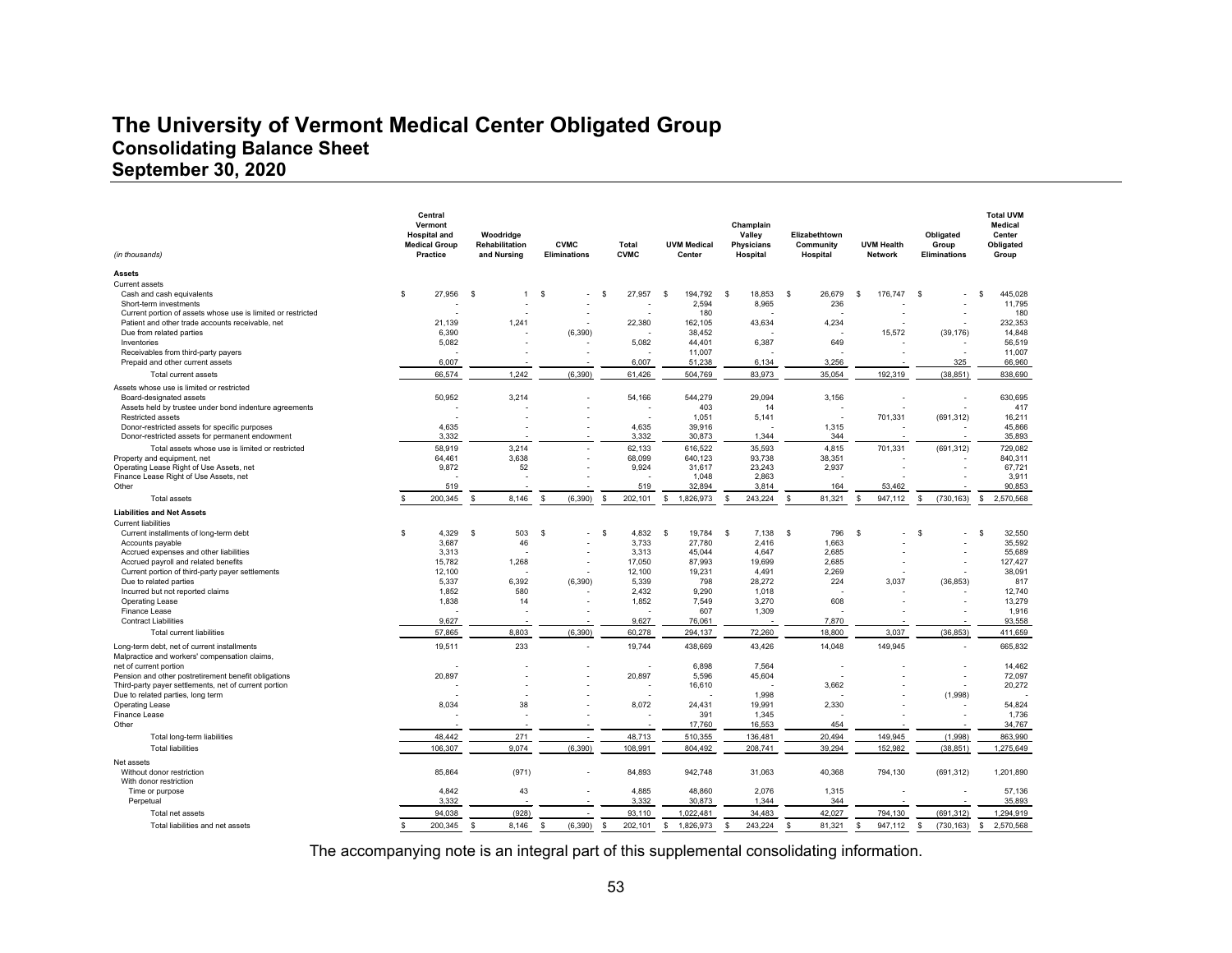### **The University of Vermont Health Network Inc. and Subsidiaries Consolidating Balance Sheet Year Ended September 30, 2020**

|                                                                                              | <b>Total UVM</b><br><b>Medical</b><br>Center |                                     |      |                 |                 |                       |                          |                                   |                  | <b>UVM</b><br><b>Health Network</b> |                          |                              | Total                               |                 |
|----------------------------------------------------------------------------------------------|----------------------------------------------|-------------------------------------|------|-----------------|-----------------|-----------------------|--------------------------|-----------------------------------|------------------|-------------------------------------|--------------------------|------------------------------|-------------------------------------|-----------------|
| (in thousands)                                                                               | Obligated<br>Group (1)                       | Alice Hyde<br><b>Medical Center</b> | PH   |                 | <b>HPNH</b>     | PMC/<br>PREH          |                          | <b>PMC</b><br><b>Eliminations</b> | <b>Total PMC</b> | <b>Home Health</b><br>& Hospice     | Other<br><b>Entities</b> | Total<br><b>Eliminations</b> | <b>UVM</b><br><b>Health Network</b> |                 |
| <b>Assets</b>                                                                                |                                              |                                     |      |                 |                 |                       |                          |                                   |                  |                                     |                          |                              |                                     |                 |
| <b>Current assets</b>                                                                        |                                              |                                     |      |                 |                 |                       |                          |                                   |                  |                                     |                          |                              |                                     |                 |
| Cash and cash equivalents                                                                    | \$<br>445,028                                | \$<br>31,222                        | - \$ | 37,965          | 289<br>- S      | $\mathbf{s}$<br>2.870 |                          | \$                                | 41,124<br>-S     | \$<br>4,742                         | 4,538<br>-S              | \$                           | $\mathbf{s}$                        | 526,654         |
| Short-term investments                                                                       | 11,795                                       |                                     |      |                 |                 |                       |                          |                                   |                  |                                     | 3,290                    |                              |                                     | 15,085          |
| Current portion of assets whose use is limited or restricted                                 | 180                                          |                                     |      | 159             | 47              |                       | 11                       |                                   | 217              |                                     | 9,434                    |                              |                                     | 9,831           |
| Patient and other trade accounts receivable, net                                             | 232,353                                      | 6,489                               |      | 12,709          | 991             |                       |                          |                                   | 13,700           | 3,407                               | 658                      |                              |                                     | 256,607         |
| Due from related parties                                                                     | 14,848                                       |                                     |      | 931             | 17              |                       | 173                      | (1, 121)                          |                  | 36                                  | (22)                     | (14, 862)                    |                                     |                 |
| Inventories                                                                                  | 56,519                                       | 874                                 |      | 2.090           | 16              |                       |                          |                                   | 2,106            |                                     | 301                      |                              |                                     | 59,800          |
| Receivables from third-party payers                                                          | 11.007                                       |                                     |      | 2.052           |                 |                       |                          |                                   | 2.052            |                                     |                          |                              |                                     | 13,059          |
| Prepaid and other current assets                                                             | 66,960                                       | 2,125                               |      | 1,373           | 52              |                       | 29                       |                                   | 1,454            | 1,099                               | 4,522                    |                              |                                     | 76,160          |
| Total current assets                                                                         | 838,690                                      | 40,710                              |      | 57,279          | 1,412           | 3,083                 |                          | (1, 121)                          | 60,653           | 9,284                               | 22,721                   | (14, 862)                    |                                     | 957,196         |
| Assets whose use is limited or restricted                                                    |                                              |                                     |      |                 |                 |                       | 940                      |                                   | 940              |                                     |                          |                              |                                     |                 |
| Board-designated assets                                                                      | 630,695<br>417                               | 3,456                               |      |                 |                 |                       |                          |                                   |                  | 10,585                              |                          |                              |                                     | 645,676         |
| Assets held by trustee under bond indenture agreements                                       |                                              | 323                                 |      | 3,848           |                 |                       |                          |                                   | 3,848<br>1,567   |                                     |                          |                              |                                     | 4,265<br>85,732 |
| Restricted assets<br>Donor-restricted assets for specific purposes                           | 16,211<br>45,866                             |                                     |      | 1,567<br>349    | 693             |                       |                          |                                   | 1,042            | 4,816                               | 77,650<br>3,488          | (10, 019)                    |                                     | 55,212          |
| Donor-restricted assets for permanent endowment                                              | 35,893                                       |                                     |      | 118             |                 |                       |                          |                                   | 118              | 6,503                               | 346                      |                              |                                     | 42,860          |
|                                                                                              |                                              | 3.779                               |      |                 |                 |                       |                          |                                   |                  |                                     |                          |                              |                                     | 833.745         |
| Total assets whose use is limited or restricted                                              | 729.082                                      | 39,992                              |      | 5.882           | 693             |                       | 940<br>552               |                                   | 7.515            | 21.904                              | 81.484                   | (10, 019)                    |                                     | 908,847         |
| Property and equipment, net<br>Operating Lease Right of Use Assets, net                      | 840,311<br>67,721                            | 1,110                               |      | 16,732<br>1,558 | 1,983           |                       |                          | (58)                              | 19,209<br>1,558  | 7,155                               | 2,180                    |                              |                                     | 70,389          |
| Finance Lease Right of Use Assets, net                                                       | 3,911                                        |                                     |      |                 |                 |                       |                          |                                   |                  |                                     |                          |                              |                                     | 3,911           |
| Other                                                                                        | 90,853                                       | 741                                 |      |                 |                 | 2.048                 |                          | (2,048)                           |                  | 197                                 | 10,501                   | (47, 938)                    |                                     | 54,354          |
| <b>Total assets</b>                                                                          | 2,570,568<br><b>S</b>                        | 86,332<br>\$                        | \$.  | 81,451          | \$.<br>4,088    | 6,623<br>-S.          |                          | (3,227)<br>\$.                    | 88,935<br>\$.    | 38,540<br>\$.                       | 116,886<br>£.            | s.<br>(72, 819)              | £.                                  | 2,828,442       |
| <b>Liabilities and Net Assets</b>                                                            |                                              |                                     |      |                 |                 |                       |                          |                                   |                  |                                     |                          |                              |                                     |                 |
| <b>Current liabilities</b>                                                                   |                                              |                                     |      |                 |                 |                       |                          |                                   |                  |                                     |                          |                              |                                     |                 |
| Current installments of long-term debt                                                       | 32,550<br>\$                                 | \$<br>787                           | \$   | 550             | <b>S</b><br>135 | $\mathbf{s}$          |                          | S<br>٠                            | -S<br>685        | -S                                  | 42<br>$\mathbf{s}$       | s                            | \$                                  | 34,064          |
| Accounts payable                                                                             | 35,592                                       | 1,199                               |      | 3,653           | 342             |                       | 59                       |                                   | 4,054            | 599                                 | 316                      |                              |                                     | 41,760          |
| Accrued expenses and other liabilities                                                       | 55,689                                       | 3,694                               |      |                 |                 |                       |                          |                                   |                  | 794                                 | 108                      | 1,604                        |                                     | 61,889          |
| Accrued payroll and related benefits                                                         | 127,427                                      | 7,207                               |      | 5,722           | 902             |                       | 457                      |                                   | 7,081            | 2,782                               | 309                      | (437)                        |                                     | 144,369         |
| Current portion of third-party payer settlements                                             | 38,091                                       | 2,512                               |      | 925             |                 |                       |                          |                                   | 925              |                                     |                          |                              |                                     | 41,528          |
| Due to related parties                                                                       | 817                                          | 1,389                               |      | 1,187           | 607             |                       | 389                      | (1, 121)                          | 1,062            |                                     | 15,195                   | (18, 463)                    |                                     |                 |
| Incurred but not reported claims                                                             | 12,740                                       |                                     |      | 920             | 247             |                       | 83                       |                                   | 1,250            |                                     | 9,435                    |                              |                                     | 23,425          |
| Operating Lease                                                                              | 13,279                                       | 676                                 |      | 362             |                 |                       |                          |                                   | 362              |                                     |                          |                              |                                     | 14,317          |
| Finance Lease                                                                                | 1,916                                        |                                     |      |                 |                 |                       |                          |                                   |                  |                                     |                          |                              |                                     | 1,916           |
| <b>Contract Liabilities</b>                                                                  | 93,558                                       | 7,269                               |      | 5,000           |                 |                       |                          |                                   | 5,000            | 3,450                               |                          |                              |                                     | 109,277         |
| <b>Total current liabilities</b>                                                             | 411,659                                      | 24,733                              |      | 18,319          | 2,233           |                       | 988                      | (1, 121)                          | 20,419           | 7,625                               | 25,405                   | (17, 296)                    |                                     | 472,545         |
| Long-term debt, net of current installments<br>Malpractice and workers' compensation claims, | 665,832                                      | 30,856                              |      | 9,532           | 2,336           |                       |                          |                                   | 11,868           |                                     |                          |                              |                                     | 708,556         |
| net of current portion                                                                       | 14,462                                       |                                     |      |                 |                 |                       |                          |                                   |                  |                                     | 34,071                   |                              |                                     | 48.533          |
| Pension and other postretirement benefit obligations                                         | 72,097                                       |                                     |      | 4,570           | 779             |                       | 176                      |                                   | 5.525            |                                     |                          |                              |                                     | 77,622          |
| Third-party payer settlements, net of current portion                                        | 20,272                                       |                                     |      | 2,781           |                 |                       |                          |                                   | 2,781            |                                     |                          |                              |                                     | 23,053          |
| Due to related parties, long term                                                            |                                              | 2,200                               |      |                 |                 |                       |                          |                                   |                  |                                     | 1,175                    | (3, 375)                     |                                     |                 |
| Operating Lease                                                                              | 54,824                                       | 434                                 |      | 1,204           |                 |                       |                          |                                   | 1,204            |                                     | (1)                      |                              |                                     | 56,461          |
| Finance Lease                                                                                | 1,736                                        |                                     |      |                 |                 |                       |                          |                                   |                  |                                     |                          |                              |                                     | 1,736           |
| Other                                                                                        | 34,767                                       | 1,344                               |      |                 | 742             |                       |                          | (742)                             |                  | 416                                 | 171                      |                              |                                     | 36,698          |
| Total long-term liabilities                                                                  | 863,990                                      | 34,834                              |      | 18,087          | 3,857           |                       | 176                      | (742)                             | 21,378           | 416                                 | 35,416                   | (3, 375)                     |                                     | 952,659         |
| <b>Total liabilities</b>                                                                     | 1,275,649                                    | 59,567                              |      | 36,406          | 6,090           | 1,164                 |                          | (1,863)                           | 41,797           | 8,041                               | 60,821                   | (20, 671)                    |                                     | 1,425,204       |
| Net assets                                                                                   |                                              |                                     |      |                 |                 |                       |                          |                                   |                  |                                     |                          |                              |                                     |                 |
| Without donor restriction<br>With donor restriction                                          | 1,201,890                                    | 25,815                              |      | 40,287          | (2,695)         | 5,459                 |                          | (1, 364)                          | 41,687           | 19,180                              | 54,108                   | (52, 148)                    |                                     | 1,290,532       |
| Time or purpose                                                                              | 57,136                                       | 766                                 |      | 794             | 693             |                       | $\overline{\phantom{a}}$ |                                   | 1,487            | 4,816                               | 1,611                    |                              |                                     | 65,816          |
| Perpetual                                                                                    | 35,893                                       | 184                                 |      | 3,964           |                 |                       |                          |                                   | 3,964            | 6,503                               | 346                      |                              |                                     | 46,890          |
| Total net assets                                                                             | 1.294.919                                    | 26,765                              |      | 45,045          | (2,002)         | 5,459                 |                          | (1, 364)                          | 47,138           | 30,499                              | 56,065                   | (52, 148)                    |                                     | 1.403.238       |
| Total liabilities and net assets                                                             | 2,570,568<br>\$                              | 86,332<br>S                         |      | 81,451          | 4,088<br>S      | 6,623                 |                          | (3, 227)<br>\$                    | 88,935           | 38,540                              | 116,886                  | (72, 819)<br>\$.             |                                     | 2,828,442       |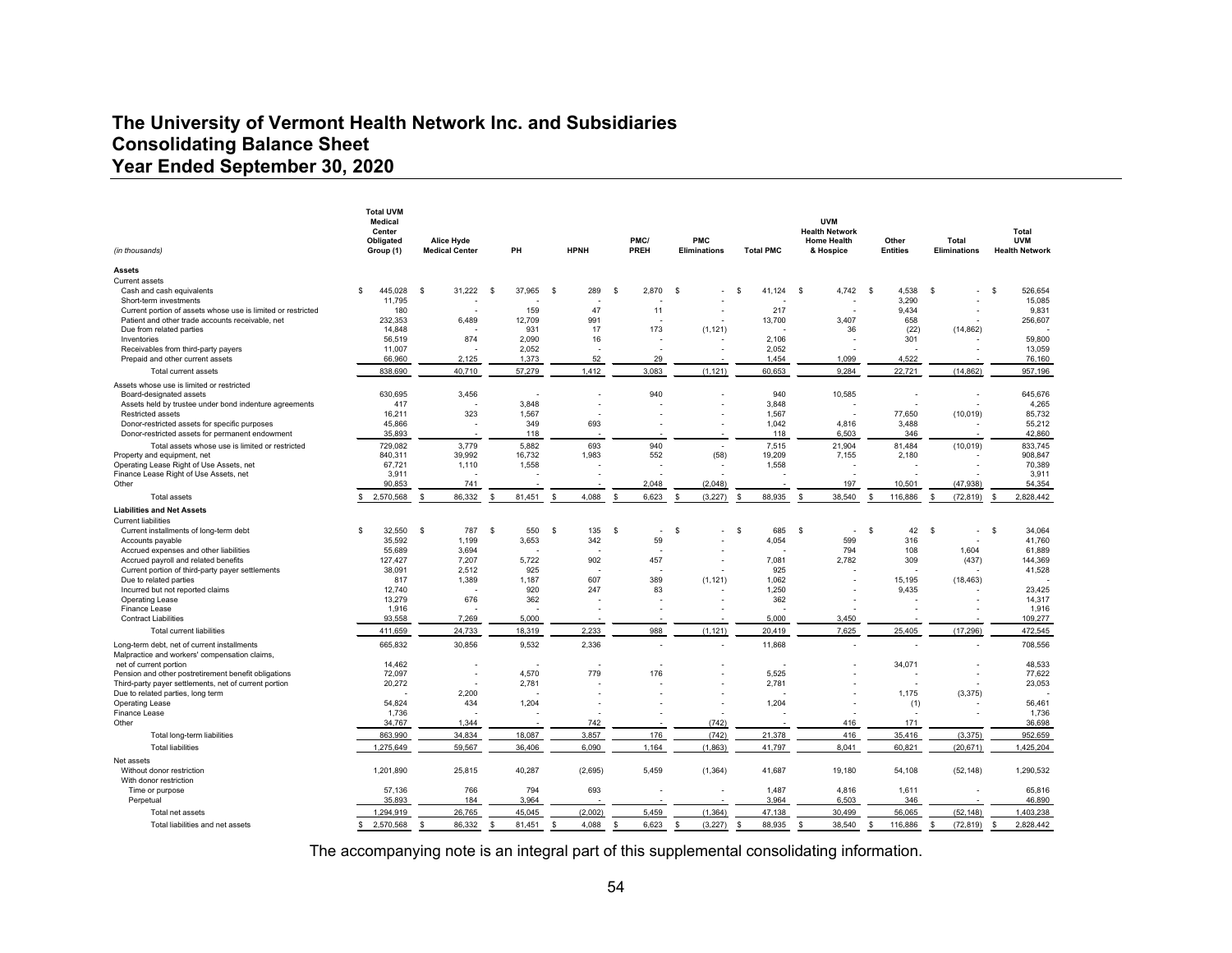### **The University of Vermont Medical Center Obligated Group Consolidating Statement of Operations Year Ended September 30, 2020**

| (in thousands)                                                                                                                        | Central<br>Vermont<br><b>Hospital and</b><br><b>Medical Group</b><br><b>Practice</b> | Woodridge<br>Rehabilitation<br>and Nursing | <b>Total</b><br><b>CVMC</b> | <b>UVM Medical</b><br>Center | Champlain<br>Valley<br><b>Physicians</b><br>Hospital | Elizabethtown<br>Community<br>Hospital | <b>UVM Health</b><br><b>Network</b> | Obligated<br>Group<br><b>Eliminations</b> | <b>Total UVM</b><br><b>Medical</b><br>Center<br>Obligated<br>Group |
|---------------------------------------------------------------------------------------------------------------------------------------|--------------------------------------------------------------------------------------|--------------------------------------------|-----------------------------|------------------------------|------------------------------------------------------|----------------------------------------|-------------------------------------|-------------------------------------------|--------------------------------------------------------------------|
| Unrestricted revenue and other support                                                                                                |                                                                                      |                                            |                             |                              |                                                      |                                        |                                     |                                           |                                                                    |
| Net patient service revenue                                                                                                           | \$<br>133,197                                                                        | 15,166<br>\$                               | 148,363                     | 1,003,439<br>\$.             | 308,991<br>. ፍ                                       | 37,186<br>- \$                         | - \$                                | 355<br>-S                                 | 1,498,334<br>\$                                                    |
| Enhanced Medicaid Graduate Medical Education revenues - Hospital                                                                      |                                                                                      |                                            |                             | 10,341                       |                                                      |                                        |                                     |                                           | 10,341                                                             |
| Enhanced Medicaid Graduate Medical Education revenues - Professional<br>Net patient service revenue after provision for bad debts and |                                                                                      |                                            |                             | 19,659                       |                                                      |                                        |                                     |                                           | 19,659                                                             |
| enhanced Graduate Medical Education revenues                                                                                          | 133,197                                                                              | 15,166                                     | 148,363                     | 1,033,439                    | 308,991                                              | 37,186                                 |                                     | 355                                       | 1,528,334                                                          |
| Fixed prospective revenue                                                                                                             | 43,535                                                                               | 1,922                                      | 45,457                      | 166,290                      | 1,397                                                |                                        |                                     |                                           | 213,144                                                            |
| Premium revenue                                                                                                                       | 1,636                                                                                |                                            | 1,636                       | 5,506                        |                                                      |                                        |                                     |                                           | 7,142                                                              |
| Outpatient and specialty pharmacy revenue                                                                                             | 10,117                                                                               |                                            | 10,117                      | 132,500                      | 13,123                                               | 3,066                                  |                                     |                                           | 158,806                                                            |
| Net assets released from restrictions                                                                                                 | 23,926                                                                               | 715                                        | 24,641                      | 64.821                       | 31,277                                               | 2,652                                  |                                     |                                           | 123,391                                                            |
| Other revenue                                                                                                                         | 3,847                                                                                | 467                                        | 4,314                       | 55,540                       | 8,195                                                | 2,774                                  |                                     | (1, 331)                                  | 69,492                                                             |
| Total revenue and other support without donor restriction                                                                             | 216,258                                                                              | 18,270                                     | 234,528                     | 1,458,096                    | 362,983                                              | 45,678                                 |                                     | (976)                                     | 2,100,309                                                          |
| <b>Expenses</b>                                                                                                                       |                                                                                      |                                            |                             |                              |                                                      |                                        |                                     |                                           |                                                                    |
| Salary, payroll taxes and fringe benefits                                                                                             | 133.629                                                                              | 14,543                                     | 148.172                     | 834.852                      | 248,547                                              | 27.809                                 | 38                                  | 2.114                                     | 1,261,532                                                          |
| Supplies and other                                                                                                                    | 54,032                                                                               | 2,509                                      | 56,541                      | 406,216                      | 85,295                                               | 11,355                                 |                                     | (1,579)                                   | 557,828                                                            |
| Purchased services                                                                                                                    | 10,632                                                                               | 453                                        | 11,085                      | 68,936                       | 18,607                                               |                                        | 3,611                               | (1,537)                                   | 100,702                                                            |
| Provider tax                                                                                                                          | 10.604                                                                               | 753                                        | 11,357                      | 68,693                       | 1,327                                                | 125                                    |                                     |                                           | 81,502                                                             |
| Depreciation and amortization                                                                                                         | 7,469                                                                                | 613                                        | 8,082                       | 65,902                       | 15,263                                               | 3,600                                  |                                     |                                           | 92,847                                                             |
| Interest expense                                                                                                                      | 601                                                                                  | 10                                         | 611                         | 17,502                       | 2,350                                                | 552                                    | 1,052                               |                                           | 22,067                                                             |
| Total expenses                                                                                                                        | 216,967                                                                              | 18,881                                     | 235,848                     | 1,462,101                    | 371,389                                              | 43,441                                 | 4,701                               | (1,002)                                   | 2,116,478                                                          |
| Income (loss) from operations                                                                                                         | (709)                                                                                | (611)                                      | (1,320)                     | (4,005)                      | (8, 406)                                             | 2,237                                  | (4,701)                             | 26                                        | (16, 169)                                                          |
| Nonoperating gains (losses)                                                                                                           |                                                                                      |                                            |                             |                              |                                                      |                                        |                                     |                                           |                                                                    |
| Investment income                                                                                                                     | 1,391                                                                                | - 1                                        | 1,392                       | 1,791                        | 60                                                   | (42)                                   | 32,669                              | (4,609)                                   | 31,261                                                             |
| Change in interest in investment pool                                                                                                 | 119                                                                                  | 241                                        | 360                         | 45,886                       | 3,481                                                | 255                                    |                                     | (49, 982)                                 |                                                                    |
| Change in fair value of interest rate swap agreements                                                                                 |                                                                                      |                                            |                             | (2,466)                      | (1,587)                                              | 51                                     |                                     |                                           | (4,002)                                                            |
| Other components of pension expense                                                                                                   | 1,843                                                                                | 238                                        | 2,081                       | 442                          | 1,271                                                |                                        |                                     |                                           | 3,794                                                              |
| Net change in unrealized gains (losses) on investments                                                                                | 1,818                                                                                |                                            | 1,818                       | 1,352                        | 82                                                   |                                        | 19,972                              | (3,898)                                   | 19,326                                                             |
| Other                                                                                                                                 | 1,325                                                                                |                                            | 1,325                       | (7, 503)                     | 143                                                  | 29                                     | 12,286                              | (379)                                     | 5,901                                                              |
| Total nonoperating gains (losses)                                                                                                     | 6,496                                                                                | 480                                        | 6,976                       | 39,502                       | 3,450                                                | 293                                    | 64,927                              | (58, 868)                                 | 56,280                                                             |
| Excess (deficit) of revenue over expenses                                                                                             | 5,787                                                                                | (131)                                      | 5,656                       | 35,497                       | (4,956)                                              | 2,530                                  | 60,226                              | (58, 842)                                 | 40,111                                                             |
| Net assets released from restrictions for capital purchases                                                                           | 196                                                                                  | 13                                         | 209                         | 1,142                        | 2,961                                                | 5,817                                  |                                     |                                           | 10,129                                                             |
| Pension related adjustments                                                                                                           | 3,837                                                                                |                                            | 3,837                       | (3,519)                      | 706                                                  |                                        |                                     |                                           | 1,024                                                              |
| Transfers and other adjustments                                                                                                       | 1.468                                                                                |                                            | 1,468                       | (50, 859)                    | (5)                                                  | 73                                     | (27, 798)                           | 76.087                                    | (1,034)                                                            |
| Increase in net assets without donor restictions                                                                                      | 11,288<br>\$                                                                         | (118)<br>\$                                | 11,170<br>\$                | (17, 739)<br>-S              | (1, 294)<br>-\$                                      | 8,420<br>- \$                          | \$<br>32,428                        | $\mathbf{s}$<br>17,245                    | 50,230<br><b>S</b>                                                 |